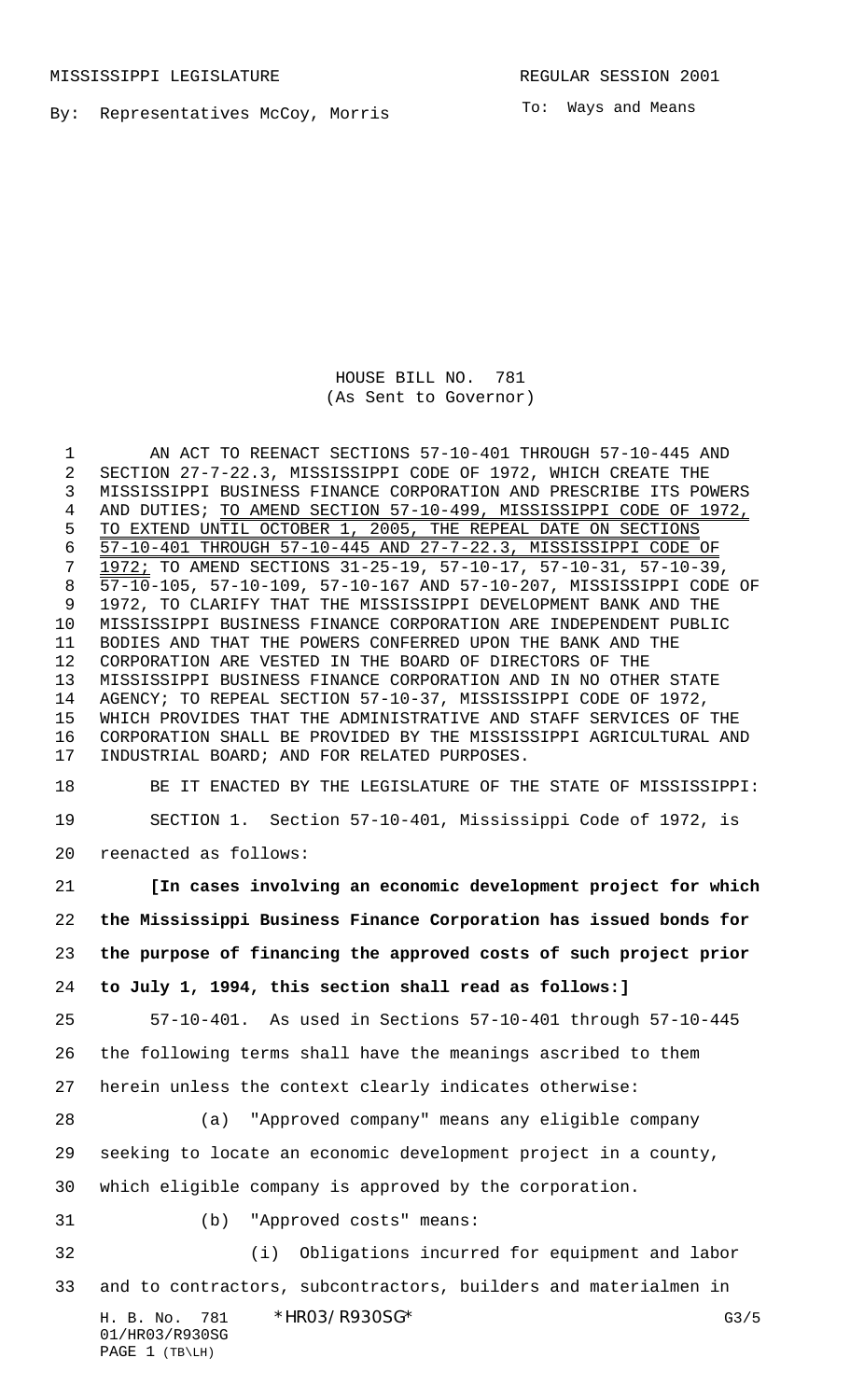connection with the acquisition, construction and installation of an economic development project;

 (ii) The cost of acquiring land or rights in land 37 and any cost incidental thereto, including recording fees;

 (iii) The cost of contract bonds and of insurance of all kinds that may be required or necessary during the course of acquisition, construction and installation of an economic development project which is not paid by the contractor or contractors or otherwise provided for;

 (iv) All costs of architectural and engineering services, including test borings, surveys, estimates, plans and specifications, preliminary investigations, and supervision of construction, as well as for the performance of all the duties required by or consequent upon the acquisition, construction and installation of an economic development project;

 (v) All costs which shall be required to be paid under the terms of any contract or contracts for the acquisition, construction and installation of an economic development project;

 (vi) All costs, expenses and fees incurred in connection with the issuance of bonds pursuant to Sections 57-10-401 through 57-10-445;

 (vii) All costs funded by a loan made under the Mississippi Small Enterprise Development Finance Act; and

 (viii) All costs of professionals permitted to be engaged under the Mississippi Small Enterprise Development Finance Act for a loan made under such act.

 (c) "Assessment" means the job development assessment fee authorized in Section 57-10-413.

 (d) "Bonds" means the revenue bonds, notes or other debt obligations of the corporation authorized to be issued by the corporation on behalf of an eligible company or other state agency.

H. B. No. 781 \*HR03/R930SG\* 01/HR03/R930SG PAGE 2 (TB\LH)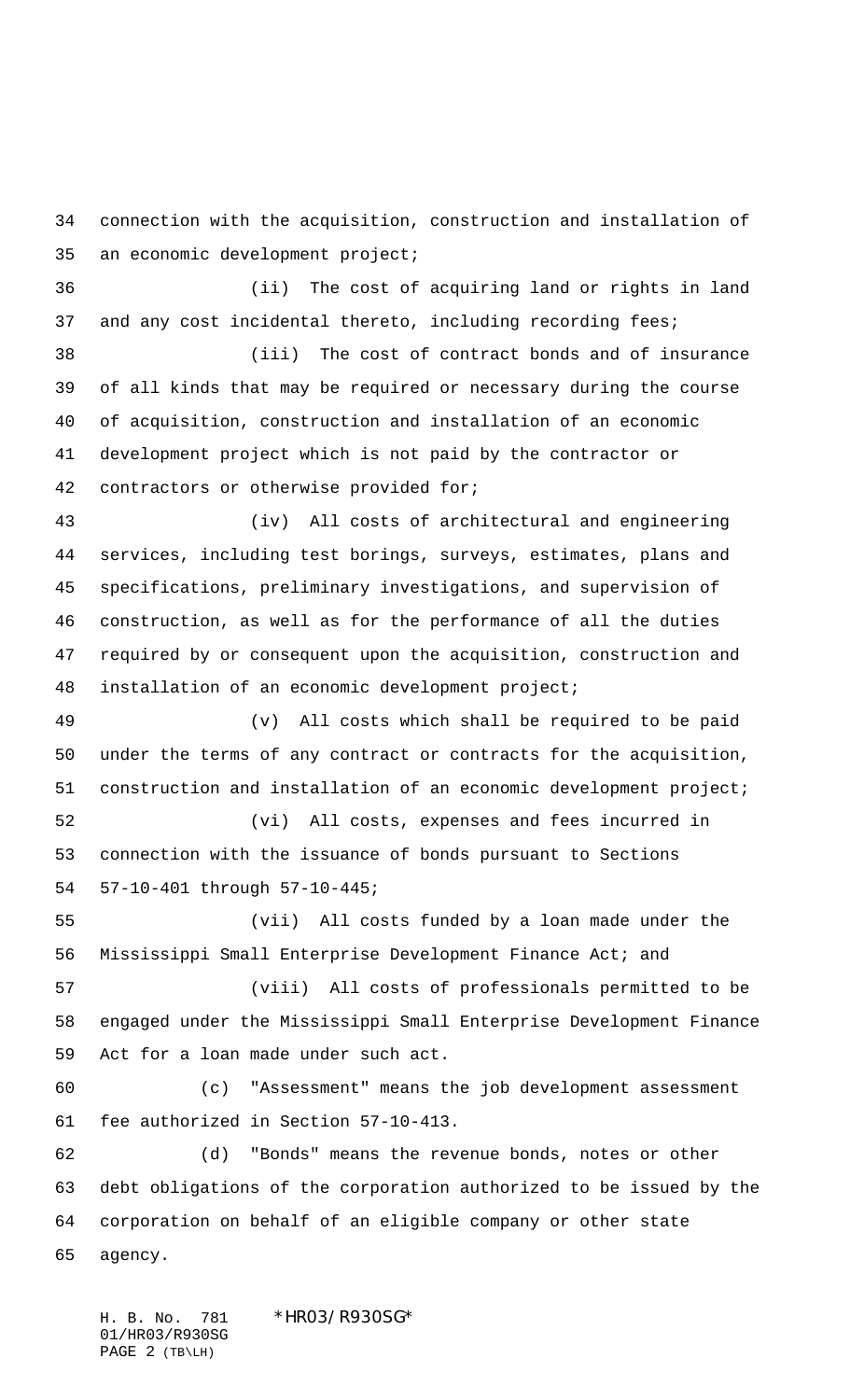(e) "Corporation" means the Mississippi Business Finance Corporation created under Section 57-10-167, Mississippi Code of 1972.

 (f) "Economic development project" means and includes the acquisition of any equipment or real estate in a county and the construction and installation thereon, and with respect thereto, of improvements and facilities necessary or desirable for improvement of the real estate, including surveys, site tests and inspections, subsurface site work, excavation, removal of structures, roadways, cemeteries and other surface obstructions, filling, grading and provision of drainage, storm water detention, installation of utilities such as water, sewer, sewage treatment, gas, electricity, communications and similar facilities, off-site construction of utility extensions to the boundaries of the real estate, and the acquisition, construction and installation of manufacturing, telecommunications, data processing, distribution or warehouse facilities on the real estate, for lease or financial arrangement by the corporation to an approved company for use and occupancy by the approved company or its affiliates for manufacturing, telecommunications, data processing, distribution or warehouse purposes. Such term also includes, without limitation, any project the financing of which has been approved under the Mississippi Small Enterprise Development Finance Act. (g) "Eligible company" means any corporation, partnership, sole proprietorship, business trust, or other entity which is: (i) Engaged in manufacturing which meets the

 standards promulgated by the corporation under Sections 57-10-401 through 57-10-445;

 (ii) A private company approved by the corporation for a loan under the Mississippi Small Enterprise Development Finance Act;

H. B. No. 781 \*HR03/R930SG\* 01/HR03/R930SG PAGE 3 (TB\LH)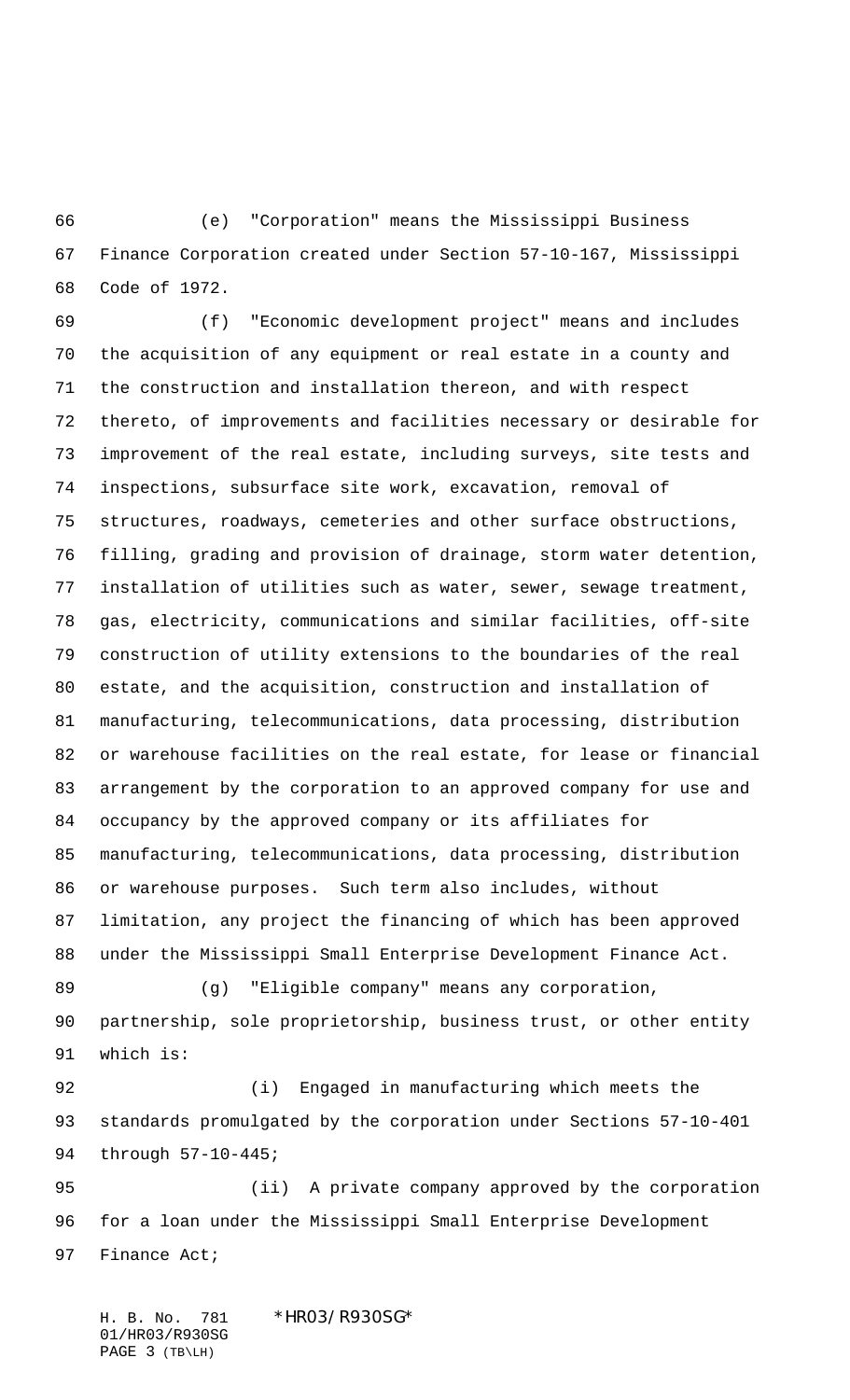(iii) A distribution or warehouse facility employing a minimum of fifty (50) people or employing a minimum of twenty (20) people and having a capital investment in such facility of at least Five Million Dollars (\$5,000,000.00); or (iv) A telecommunications or data processing

business.

 (h) "Executive director" means the Executive Director of the Mississippi Business Finance Corporation.

 (i) "Financing agreement" means any financing documents and agreements, indentures, loan agreements, lease agreements, security agreements and the like, entered into by and among the corporation, private lenders and an approved company with respect to an economic development project.

 (j) "Manufacturing" means any activity involving the manufacturing, processing, assembling or production of any property, including the processing resulting in a change in the conditions of the property and any activity functionally related thereto, together with the storage, warehousing, distribution and related office facilities in respect thereof as determined by the Mississippi Business Finance Corporation; however, in no event shall "manufacturing" include mining, coal or mineral processing, or extraction of Mississippi minerals.

 (k) "State agency" means any state board, commission, committee, council, university, department or unit thereof created by the Constitution or laws of this state.

(l) "Revenues" shall not be considered state funds.

(m) "State" means the State of Mississippi.

 (n) "Mississippi Small Enterprise Development Finance Act" means the provisions of law contained in Section 57-71-1 et seq.

 **[In cases involving an economic development project for which the Mississippi Business Finance Corporation has not issued bonds**

H. B. No. 781 \*HR03/R930SG\* 01/HR03/R930SG PAGE 4 (TB\LH)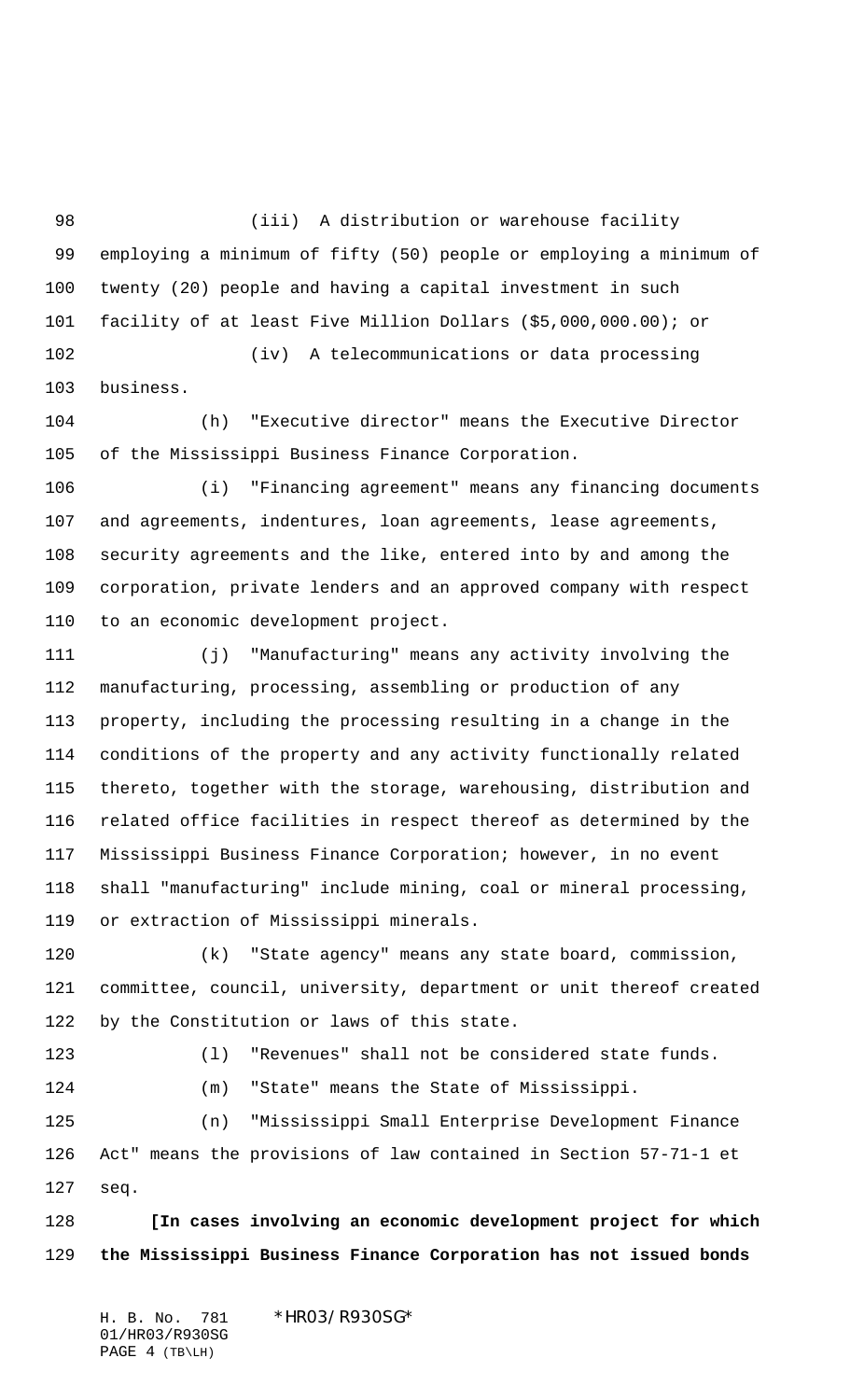**for the purpose of financing the approved costs of such project prior to July 1, 1994, this section shall read as follows:]** 57-10-401. As used in Sections 57-10-401 through 57-10-445 the following terms shall have the meanings ascribed to them herein unless the context clearly indicates otherwise:

 (a) "Approved company" means any eligible company seeking to locate an economic development project in a county, which eligible company is approved by the corporation.

138 (b) "Approved costs" means:

 (i) Obligations incurred for equipment and labor and to contractors, subcontractors, builders and materialmen in connection with the acquisition, construction and installation of 142 an economic development project;

 (ii) The cost of acquiring land or rights in land 144 and any cost incidental thereto, including recording fees; (iii) The cost of contract bonds and of insurance of all kinds that may be required or necessary during the course of acquisition, construction and installation of an economic development project which is not paid by the contractor or contractors or otherwise provided for;

 (iv) All costs of architectural and engineering services, including test borings, surveys, estimates, plans and specifications, preliminary investigations, and supervision of construction, as well as for the performance of all the duties required by or consequent upon the acquisition, construction and installation of an economic development project;

 (v) All costs which shall be required to be paid under the terms of any contract or contracts for the acquisition, construction and installation of an economic development project; (vi) All costs, expenses and fees incurred in connection with the issuance of bonds pursuant to Sections 57-10-401 through 57-10-445;

H. B. No. 781 \*HR03/R930SG\* 01/HR03/R930SG PAGE 5 (TB\LH)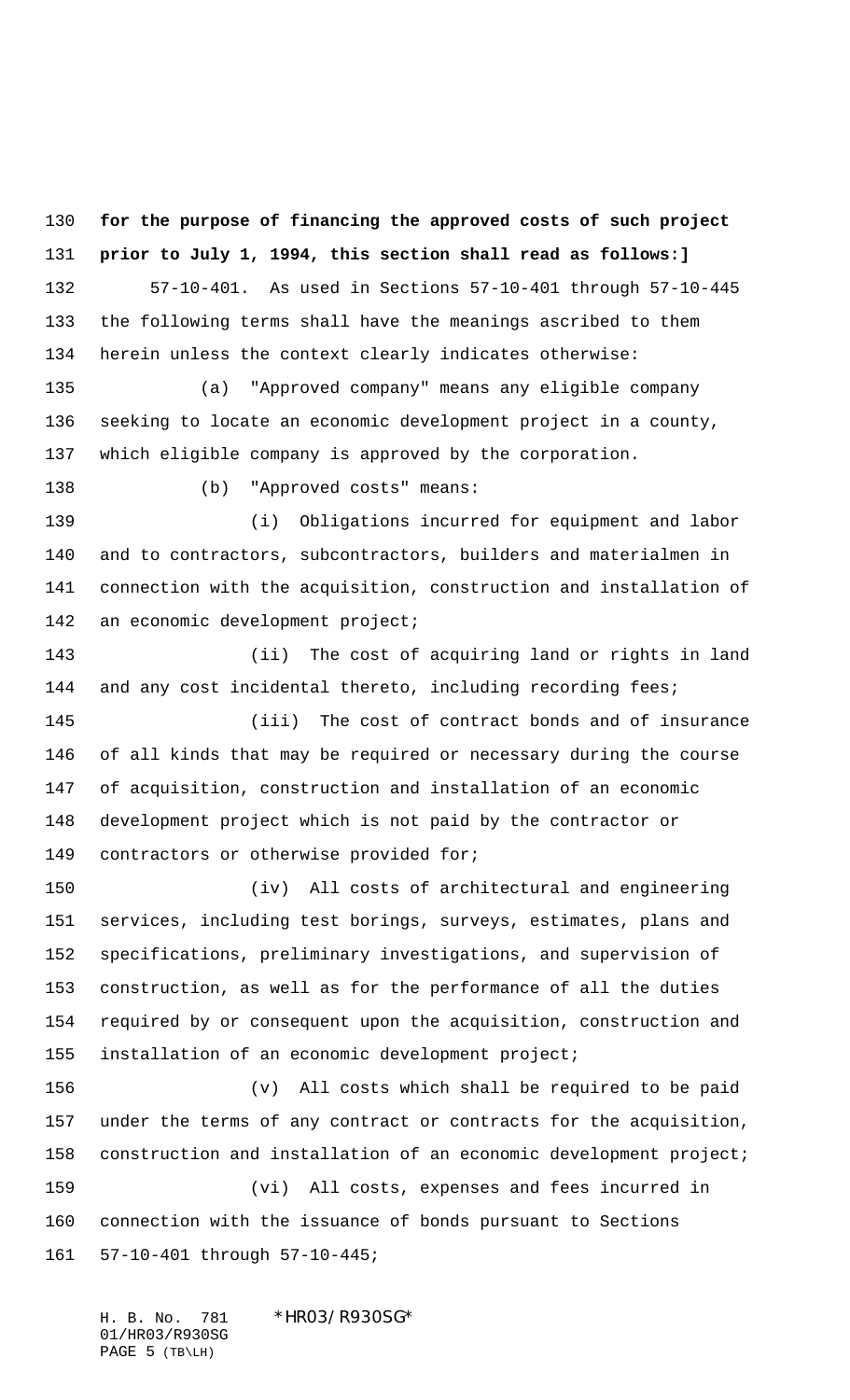(vii) All costs funded by a loan made under the Mississippi Small Enterprise Development Finance Act; and (viii) All costs of professionals permitted to be engaged under the Mississippi Small Enterprise Development Finance Act for a loan made under such act.

 (c) "Assessment" means the job development assessment fee authorized in Section 57-10-413.

 (d) "Bonds" means the revenue bonds, notes or other debt obligations of the corporation authorized to be issued by the corporation on behalf of an eligible company or other state agency.

 (e) "Corporation" means the Mississippi Business Finance Corporation created under Section 57-10-167, Mississippi Code of 1972.

 (f) "Economic development project" means and includes the acquisition of any equipment or real estate in a county and the construction and installation thereon, and with respect thereto, of improvements and facilities necessary or desirable for improvement of the real estate, including surveys, site tests and inspections, subsurface site work, excavation, removal of structures, roadways, cemeteries and other surface obstructions, filling, grading and provision of drainage, storm water detention, installation of utilities such as water, sewer, sewage treatment, gas, electricity, communications and similar facilities, off-site construction of utility extensions to the boundaries of the real estate, and the acquisition, construction and installation of manufacturing, telecommunications, data processing, distribution or warehouse facilities on the real estate, for lease or financial arrangement by the corporation to an approved company for use and occupancy by the approved company or its affiliates for manufacturing, telecommunications, data processing, distribution or warehouse purposes. Such term also includes, without

H. B. No. 781 \*HR03/R930SG\* 01/HR03/R930SG PAGE 6 (TB\LH)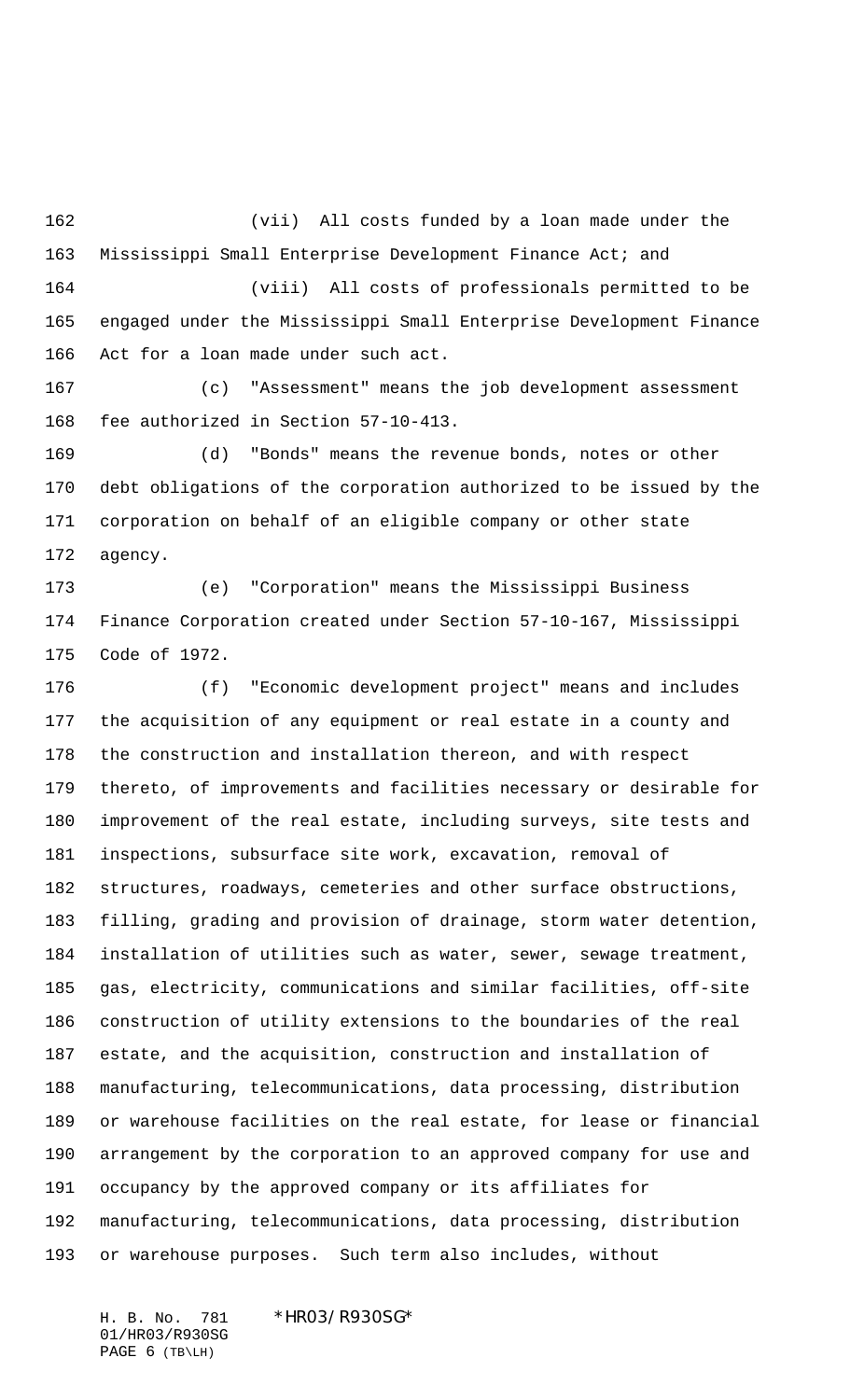limitation, any project the financing of which has been approved under the Mississippi Small Enterprise Development Finance Act. If an eligible company closes a facility in this state and becomes an approved company under the provisions of Sections 57-10-401 through 57-10-449, only that portion of the project for which such company is attempting to obtain financing that is in excess of the value of the closed facility shall be included within the definition of the term "economic development project." The Mississippi Business Finance Corporation shall promulgate rules and regulations to govern the determination of the difference between the value of the closed facility and the new facility.

 (g) "Eligible company" means any corporation, partnership, sole proprietorship, business trust, or other entity which:

 (i) Engaged in manufacturing which meets the standards promulgated by the corporation under Sections 57-10-401 through 57-10-445;

 (ii) A private company approved by the corporation for a loan under the Mississippi Small Enterprise Development Finance Act;

 (iii) A distribution or warehouse facility employing a minimum of fifty (50) people or employing a minimum of twenty (20) people and having a capital investment in such facility of at least Five Million Dollars (\$5,000,000.00); or (iv) A telecommunications or data processing business. (h) "Executive director" means the Executive Director of the Mississippi Business Finance Corporation. (i) "Financing agreement" means any financing documents

 and agreements, indentures, loan agreements, lease agreements, security agreements and the like, entered into by and among the

H. B. No. 781 \*HR03/R930SG\* 01/HR03/R930SG PAGE 7 (TB\LH)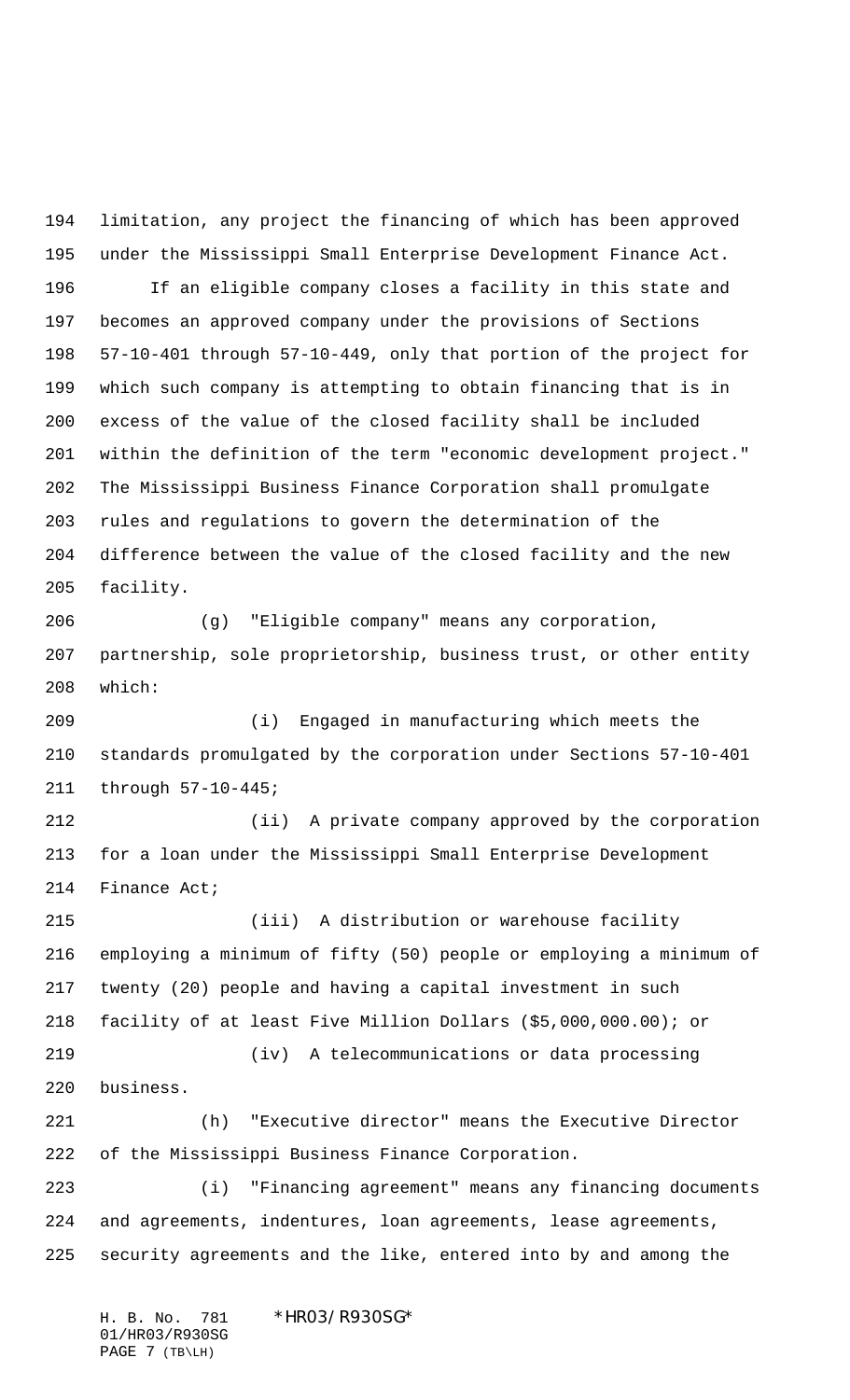corporation, private lenders and an approved company with respect to an economic development project.

 (j) "Manufacturing" means any activity involving the manufacturing, processing, assembling or production of any property, including the processing resulting in a change in the conditions of the property and any activity functionally related thereto, together with the storage, warehousing, distribution and related office facilities in respect thereof as determined by the Mississippi Business Finance Corporation; however, in no event shall "manufacturing" include mining, coal or mineral processing, or extraction of Mississippi minerals.

 (k) "State agency" means any state board, commission, committee, council, university, department or unit thereof created by the Constitution or laws of this state.

(l) "Revenues" shall not be considered state funds.

(m) "State" means the State of Mississippi.

 (n) "Mississippi Small Enterprise Development Finance Act" means the provisions of law contained in Section 57-71-1 et seq.

 SECTION 2. Section 57-10-403, Mississippi Code of 1972, is reenacted as follows:

 57-10-403. (1) The Legislature finds and declares that the general welfare and material well-being of citizens of the state depend in large measure upon the development and growth of industry in the state.

H. B. No. 781 \*HR03/R930SG\* 01/HR03/R930SG (2) The Legislature finds and declares further that it is in the best interest of the state to induce the location or expansion of manufacturing facilities within this state in order to advance the public purposes of relieving unemployment by creating new jobs within this state that, but for the inducements to be offered by the corporation to approved companies as herein provided, would not exist, and of creating new sources of tax revenues for the support of the public services provided by this state and country.

PAGE 8 (TB\LH)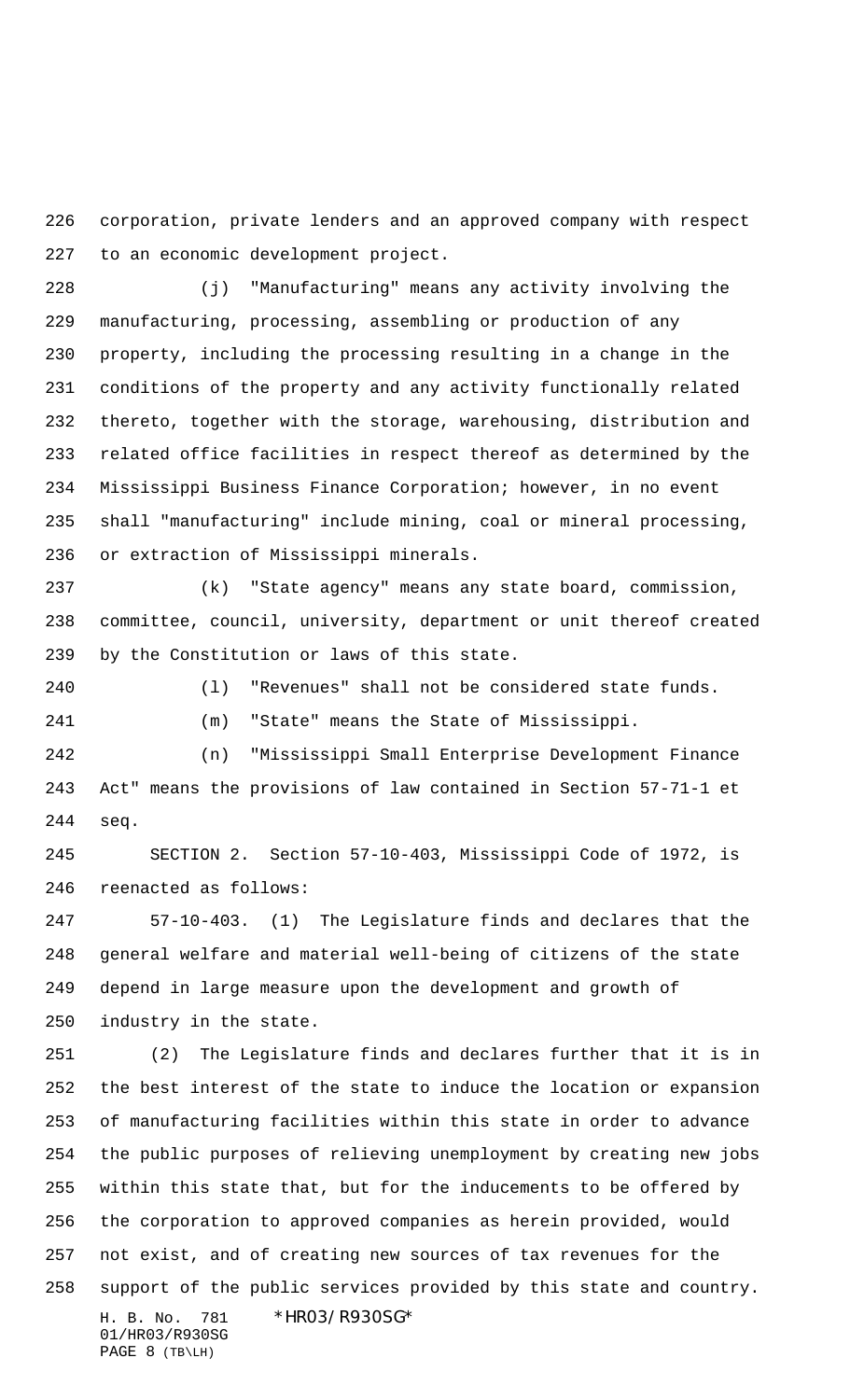(3) The Legislature finds and declares further that the authority granted by this article and the purposes to be accomplished hereby are proper governmental and public purposes for which public monies may be expended, and that the inducement of the location or expansion of manufacturing facilities within the state is of paramount importance, mandating that the provisions of this act be liberally construed and applied in order to advance the public purposes.

 SECTION 3. Section 57-10-405, Mississippi Code of 1972, is reenacted as follows:

 57-10-405. In addition to its other powers and duties, the corporation shall have all the powers necessary or convenient to carry out and effectuate the purposes and provisions of Sections 57-10-401 through 57-10-445, including, but without limiting the generality of the foregoing, the power:

 (a) To provide and finance economic development projects under the provisions of Sections 57-10-401 through 57-10-445, and cooperate with counties, municipalities and eligible companies in order to promote, foster and support economic development within the counties and municipalities;

 (b) To conduct hearings and inquiries, in the manner and by the methods as it deems desirable, including, without limitation, appointment of special committees, for the purpose of gathering information with respect to counties, municipalities, eligible companies and economic development projects, for the purpose of making any determinations necessary or desirable in the furtherance of Sections 57-10-401 through 57-10-445;

H. B. No. 781 \*HR03/R930SG\* 01/HR03/R930SG PAGE 9 (TB\LH) (c) To negotiate the terms of, and enter into financing agreements with, approved companies, and in connection therewith to acquire, convey, sell, own, lease, mortgage, finance, foreclose or otherwise dispose of any property, real or personal, in connection with an economic development project, and to pay, or cause to be paid, in accordance with the provisions of a financing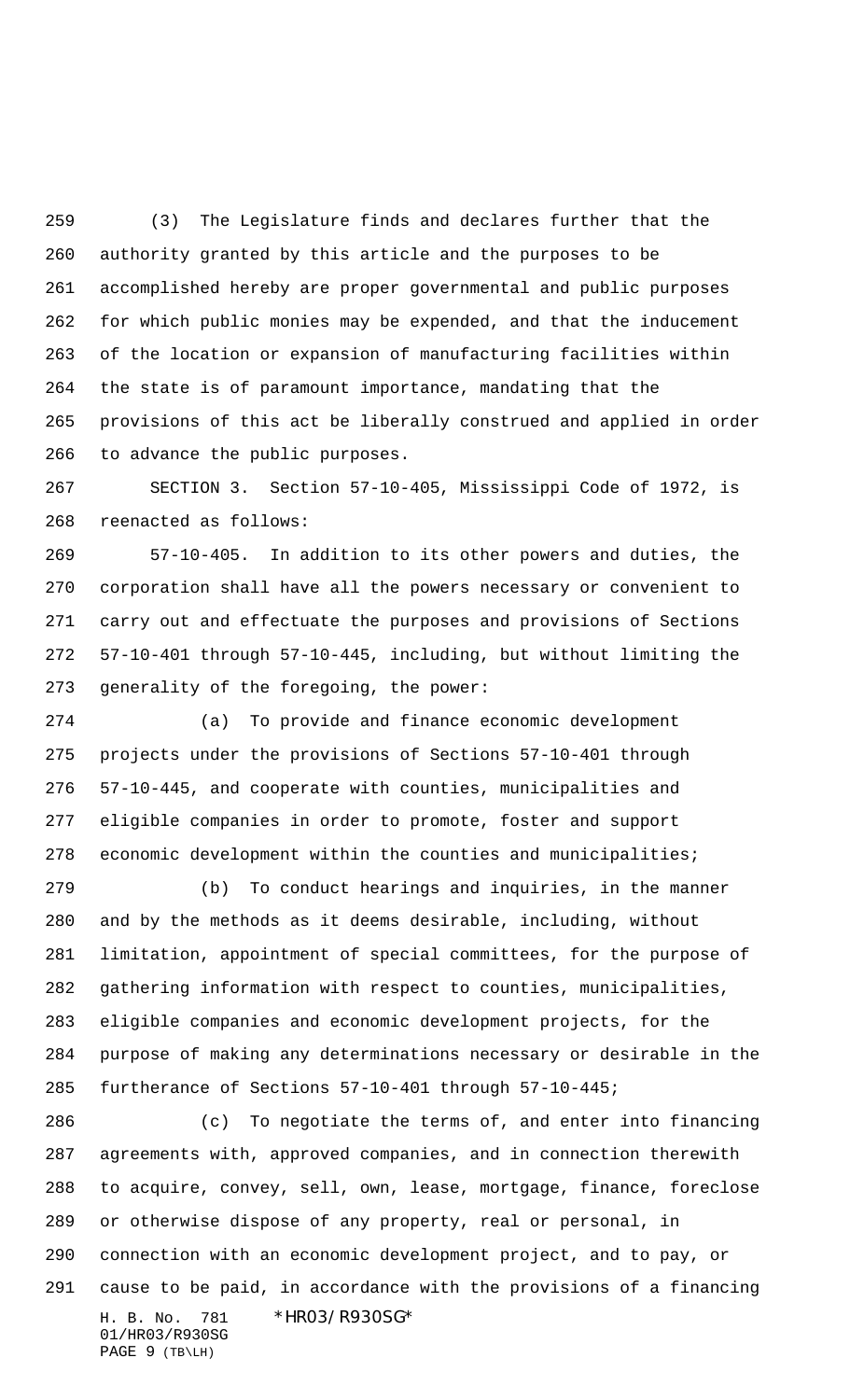agreement, the approved costs of an economic development project from any funds available therefor, including, without limitation, funds available as the result of the issuance of bonds under the Mississippi Small Enterprise Development Finance Act;

 (d) To delegate to the executive director the rights and powers of the corporation required for the proper and desirable execution of the purposes of this article;

 (e) To consent, if it deems it necessary or desirable in the fulfillment of its purposes, to the modification of the terms of any financing agreements of any kind to which the corporation is a party;

 (f) To include in any borrowing the amounts deemed necessary by the corporation to pay financing charges, consultant, advisory and legal fees, fees for bond insurance, letters of credit or other forms of credit enhancement, investment advisory fees, trustees' fees and other expenses necessary or incident to the borrowing;

 (g) To make and publish administrative regulations respecting its programs and other administrative regulations necessary or appropriate to effectuate the purposes of Sections 57-10-401 through 57-10-445, and necessary to administer the procedures and program as provided for in Sections 57-10-401 through 57-10-445;

 (h) To make, execute and effectuate any and all agreements or other documents with any governmental agency or any person, corporation, association, partnership, or other organization or entity, necessary or appropriate to accomplish the purposes of Sections 57-10-401 through 57-10-445, including any financing agreements with state agencies or any political subdivisions of the state under which funds may be pledged by or to the corporation for the payment of its bonds;

H. B. No. 781 \*HR03/R930SG\* 01/HR03/R930SG PAGE 10 (TB\LH) (i) To accept gifts, devises, bequests, grants, loans, appropriations, revenue sharing, other financing and assistance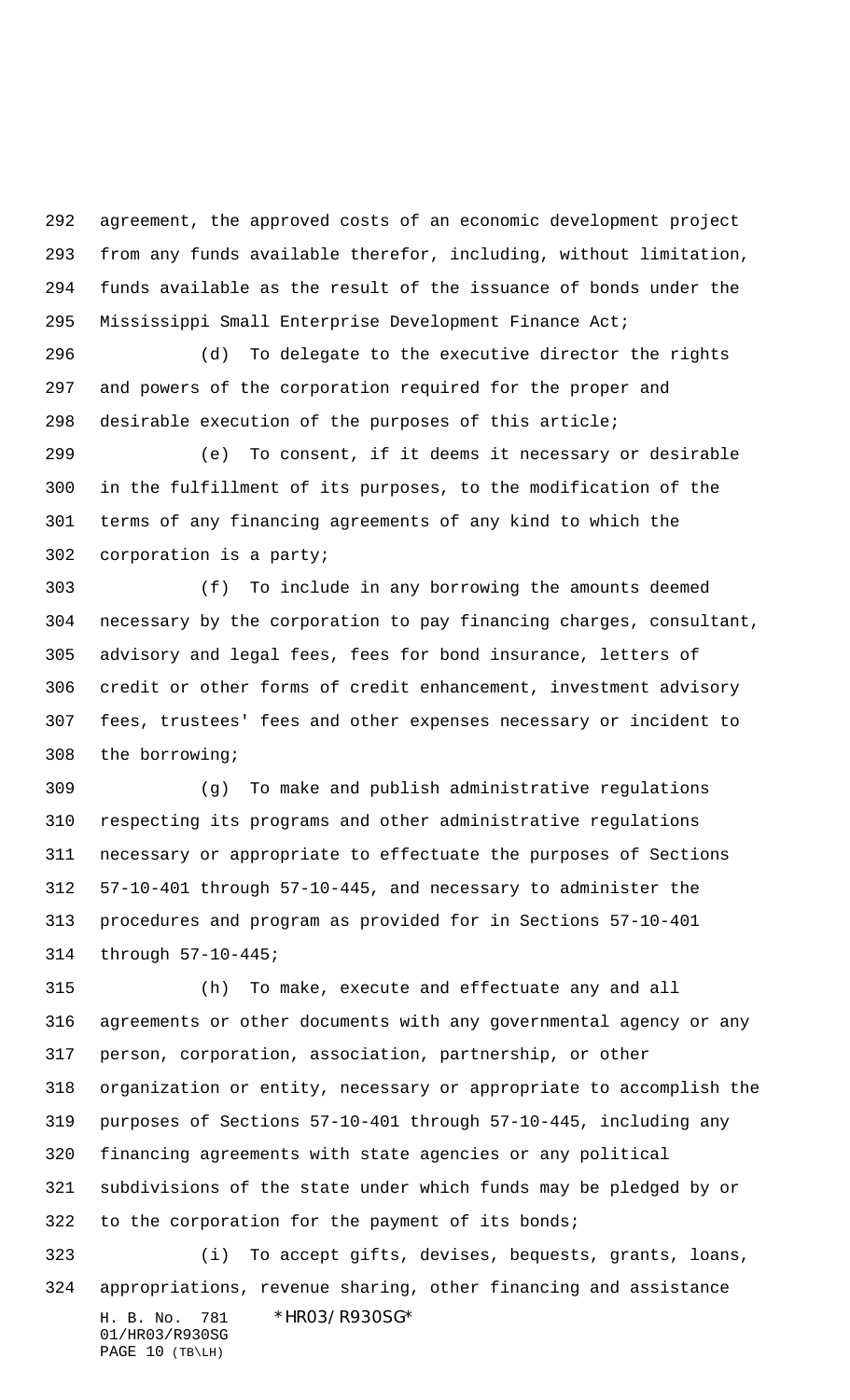and any other aid from any source and to agree to, and to comply with, conditions attached thereto;

 (j) To sue and be sued in its own name, plead and be impleaded; and

 (k) To invest any funds held by the corporation or its agents or trustees, under Sections 57-10-401 through 57-10-445, including, but not limited to, the proceeds of bonds issued under Sections 57-10-401 through 57-10-445, reserve or other funds, or any monies not required for immediate disbursement, and the investment income on any of the foregoing, in obligations authorized by Sections 57-10-401 through 57-10-445.

 SECTION 4. Section 57-10-407, Mississippi Code of 1972, is reenacted as follows:

 57-10-407. The corporation may accept and expend: (a) monies which may be appropriated from time to time by the Legislature; (b) monies which may be available under the Mississippi Small Enterprise Development Finance Act; or (c) monies which may be received from any source, including income from the corporation's operations, under Sections 57-10-401 through 57-10-445, for effectuating the purposes of Sections 57-10-401 through 57-10-445, including, without limitation, the payment of the expenses of administration and operation incurred pursuant to Sections 57-10-401 through 57-10-445 and the establishment and, if deemed desirable, maintenance of a reserve or contingency fund for the administration of Sections 57-10-401 through 57-10-445.

 SECTION 5. Section 57-10-409, Mississippi Code of 1972, is reenacted as follows:

 **[In cases involving an economic development project for which the Mississippi Business Finance Corporation has issued bonds for the purpose of financing the approved costs of such project prior to July 1, 1994, this section shall read as follows:]**

H. B. No. 781 \*HR03/R930SG\* 01/HR03/R930SG PAGE 11 (TB\LH)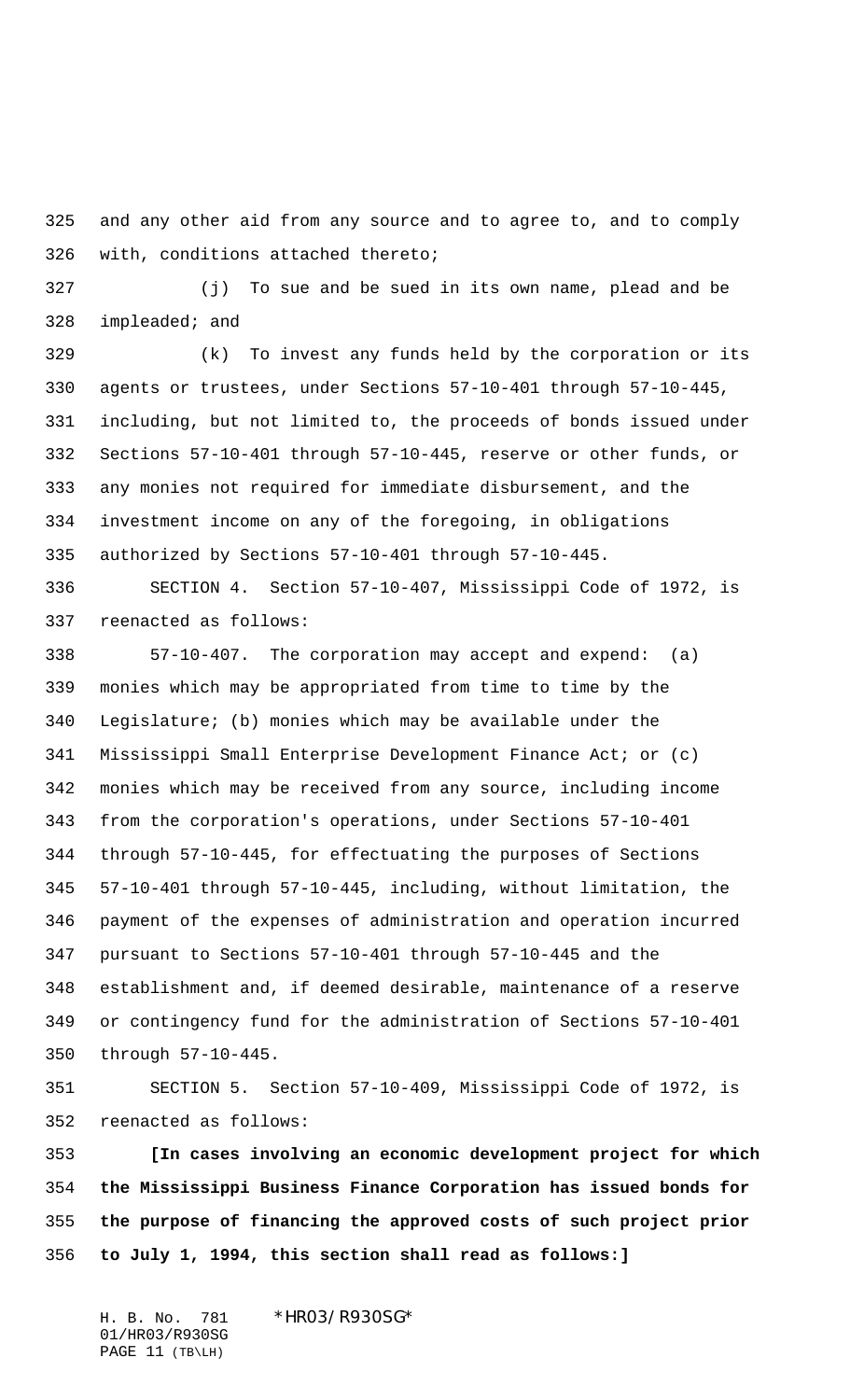57-10-409. The corporation may enter into, with any approved company, a financing agreement with respect to its economic development project. The terms and provisions of each financing agreement shall be determined by negotiations between the corporation and the approved company, except that each financing agreement shall include the following provisions:

 (a) If the corporation issues any bonds in connection with an economic development project, the term of the financing agreement shall not be less than the last maturity of the bonds issued with respect to the economic development project, except that the financing agreement may terminate upon the earlier redemption of all of the bonds issued with respect to the economic development project and may grant to the approved company an option to purchase the economic development project from the corporation upon the termination of the financing agreement for such consideration and under such terms and conditions the corporation may approve. Nothing in this paragraph shall limit the extension of the term of a financing agreement if there is a refunding of the correlative bonds or otherwise.

 (b) If the corporation issues any bonds in connection with an economic development project, the financing agreement shall specify that the annual obligations of the approved company under Sections 57-10-401 through 57-10-445 shall equal in each year at least the annual debt service for that year on the bonds issued with respect to the economic development project; and the approved company shall pay such obligation of the financing agreement to the trustee for bonds issued for the benefit of the approved company, at such time and in such amounts sufficient to amortize such bonds.

 (c) If the corporation loans funds to an approved company that is a private company under the Mississippi Small Enterprise Development Finance Act, the financing agreement shall

H. B. No. 781 \*HR03/R930SG\* 01/HR03/R930SG PAGE 12 (TB\LH)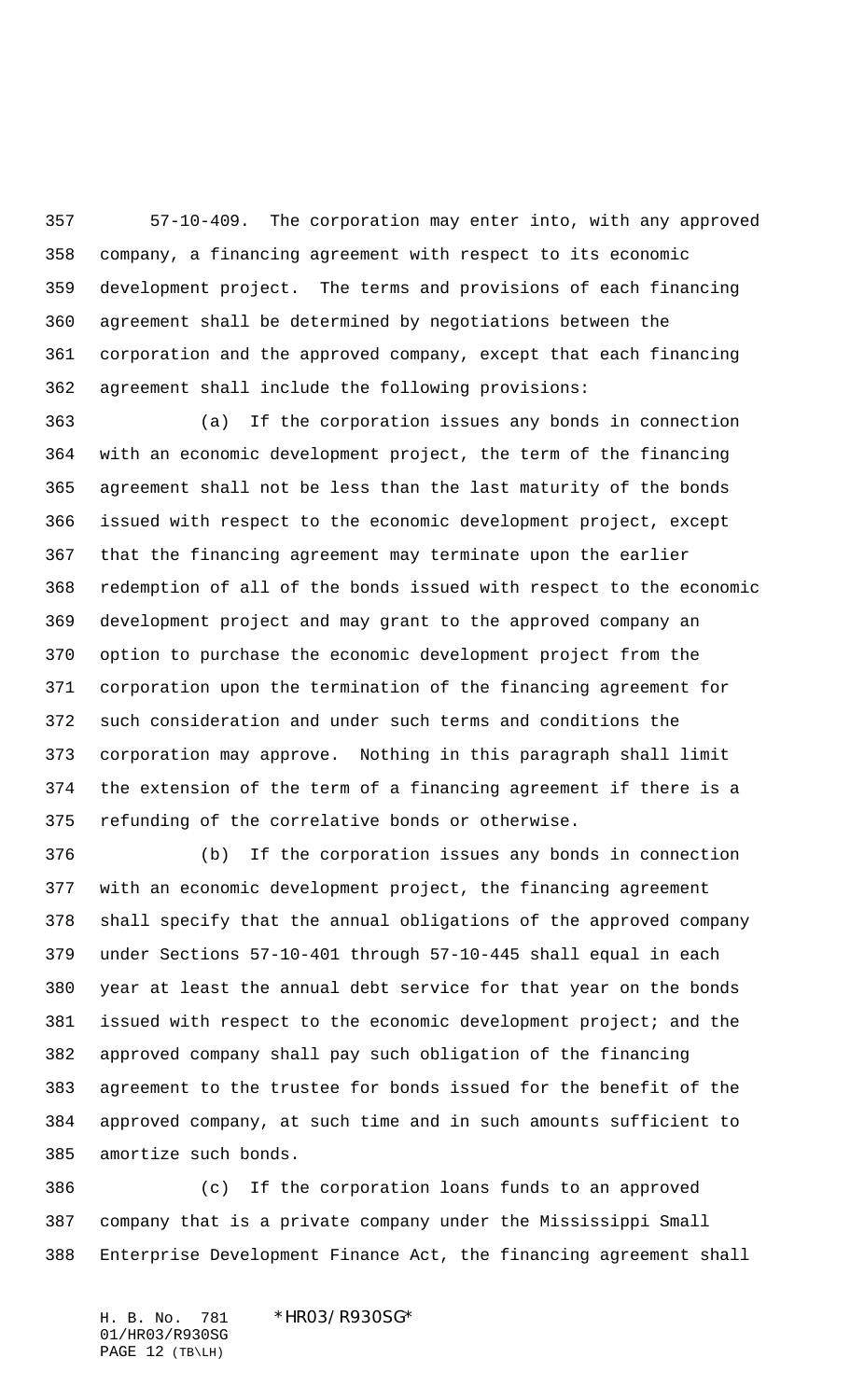include the terms and conditions of the loan required by Section 57-71-1 et seq.

 (d) (i) In consideration for financing agreement payment, the approved company may be permitted the following during the period of time in which the financing agreement is in effect, not to exceed twenty-five (25) years:

 1. A tax credit on the amount provided for in Section 27-7-22.3(2), Mississippi Code of 1972; plus 2. The aggregate assessment withheld by the

approved company in each year.

 (ii) The income tax credited to the approved company referred to herein shall be credited in the fiscal year of the financing agreement in which the tax return of the approved company is filed. The approved company shall not be required to pay estimated tax payments under Section 27-7-319, Mississippi Code of 1972.

 (e) (i) The financing agreement shall provide that the assessments, when added to the credit for the state corporate income tax herein granted, shall not exceed the total financing 408 agreement annual payment by the approved company in any year; however, to the extent that financing agreement annual payments exceed credits received and assessments collected in any year, the excess payment may be recouped from excess credits or assessment collections in succeeding years.

 (ii) If during any fiscal year of the financing agreement the total of the income tax credit granted to the approved company plus the assessment collected from the wages of the employees equals the annual payment pursuant to the financing agreement, and if all excess payments pursuant to the financing agreement accumulated in prior years have been recouped, the assessment collected from the wages of the employees shall cease for the remainder of the fiscal year of the financing agreement.

H. B. No. 781 \*HR03/R930SG\* (f) The financing agreement shall provide that:

01/HR03/R930SG PAGE 13 (TB\LH)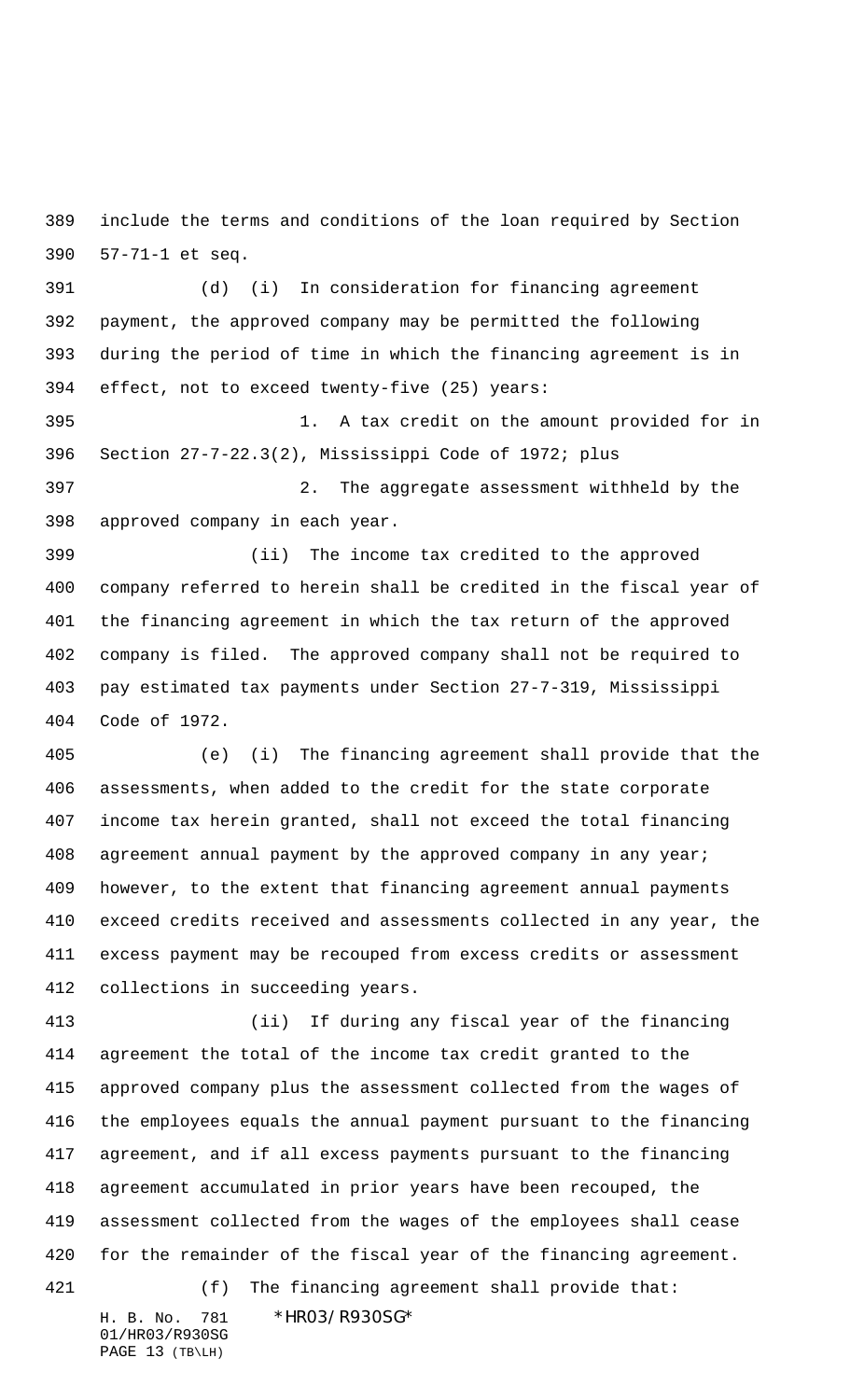(i) It may be assigned by the approved company only upon the prior written consent of the corporation following 424 the adoption of a resolution by the corporation to such effect; and

 (ii) Upon the default by the approved company in the obligation to render its annual payment, the corporation shall have the right, at its option, to declare the financing agreement in default and to accelerate the total of all annual payments that are to be made or to terminate the financing agreement and cause to be sold the economic development project at public or private sale, or to pursue any other remedies available under the Uniform Commercial Code, as from time to time amended, or otherwise available in law or equity.

 **[In cases involving an economic development project for which the Mississippi Business Finance Corporation has not issued bonds for the purpose of financing the approved costs of such project prior to July 1, 1994, but has issued bonds for such project prior to July 1, 1997, or in cases involving an economic development project which has been induced by a resolution of the Board of Directors of the Mississippi Business Finance Corporation that has been filed with the State Tax Commission prior to July 1, 1997, this section shall read as follows:]**

 57-10-409. The corporation may enter into, with any approved company, a financing agreement with respect to its economic development project. The terms and provisions of each financing agreement shall be determined by negotiations between the corporation and the approved company, except that each financing agreement shall include the following provisions:

H. B. No. 781 \*HR03/R930SG\* (a) If the corporation issues any bonds in connection with an economic development project, the term of the financing agreement shall not be less than the last maturity of the bonds issued with respect to the economic development project, except that the financing agreement may terminate upon the earlier

01/HR03/R930SG PAGE 14 (TB\LH)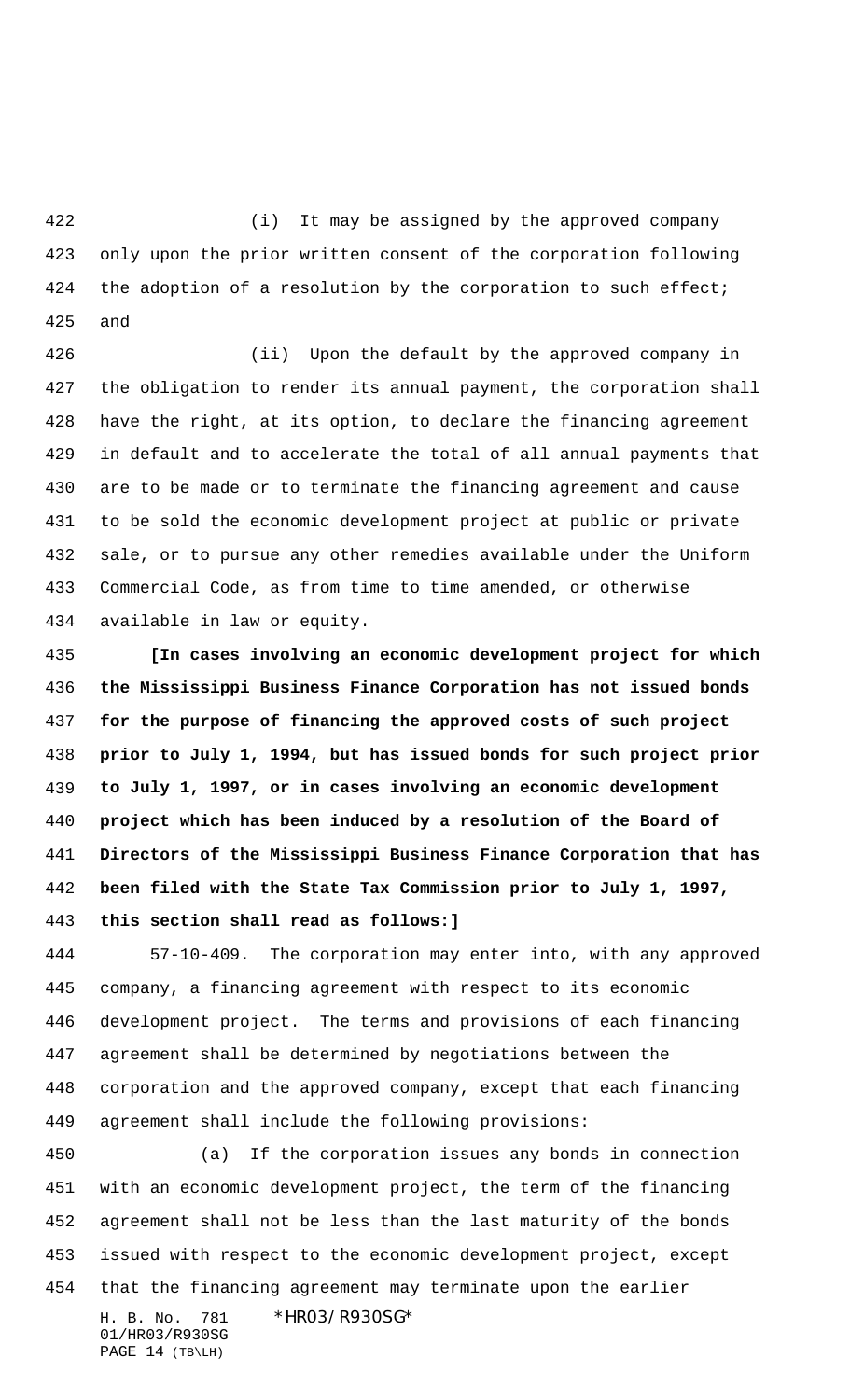redemption of all of the bonds issued with respect to the economic development project and may grant to the approved company an option to purchase the economic development project from the corporation upon the termination of the financing agreement for such consideration and under such terms and conditions the corporation may approve. Nothing in this paragraph shall limit the extension of the term of a financing agreement if there is a refunding of the correlative bonds or otherwise.

 (b) If the corporation issues any bonds in connection with an economic development project, the financing agreement shall specify that the annual obligations of the approved company under Sections 57-10-401 through 57-10-445 shall equal in each year at least the annual debt service for that year on the bonds issued with respect to the economic development project; and the approved company shall pay such obligation of the financing agreement to the trustee for bonds issued for the benefit of the approved company, at such time and in such amounts sufficient to amortize such bonds.

 (c) If the corporation loans funds to an approved company that is a private company under the Mississippi Small Enterprise Development Finance Act, the financing agreement shall include the terms and conditions of the loan required by Section 57-71-1 et seq.

H. B. No. 781 \*HR03/R930SG\* 01/HR03/R930SG (d) (i) In consideration for financing agreement payment, the approved company may be permitted the following during the period of time in which the financing agreement is in effect, not to exceed twenty-five (25) years: 1. A tax credit on the amount provided for in Section 27-7-22.3(2), Mississippi Code of 1972; plus 2. The aggregate assessment withheld by the approved company in each year. (ii) The income tax credited to the approved company referred to herein shall be credited in the fiscal year of

PAGE 15 (TB\LH)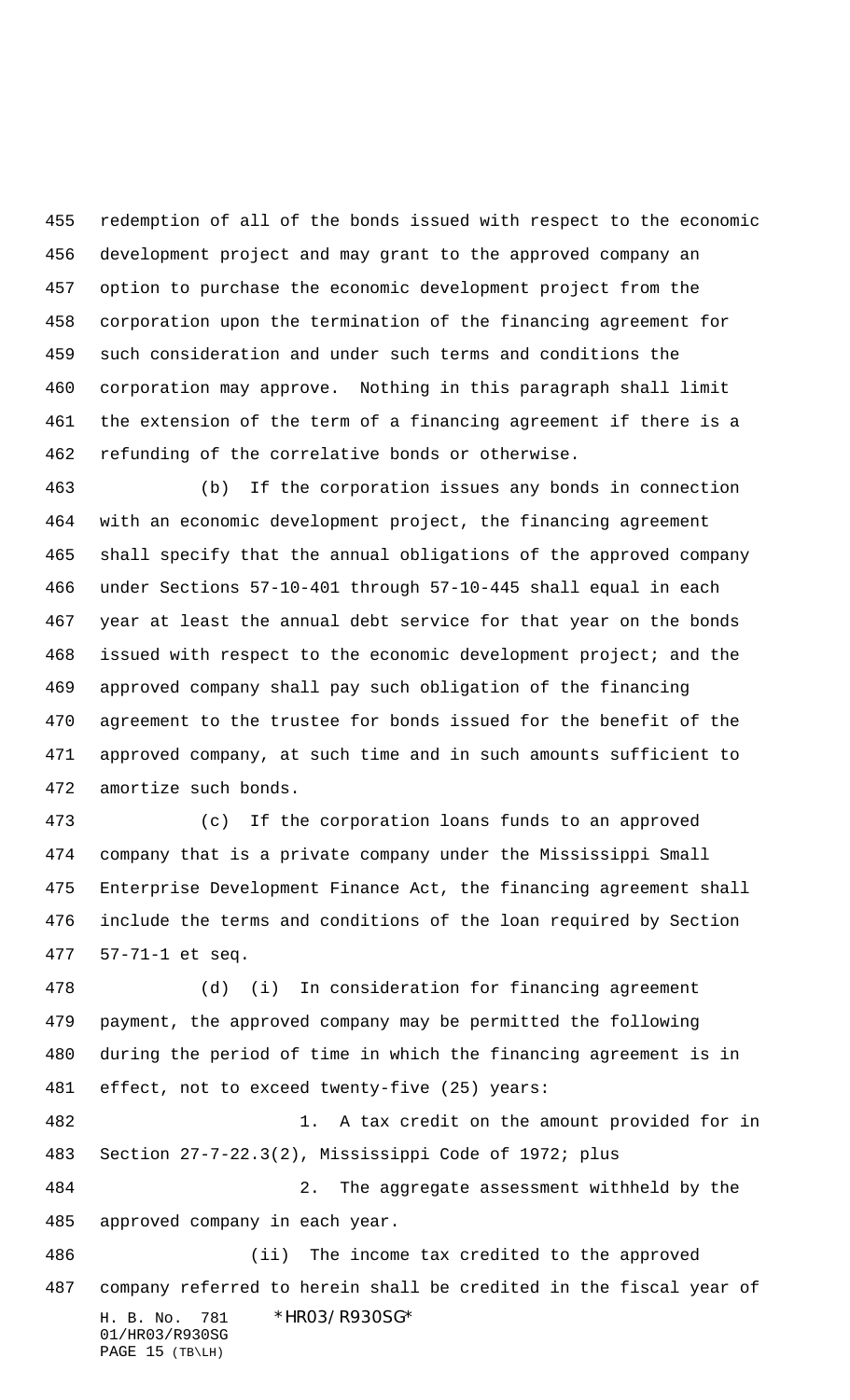the financing agreement in which the tax return of the approved company is filed. The approved company shall not be required to pay estimated tax payments under Section 27-7-319, Mississippi Code of 1972.

 (e) (i) The financing agreement shall provide that the assessments, when added to the credit for the state corporate income tax herein granted, shall not exceed the total financing agreement annual payment by the approved company in any year; however, to the extent that financing agreement annual payments exceed credits received and assessments collected in any year, the excess payment may be recouped from excess credits or assessment collections in succeeding years not to exceed three (3) years following the termination of the period of time during which the financing agreement is in effect.

 (ii) If during any fiscal year of the financing agreement the total of the income tax credit granted to the approved company plus the assessment collected from the wages of the employees equals the annual payment pursuant to the financing agreement, and if all excess payments pursuant to the financing agreement accumulated in prior years have been recouped, the assessment collected from the wages of the employees shall cease for the remainder of the fiscal year of the financing agreement.

(f) The financing agreement shall provide that:

 (i) It may be assigned by the approved company only upon the prior written consent of the corporation following 513 the adoption of a resolution by the corporation to such effect; and

H. B. No. 781 \*HR03/R930SG\* (ii) Upon the default by the approved company in the obligation to render its annual payment, the corporation shall have the right, at its option, to declare the financing agreement in default and to accelerate the total of all annual payments that are to be made or to terminate the financing agreement and cause to be sold the economic development project at public or private

01/HR03/R930SG PAGE 16 (TB\LH)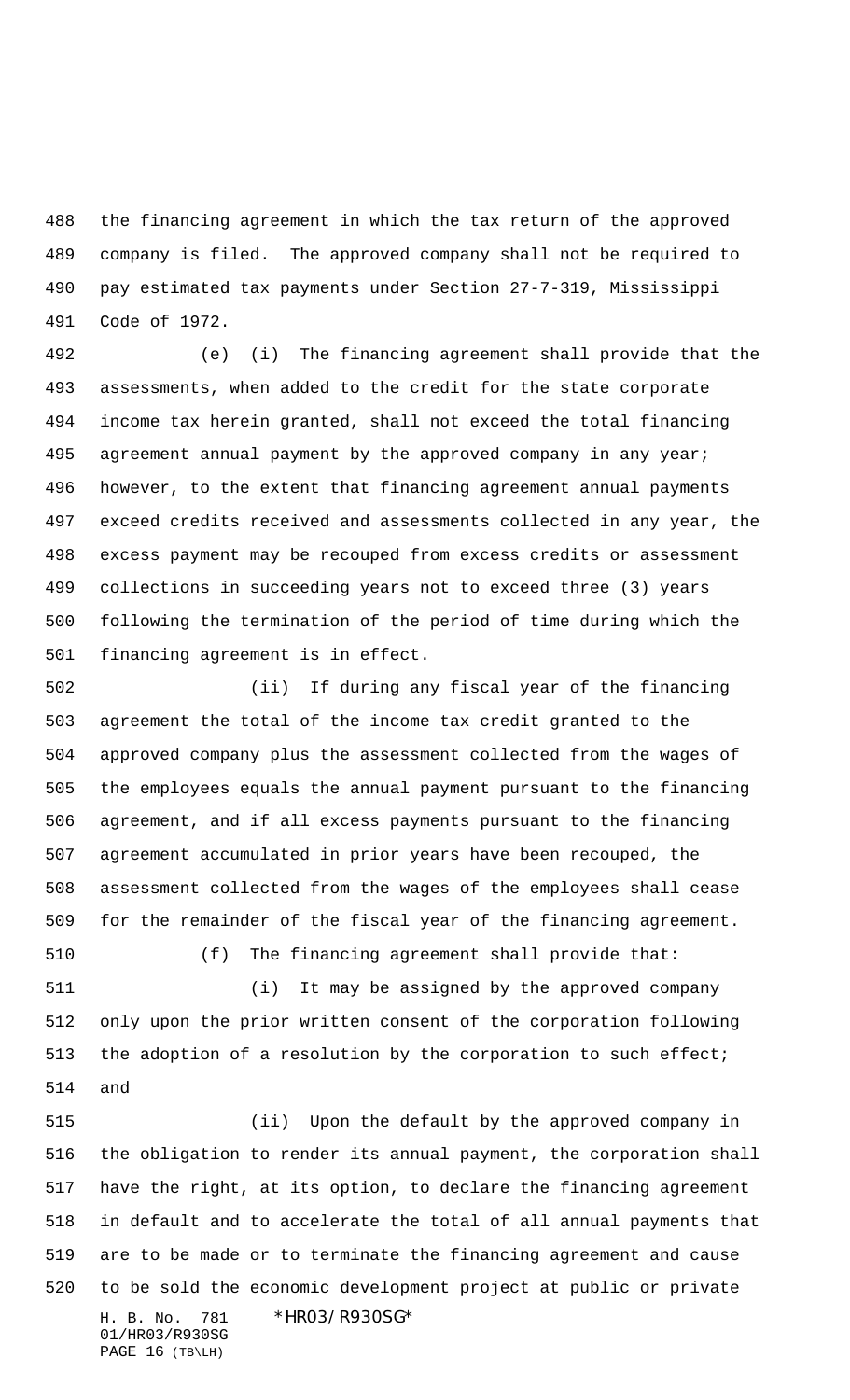sale, or to pursue any other remedies available under the Uniform Commercial Code, as from time to time amended, or otherwise available in law or equity.

 **[In cases involving an economic development project for which the Mississippi Business Finance Corporation has not issued bonds for the purpose of financing the approved costs of such project prior to July 1, 1997, or in cases involving an economic development project which has not been induced by a resolution of the Board of Directors of the Mississippi Business Finance Corporation that has been filed with the State Tax Commission prior to July 1, 1997, this section shall read as follows:]**

 57-10-409. The corporation may enter into, with any approved company, a financing agreement with respect to its economic development project. The terms and provisions of each financing agreement shall be determined by negotiations between the corporation and the approved company, except that each financing agreement shall include the following provisions:

 (a) If the corporation issues any bonds in connection with an economic development project, the term of the financing agreement shall not be less than the last maturity of the bonds issued with respect to the economic development project, except that the financing agreement may terminate upon the earlier redemption of all of the bonds issued with respect to the economic development project and may grant to the approved company an option to purchase the economic development project from the corporation upon the termination of the financing agreement for such consideration and under such terms and conditions the corporation may approve. Nothing in this paragraph shall limit the extension of the term of a financing agreement if there is a refunding of the correlative bonds or otherwise.

H. B. No. 781 \*HR03/R930SG\* 01/HR03/R930SG PAGE 17 (TB\LH) (b) If the corporation issues any bonds in connection with an economic development project, the financing agreement shall specify that the annual obligations of the approved company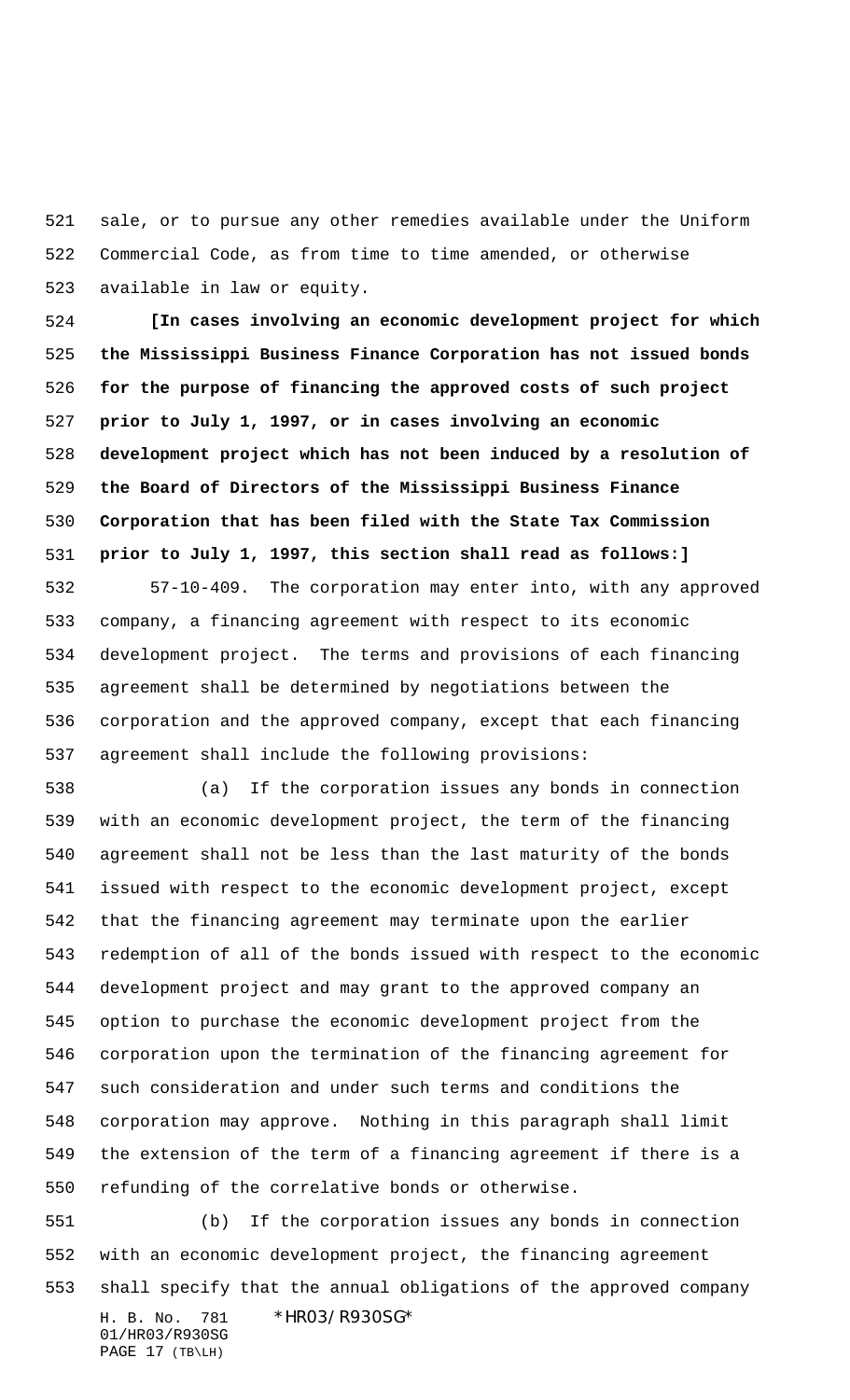under Sections 57-10-401 through 57-10-445 shall equal in each year at least the annual debt service for that year on the bonds issued with respect to the economic development project; and the approved company shall pay such obligation of the financing agreement to the trustee for bonds issued for the benefit of the approved company, at such time and in such amounts sufficient to amortize such bonds.

 (c) If the corporation loans funds to an approved company that is a private company under the Mississippi Small Enterprise Development Finance Act, the financing agreement shall include the terms and conditions of the loan required by Section 57-71-1 et seq.

 (d) (i) In consideration for financing agreement payment, the approved company may be permitted a tax credit on the amount provided for in Section 27-7-22.3(2), Mississippi Code of 1972, during the period of time in which the financing agreement is in effect, not to exceed twenty-five (25) years.

 (ii) The income tax credited to the approved company referred to herein shall be credited in the fiscal year of the financing agreement in which the tax return of the approved company is filed. The approved company shall not be required to pay estimated tax payments under Section 27-7-319, Mississippi Code of 1972.

 (e) The financing agreement shall provide that: (i) It may be assigned by the approved company only upon the prior written consent of the corporation following 580 the adoption of a resolution by the corporation to such effect; and

H. B. No. 781 \*HR03/R930SG\* 01/HR03/R930SG (ii) Upon the default by the approved company in the obligation to render its annual payment, the corporation shall have the right, at its option, to declare the financing agreement in default and to accelerate the total of all annual payments that are to be made or to terminate the financing agreement and cause

PAGE 18 (TB\LH)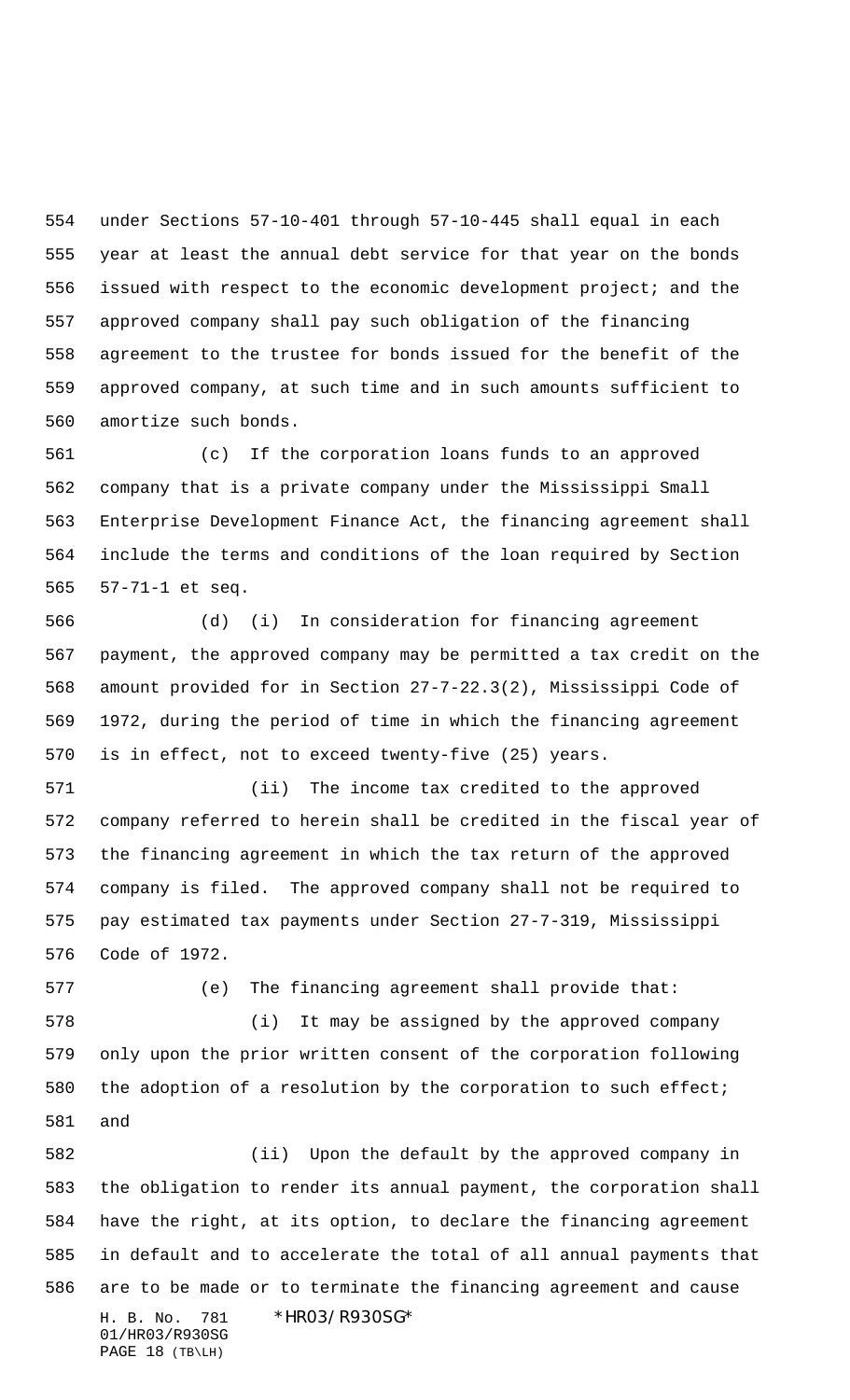to be sold the economic development project at public or private sale, or to pursue any other remedies available under the Uniform Commercial Code, as from time to time amended, or otherwise available in law or equity.

 SECTION 6. Section 57-10-411, Mississippi Code of 1972, is reenacted as follows:

 57-10-411. Ninety (90) days after the filing of the tax return of the approved company, the State Tax Commission shall certify to the corporation the state income tax liability for the preceding year of each approved company with respect to an economic development project financed under Sections 57-10-401 through 57-10-445, and the amounts of any tax credits taken under Sections 57-10-401 through 57-10-445.

 SECTION 7. Section 57-10-413, Mississippi Code of 1972, is reenacted as follows:

 **[In cases involving an economic development project for which the Mississippi Business Finance Corporation has issued bonds for the purpose of financing the approved costs of such project prior to July 1, 1994, this section shall read as follows:]**

 57-10-413. (1) The approved company may require that each employee whose gross wages are equivalent to Five Dollars (\$5.00) or more per hour, as a condition of employment, agrees to pay a job development assessment fee not to exceed a certain percentage of the gross wages of each such employee whose job was created as a result of the economic development project, for the purpose of retiring the bonds which fund the economic development project or other indebtedness. The job development assessment fee shall not exceed the following percentages of the gross wages of the employee:

 (a) Two percent (2%), if the gross wages of the employee are equivalent to Five Dollars (\$5.00) or more per hour but less than Seven Dollars (\$7.00) per hour;

H. B. No. 781 \*HR03/R930SG\* 01/HR03/R930SG PAGE 19 (TB\LH)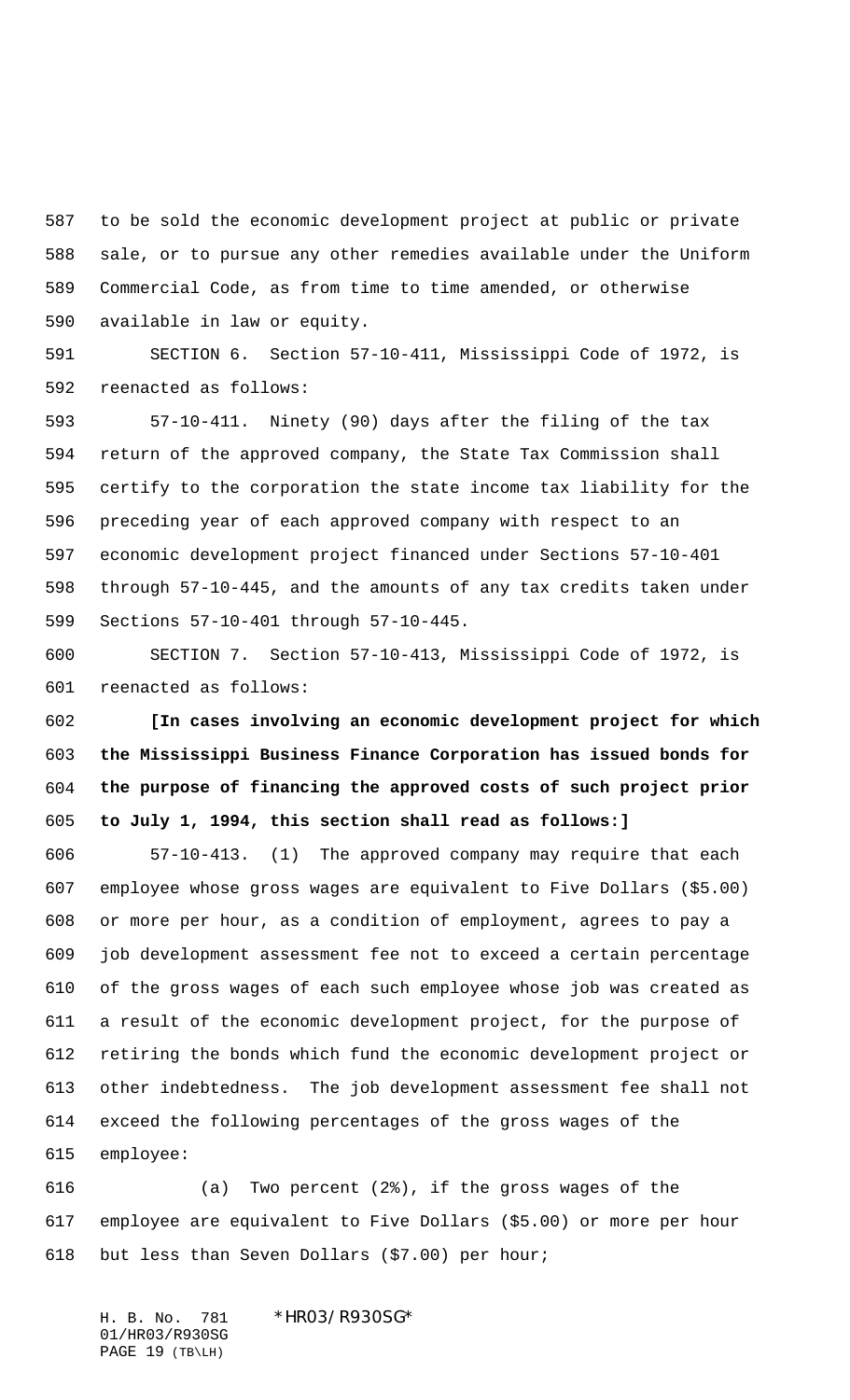(b) Four percent (4%), if the gross wages of the employee are equivalent to Seven Dollars (\$7.00) or more per hour but less than Nine Dollars (\$9.00) per hour; and

 (c) Six percent (6%), if the gross wages of the employee are equivalent to Nine Dollars (\$9.00) or more per hour. (2) Each employee so assessed shall be entitled to credits against Mississippi income taxes as provided in Section 27-7-22.3.

 (3) If an approved company shall elect to impose the assessment as a condition of employment, it shall deduct the assessment from each paycheck of each employee.

 (4) Any approved company collecting an assessment as provided in subsection (1) of this section shall make its payroll books and records available to the corporation at such reasonable times as the corporation shall request and shall file with the corporation documentation respecting the assessment as the corporation may require.

 (5) Any assessment of the wages of employees of an approved company in connection with their employment at an economic development project under subsection (1) of this section shall lapse on the date the bonds are retired.

 **[In cases involving an economic development project for which the Mississippi Business Finance Corporation has not issued bonds for the purpose of financing the approved costs of such project prior to July 1, 1994, but has issued bonds for such project prior to July 1, 1997, or in cases involving an economic development project which has been induced by a resolution of the Board of Directors of the Mississippi Business Finance Corporation that has been filed with the State Tax Commission prior to July 1, 1997,**

**this section shall read as follows:]**

H. B. No. 781 \*HR03/R930SG\* 01/HR03/R930SG 57-10-413. (1) Except as otherwise provided for in subsection (6) of this section, the approved company may require that each employee whose gross wages are equivalent to Five Dollars (\$5.00) or more per hour, as a condition of employment,

PAGE 20 (TB\LH)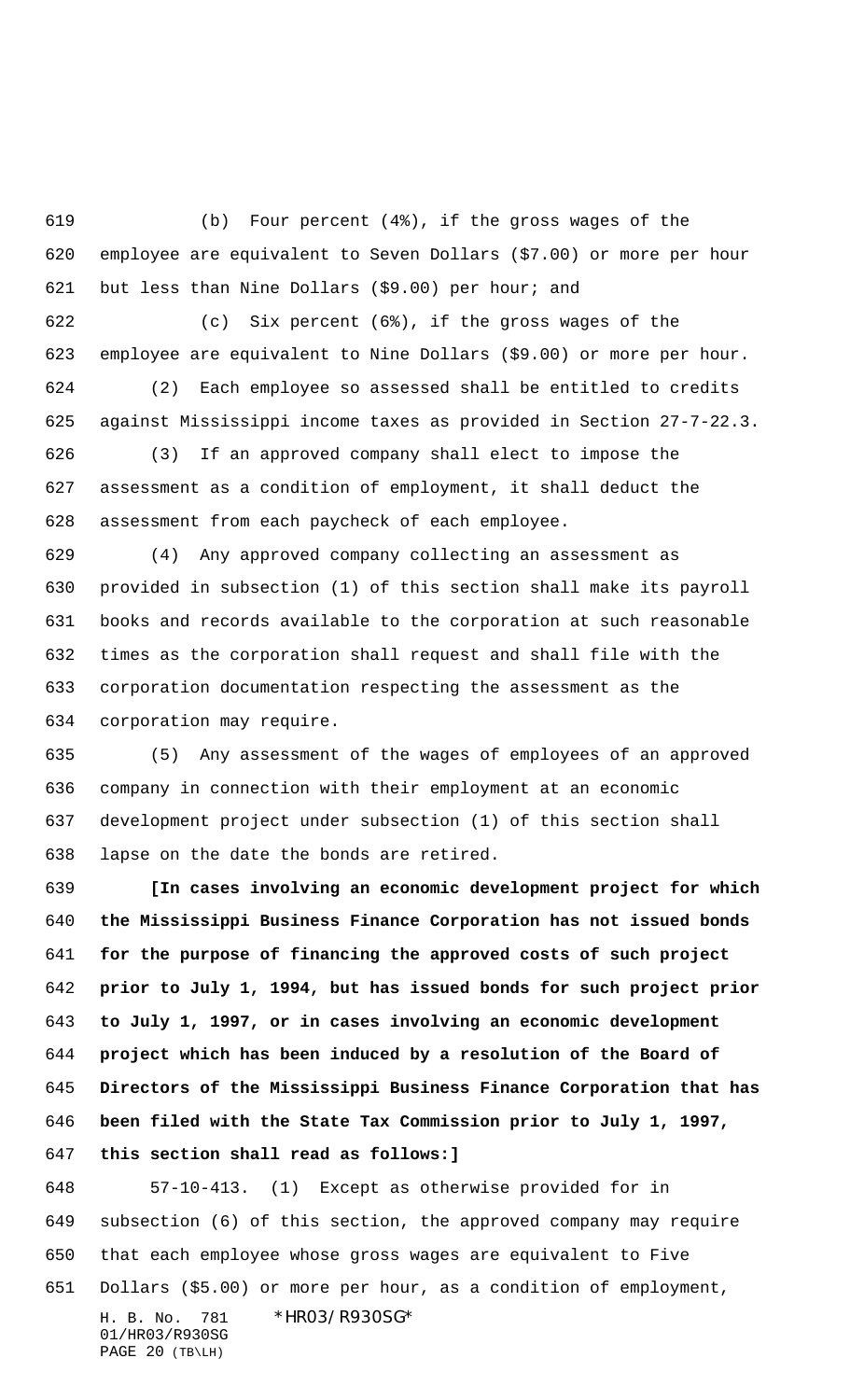agrees to pay a job development assessment fee not to exceed a certain percentage of the gross wages of each such employee whose job was created as a result of the economic development project, for the purpose of retiring the bonds which fund the economic development project or other indebtedness. The job development assessment fee shall not exceed the following percentages of the gross wages of the employee:

 (a) Two percent (2%), if the gross wages of the employee are equivalent to Five Dollars (\$5.00) or more per hour but less than Seven Dollars (\$7.00) per hour;

 (b) Four percent (4%), if the gross wages of the employee are equivalent to Seven Dollars (\$7.00) or more per hour but less than Nine Dollars (\$9.00) per hour; and

 (c) Six percent (6%), if the gross wages of the employee are equivalent to Nine Dollars (\$9.00) or more per hour.

 (2) Each employee so assessed shall be entitled to credits against Mississippi income taxes as provided in Section 27-7-22.3.

 (3) If an approved company shall elect to impose the assessment as a condition of employment, it shall deduct the assessment from each paycheck of each employee.

 (4) Any approved company collecting an assessment as provided in subsection (1) of this section shall make its payroll books and records available to the corporation at such reasonable times as the corporation shall request and shall file with the corporation documentation respecting the assessment as the corporation may require.

 (5) Any assessment of the wages of employees of an approved company in connection with their employment at an economic development project under subsection (1) of this section shall lapse on the date the bonds are retired.

H. B. No. 781 \*HR03/R930SG\* 01/HR03/R930SG (6) If an eligible company closes a facility in this state and becomes an approved company under the provisions of Sections 57-10-401 through 57-10-449, only those jobs created in excess of

```
PAGE 21 (TB\LH)
```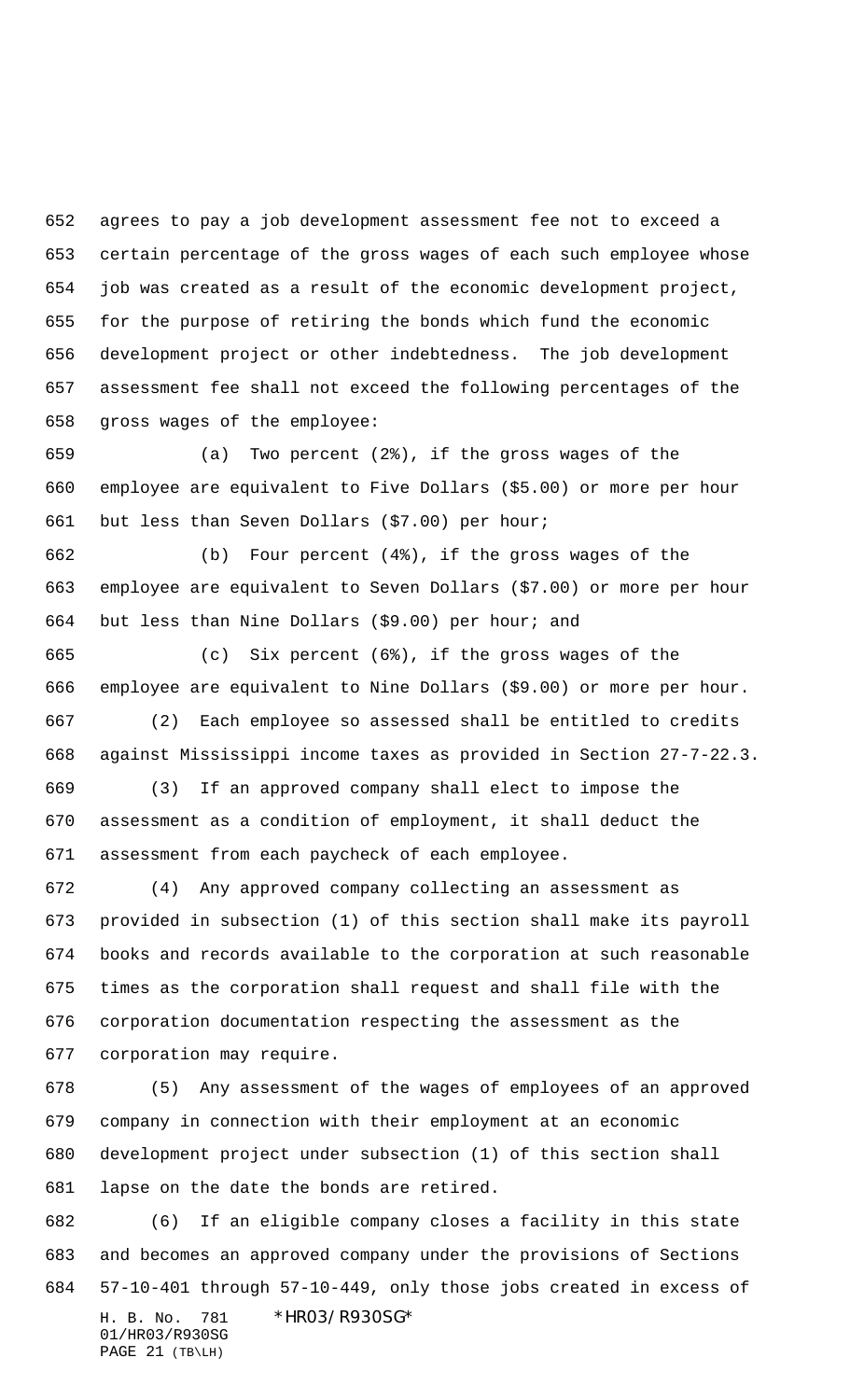those that existed at the closed facility at the time of the closure shall be eligible for the imposition of the job development assessment fee. The Mississippi Business Finance Corporation shall promulgate rules and regulations to govern the determination of the number of jobs upon which the job development assessment fee may be imposed.

 SECTION 8. Section 57-10-415, Mississippi Code of 1972, is reenacted as follows:

 57-10-415. Every issue of bonds under Sections 57-10-401 through 57-10-445 shall be payable solely out of any revenues of the corporation as provided in Sections 57-10-401 through 57-10-445. The bonds additionally may be secured by a pledge of any grant, contribution or guarantee from the federal government or any person or a pledge by the corporation of any revenues from any source.

 SECTION 9. Section 57-10-417, Mississippi Code of 1972, is reenacted as follows:

H. B. No. 781 \*HR03/R930SG\* 57-10-417. The bonds issued by the corporation under Sections 57-10-401 through 57-10-445 shall be limited obligations of the corporation and shall not constitute a debt, liability or general obligation of the state or any political subdivision thereof (other than the corporation), or a pledge of the faith and credit of the state or any political subdivision thereof (other than the corporation), but shall be payable solely as provided by the corporation under Sections 57-10-401 through 57-10-445. No member or officer of the board of directors of the corporation nor any person executing the bonds shall be liable personally on the bonds by reason of the issuance thereof. Each bond issued under Sections 57-10-401 through 57-10-445 shall contain on the face thereof a statement that neither the state, nor any other political subdivision thereof, shall be obligated to pay the same or the interest thereon or other costs incident thereto except from the revenue or money pledged by the corporation and that

01/HR03/R930SG PAGE 22 (TB\LH)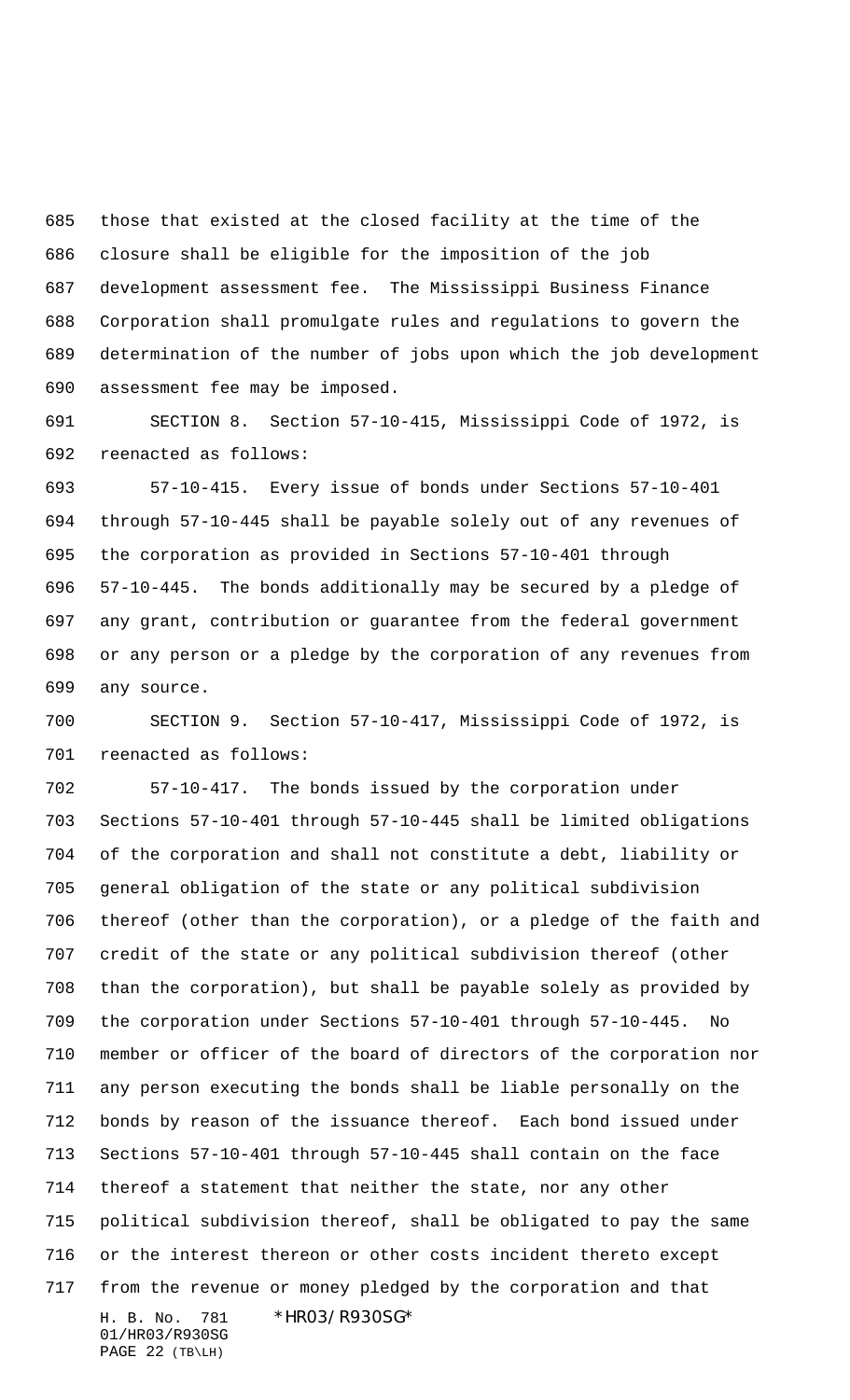neither the faith and credit nor the taxing power of the state or any political subdivision thereof is pledged to the payment of the principal of, or the interest on, such bond.

 SECTION 10. Section 57-10-419, Mississippi Code of 1972, is reenacted as follows:

 57-10-419. (1) The corporation may issue in its own name, from time to time, for the purpose of financing the approved costs of an economic development project, its bonds and may pledge for the payment thereof funds derived in respect of any financing agreement or other arrangement entered into by the corporation and an approved company under Sections 57-10-401 through 57-10-445.

 (2) In anticipation of the issuance of bonds, the corporation may provide for the issuance, at one time or from time to time, of bond anticipation notes. The principal of and the interest on the notes shall be payable solely from the funds herein provided for the payment. Any notes may be made payable from the proceeds of bonds or renewal notes; or, if bond or renewal note proceeds are not available, the notes may be paid from any available revenues or assets of the corporation.

H. B. No. 781 \*HR03/R930SG\* (3) The bonds issued under Sections 57-10-401 through 57-10-445 shall be authorized by a resolution of the corporation, shall bear such date or dates, and shall mature at such time or times as such resolution may provide, except that no bond shall mature more than twenty-five (25) years from the date of issue. Bonds which are not subject to taxation shall bear interest at such rate or rates, be in such denominations, be in such form, carry such registration privileges, be executed in such manner, be payable in such medium of payment, at such place or places, and be subject to such terms of redemption, including redemption before maturity, as such resolution may provide. Except as expressly provided otherwise in Sections 57-10-401 through 57-10-445, the provisions of other laws of the state relating to the issuance of revenue bonds shall not apply to bonds issued by the corporation.

01/HR03/R930SG PAGE 23 (TB\LH)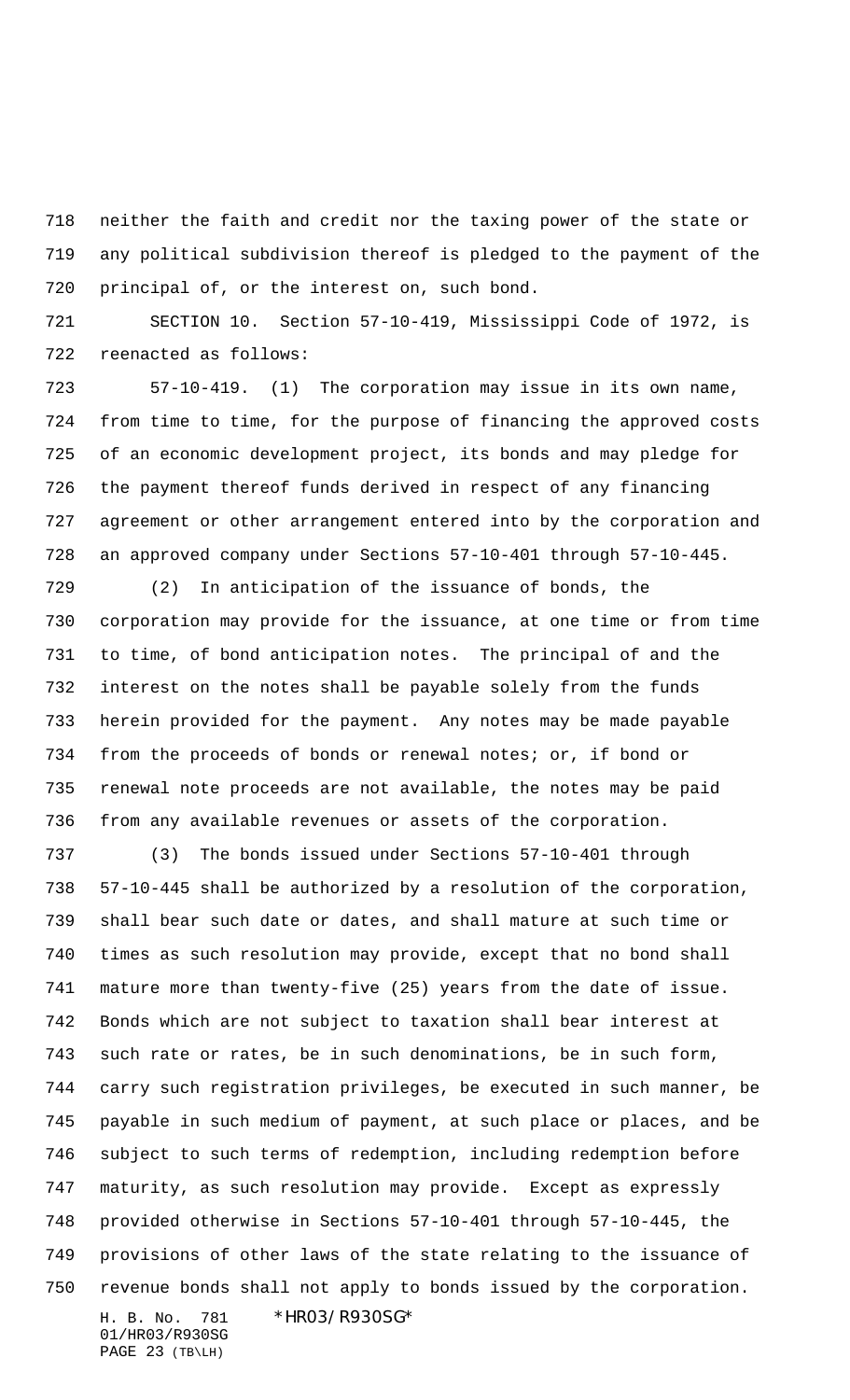As to bonds issued hereunder and designated as taxable bonds by the corporation, any immunity to taxation by the United States government of interest on such bonds or notes is hereby waived. Bonds of the corporation may be sold by the corporation at public or private sale, from time to time, and at such price or prices as the corporation shall determine.

 (4) The proceeds of any bonds shall be used solely for the purposes for which issued and shall be disbursed in the manner and under the restrictions, if any, that the corporation may provide in the resolution authorizing the issuance of the bonds or in a trust indenture securing the same.

 (5) The principal and interest on the bonds issued by the corporation shall be payable solely and only from proceeds derived under a financing agreement and shall be secured solely by the economic development project, the proceeds of the financing agreement, and such other assets as may be available, but not including revenues of the state.

 (6) Before the preparation of definitive certificates evidencing the bonds, the corporation may issue, under like restrictions, interim receipts or temporary certificates, with or without coupons, exchangeable for definitive certificates when the certificates have been executed and are available for delivery. The corporation may also provide for the replacement of any certificates which become mutilated or are destroyed or lost.

 SECTION 11. Section 57-10-421, Mississippi Code of 1972, is reenacted as follows:

 57-10-421. In addition to the requirements provided for in Section 57-10-419, any resolution authorizing the issuance of bonds under Sections 57-10-401 through 57-10-445 may contain provisions as to:

 (a) The setting aside of reserves or sinking funds and the regulations and disposition thereof;

H. B. No. 781 \*HR03/R930SG\* 01/HR03/R930SG PAGE 24 (TB\LH)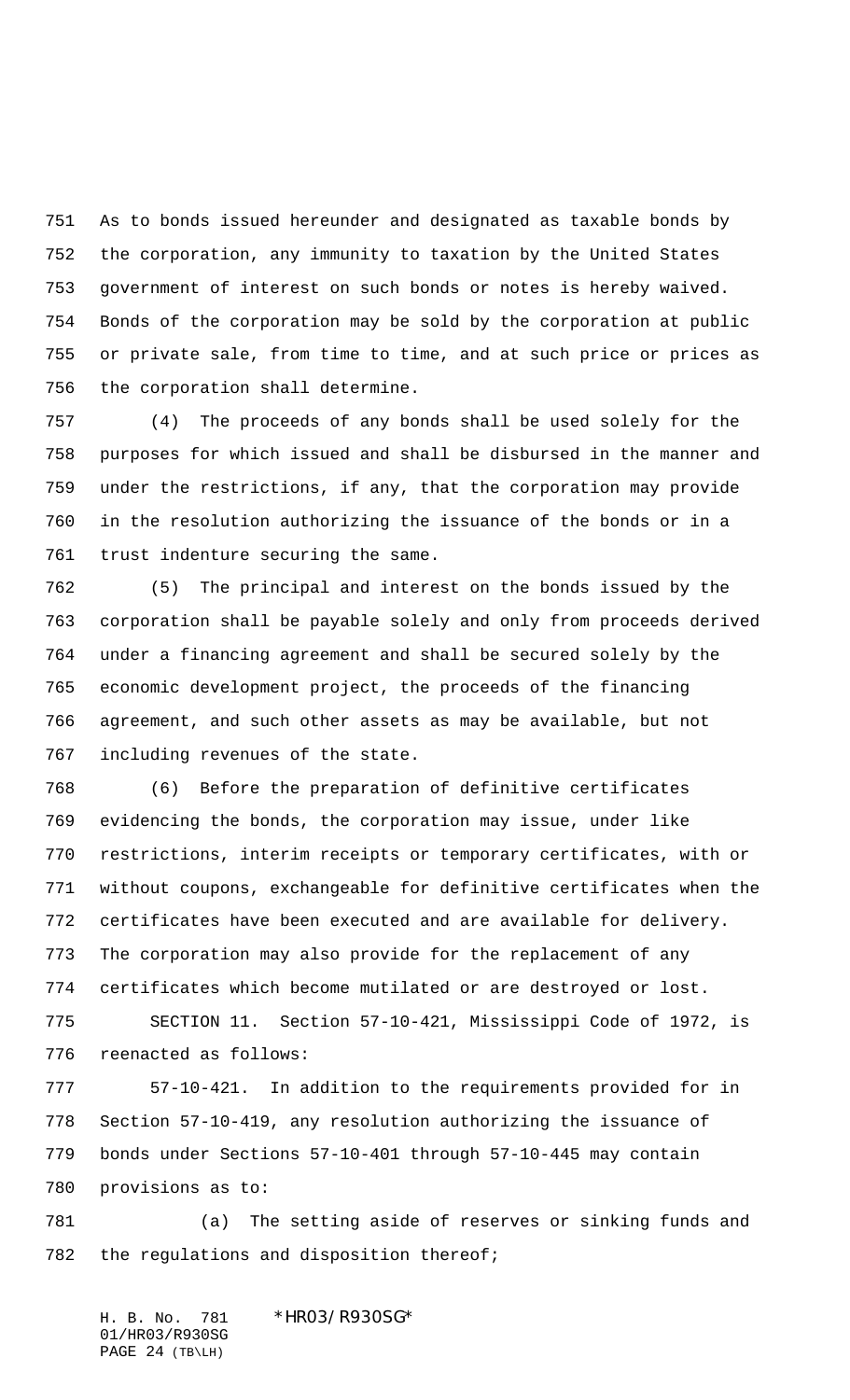(b) Limitations on the issuance of additional bonds, the terms upon which additional bonds may be issued and secured, and the refunding of outstanding or other bonds;

 (c) The procedure, if any, by which the terms of any of the proceedings under which the bonds are being issued may be amended or abrogated, the number or percentage of bondholders who or which must consent thereto, and the manner in which the consent may be given;

 (d) The vesting in a trustee or trustees of such property, rights, powers and duties in trust as the company may determine, and limiting or abrogating the right of bondholders to appoint a trustee or limiting the rights, powers and duties of the trustee;

 (e) Defining the act or omissions to act which shall constitute a default and the obligations or duties of the corporation to the holders of the bonds, and providing for the rights and remedies of the holders of the bonds in the event of default, which rights and remedies may include the general laws of the state and other provisions of Sections 57-10-401 through 57-10-445; or

803 (f) Any other matter, of like or different character, which in any way affects the security or protection of the holders of the bonds.

 SECTION 12. Section 57-10-423, Mississippi Code of 1972, is reenacted as follows:

H. B. No. 781 \*HR03/R930SG\* 01/HR03/R930SG PAGE 25 (TB\LH) 57-10-423. Any pledge made by the corporation shall be valid and binding from the time when the pledge was made. The revenues or properties so pledged and thereafter received by the corporation shall immediately be subject to the lien of such pledge without any physical delivery thereof or further act, and the lien of any such pledge shall be valid and binding as against all parties having claims of any kind in tort, contract or otherwise against the corporation, irrespective of whether the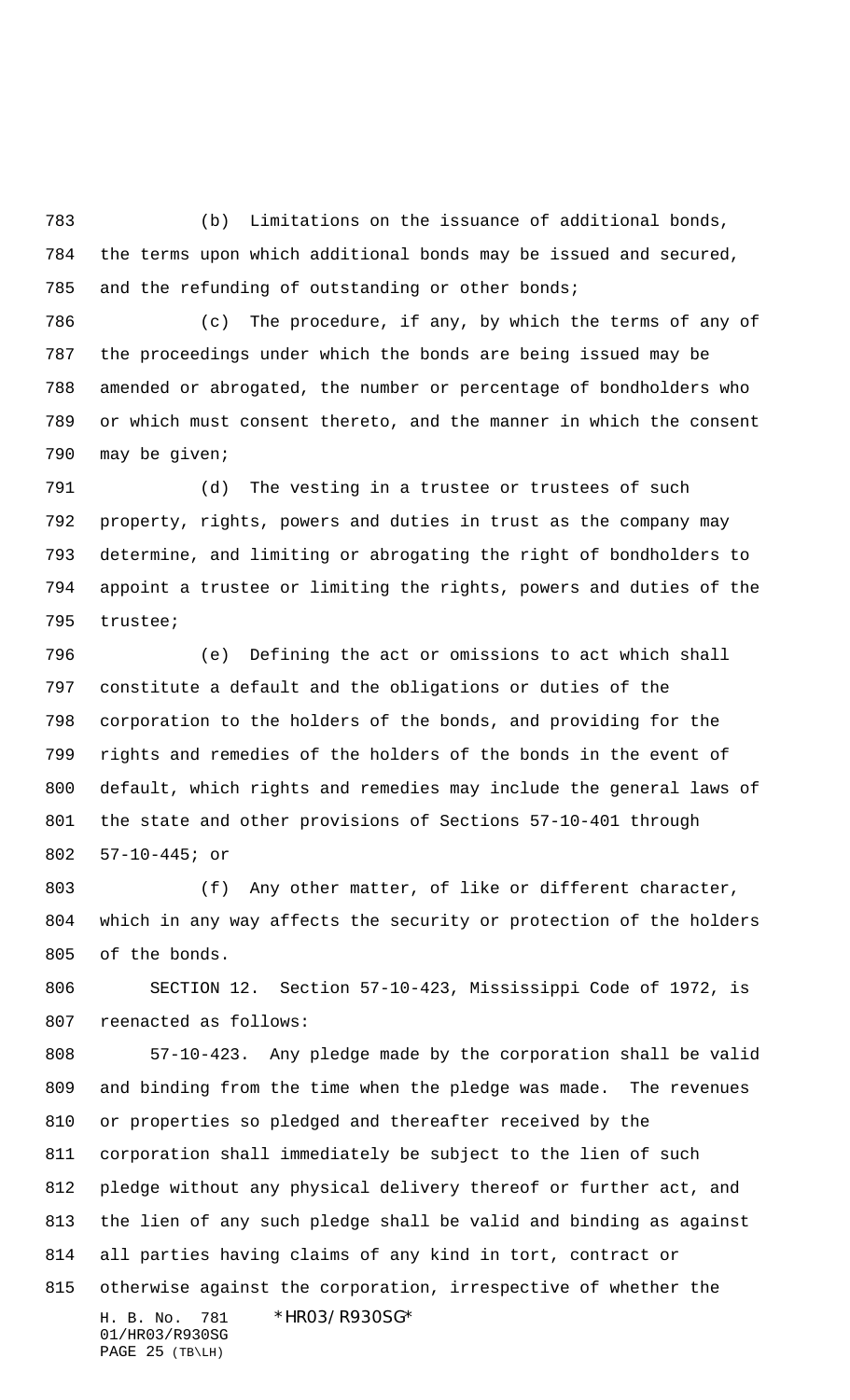parties have notice thereof. Neither the resolution nor any other instrument by which a pledge is created need be recorded.

 SECTION 13. Section 57-10-425, Mississippi Code of 1972, is reenacted as follows:

 57-10-425. The corporation, subject to the provisions in proceedings relating to outstanding bonds as may then exist, may purchase bonds out of any funds available therefor, which shall thereupon be canceled, at any reasonable price which, if the bonds are then redeemable, shall not exceed the redemption price (and premium, if any) then applicable plus accrued interest to the redemption date thereof.

 SECTION 14. Section 57-10-427, Mississippi Code of 1972, is reenacted as follows:

 57-10-427. The bonds may be secured by an indenture by and between the corporation and a corporate trustee which may be any bank or other corporation having the power of a trust company or any trust company within or without this state. Such indenture may contain such provisions for protecting and enforcing the rights and remedies of the bondholders as may be reasonable and proper and not in violation of law, including covenants setting forth the duties of the corporation in relation to the exercise of its powers and the custody, safekeeping and application of all money. The corporation may provide by the indenture for the payment of the proceeds of the bonds and revenues to the trustee under the indenture or other depository, and for the method of disbursement thereof, with such safeguards and restrictions as the corporation may determine. If the bonds shall be secured by an indenture, the bondholders shall have no authority to appoint a separate trustee to represent them.

 SECTION 15. Section 57-10-429, Mississippi Code of 1972, is reenacted as follows:

H. B. No. 781 \*HR03/R930SG\* 01/HR03/R930SG 57-10-429. In the event that any of the members or officers of the board of directors of the corporation shall cease to be

```
PAGE 26 (TB\LH)
```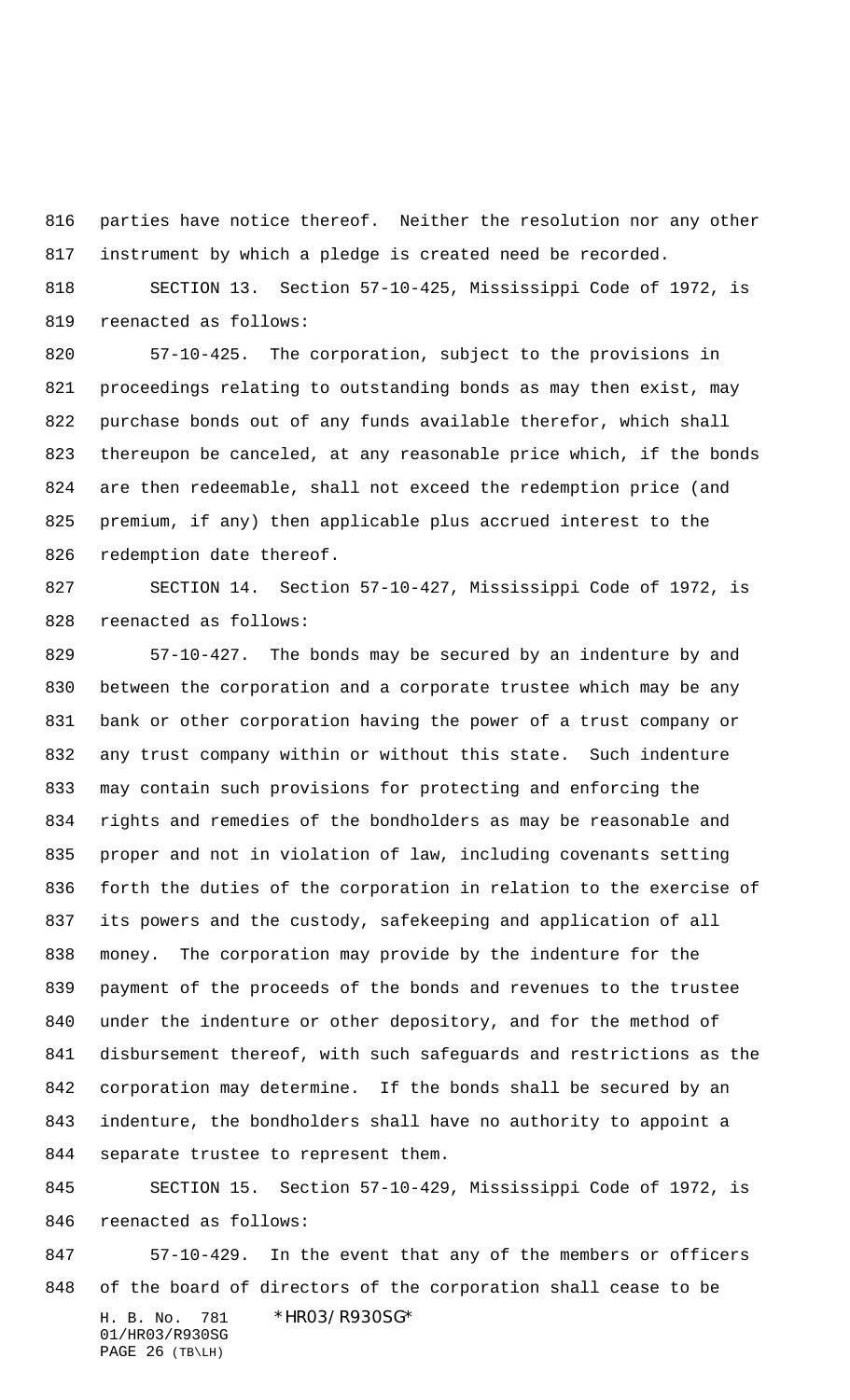members or officers of the board prior to the delivery of any bonds signed by them, their signatures or facsimiles thereof shall nevertheless be valid and sufficient for all purposes, the same as if such members or officers had remained in office until such delivery.

 SECTION 16. Section 57-10-431, Mississippi Code of 1972, is reenacted as follows:

 57-10-431. The corporation may create and establish such funds and accounts as may be necessary or desirable for its purposes under Sections 57-10-401 through 57-10-445.

 SECTION 17. Section 57-10-433, Mississippi Code of 1972, is reenacted as follows:

 57-10-433. The corporation shall have the power to contract with the holders of any of its bonds issued under Sections 57-10-401 through 57-10-445 as to the custody, collection, securing, investment and payment of any money of the corporation, and of any money held in trust or otherwise for the payment of bonds, and to carry out such contract. Money held in trust or otherwise for the payment of bonds or in any way to secure bonds and deposits of money may be secured in the same manner as money of the corporation, and all banks and trust companies are authorized to give security for the deposits.

 SECTION 18. Section 57-10-435, Mississippi Code of 1972, is reenacted as follows:

 57-10-435. Amendments to Sections 57-10-401 through 57-10-445, enacted after July 1, 1993, shall not limit the rights vested in the corporation with respect to any agreements made with, or remedies available to, the holders of bonds issued under this article or Section 27-7-22.3 prior to the enactment of the amendments until the bonds, together with all interest thereon, and all costs and expenses in connection with any proceeding by or on behalf of the holders, are fully met and discharged.

H. B. No. 781 \*HR03/R930SG\* 01/HR03/R930SG PAGE 27 (TB\LH)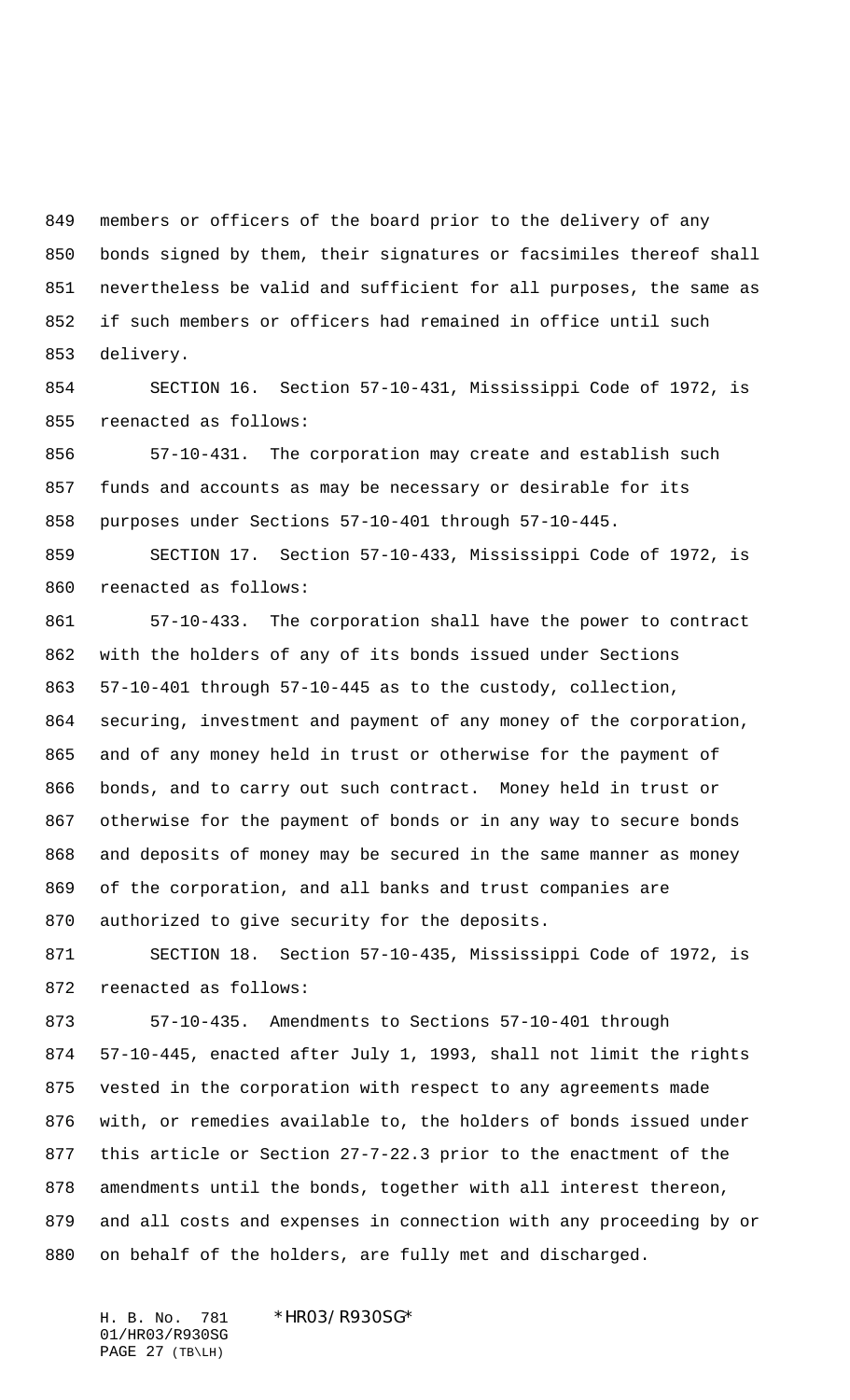SECTION 19. Section 57-10-437, Mississippi Code of 1972, is reenacted as follows:

 57-10-437. All expenses incurred by the corporation in carrying out the provisions of Sections 57-10-401 through 57-10-445 shall be payable solely from funds provided under Sections 57-10-401 through 57-10-445, or other funds of the corporation. Nothing in Sections 57-10-401 through 57-10-445 shall be construed to authorize the corporation to incur indebtedness or liability on behalf of or payable by the state or any other political subdivision thereof.

 SECTION 20. Section 57-10-439, Mississippi Code of 1972, is reenacted as follows:

 57-10-439. (1) The corporation is hereby declared to be performing a public function and to be a public body corporate and a political subdivision of the state. Accordingly, the income, including any profit made on the sale thereof from all bonds issued by the corporation, shall at all times be exempt from all taxation by the state or any political subdivision thereof. If, after all indebtedness and other obligations of the corporation are discharged, the corporation is dissolved, its remaining assets shall inure to the benefit of the state.

H. B. No. 781 \*HR03/R930SG\* 01/HR03/R930SG (2) With the approval of the appropriate local taxing authority, all mortgages or deeds of trust executed as security therefor, all lease or purchase agreements made pursuant to the provisions hereof, and all purchases required to establish the industrial enterprise and financed by proceeds from bonds issued under Sections 57-10-401 through 57-10-445, shall likewise be exempt from all taxation in the State of Mississippi except the contractors' tax imposed by Section 27-65-21, and except ad valorem taxes levied for school district purposes. All projects and the revenue derived therefrom from any lease thereof shall be exempt from all taxation in the State of Mississippi, except the tax levied by Section 27-65-21, except the tax levied under

PAGE 28 (TB\LH)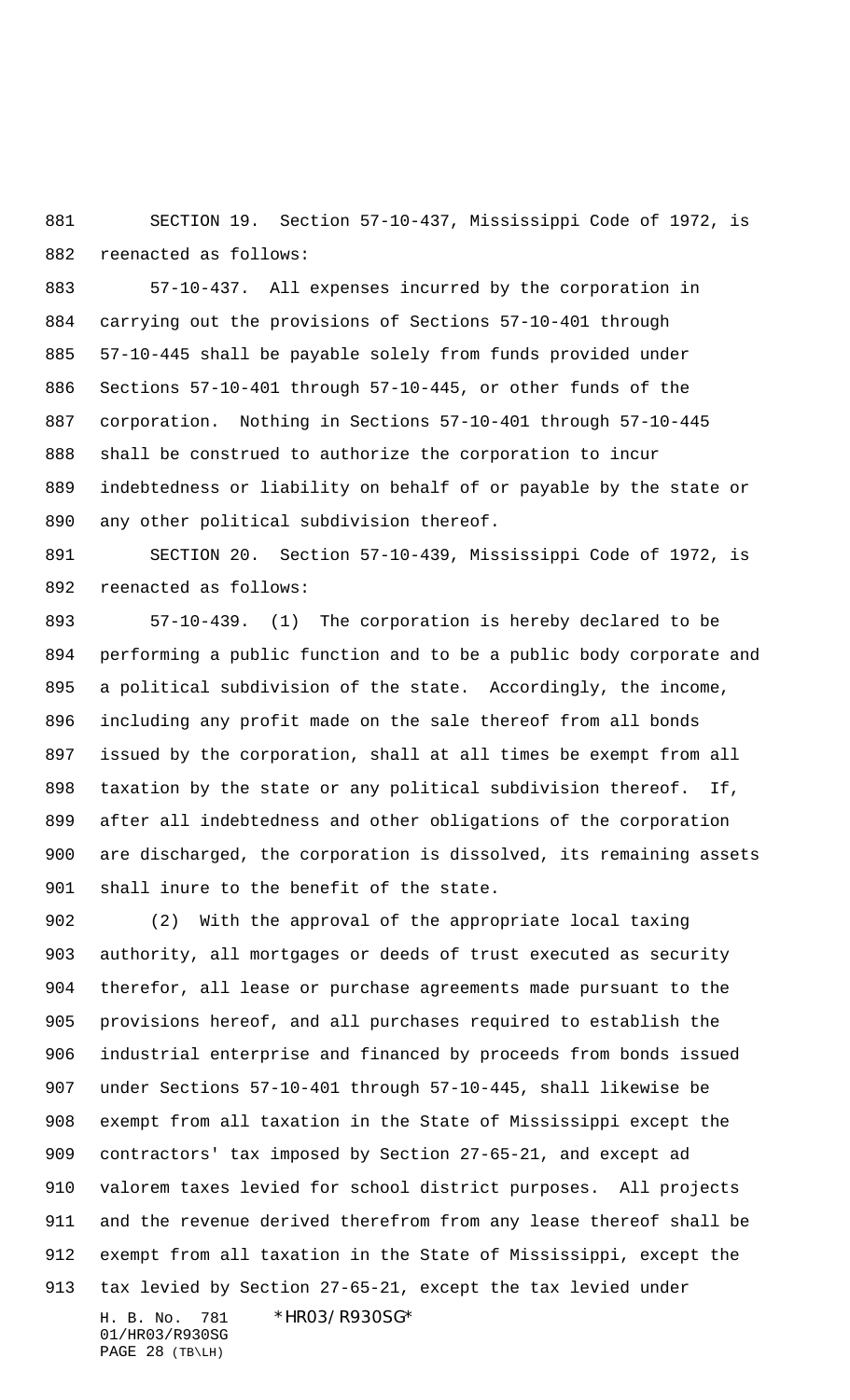Chapter 7, Title 27, Mississippi Code of 1972, and except ad valorem taxes levied for school district purposes.

 SECTION 21. Section 57-10-441, Mississippi Code of 1972, is reenacted as follows:

 57-10-441. The bonds issued by and under the authority of Sections 57-10-401 through 57-10-445 by the corporation are declared to be legal investments in which all public officers or public bodies of the state, its political subdivisions, all municipalities and municipal subdivisions, all insurance companies and associations, and other persons carrying on insurance business, all banks, bankers, banking associations, trust companies, savings associations, including savings and loan associations, building and loan associations, investment companies, and other persons carrying on a banking business, all administrators, guardians, executors, trustees and other fiduciaries, and all other persons who are now or may later be authorized to invest in bonds or in other obligations of the state, may invest funds, including capital, in their control or belonging to them. Such bonds are also hereby made securities which may be deposited with and received by all public officers and bodies of the state or any agency or political subdivision of the state and all municipalities and public corporations for any purpose for which the deposit of bonds or other obligations of the state is now or may be later authorized by law.

 SECTION 22. Section 57-10-443, Mississippi Code of 1972, is reenacted as follows:

H. B. No. 781 \*HR03/R930SG\* 57-10-443. The corporation, within one hundred twenty (120) days of the close of each fiscal year, shall submit an annual report of its activities in regard to Sections 57-10-401 through 57-10-445 for the preceding year to the Governor. The Clerk of the House of Representatives and the Secretary of the Senate each shall receive a copy of the report by making a request for it to the corporation. Each report shall set forth a complete operating

01/HR03/R930SG PAGE 29 (TB\LH)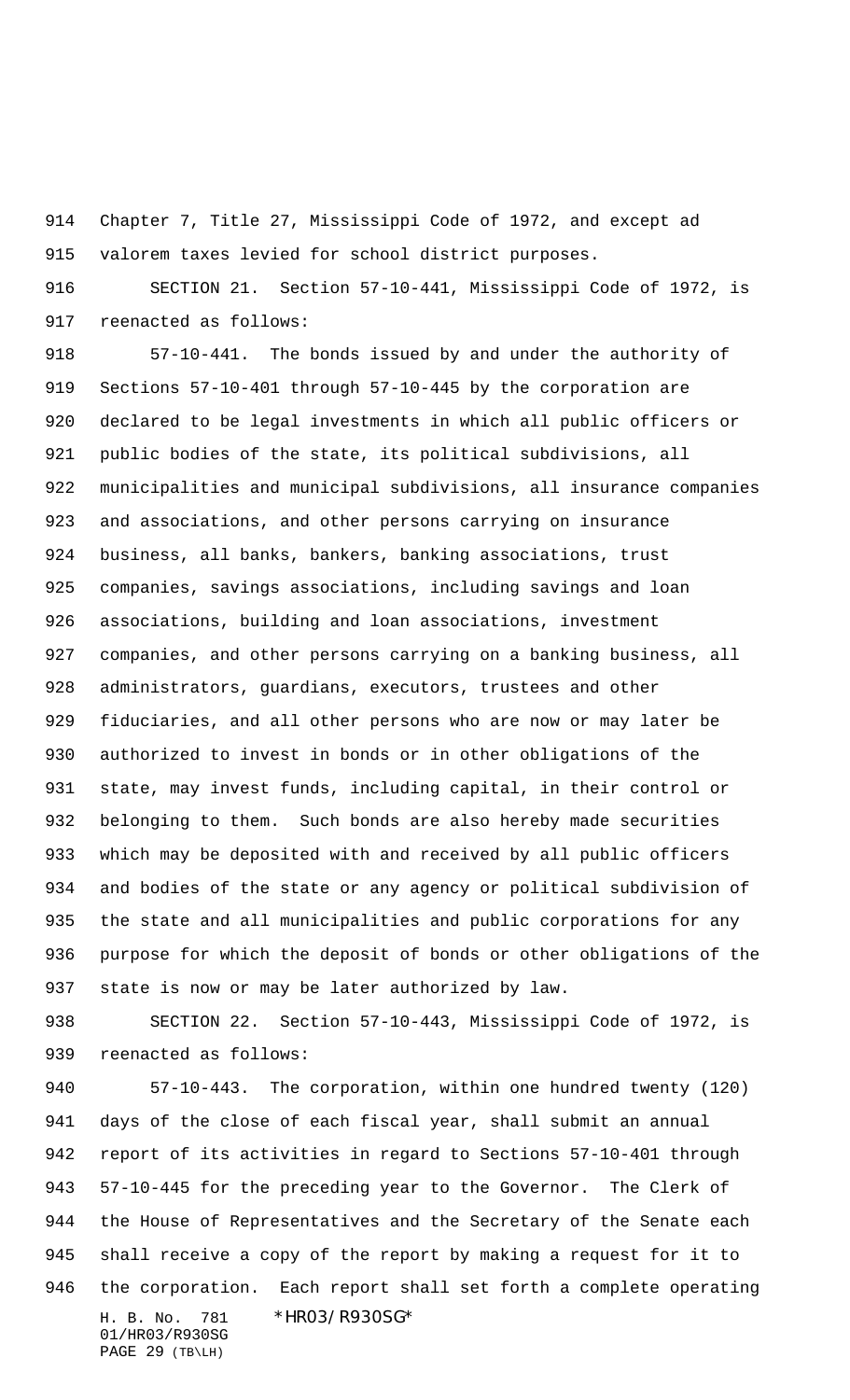and financial statement in regard to Sections 57-10-401 through 57-10-445 for the corporation during the fiscal year it covers. SECTION 23. Section 57-10-445, Mississippi Code of 1972, is reenacted as follows:

 57-10-445. Nothing contained in Sections 57-10-401 through 57-10-445 is to be construed as a restriction or limitation upon any powers which the corporation might otherwise have under any other law of the state. Insofar as the provisions of Sections 57-10-401 through 57-10-445 are inconsistent with the provisions of any other law, the provisions of Sections 57-10-401 through 57-10-445 shall be controlling, and the powers conferred by Sections 57-10-401 through 57-10-445 shall be regarded as supplemental and additional to powers conferred by any other laws. No proceedings, notice or approval shall be required for the issuance of any bonds or any instrument or the security therefor, except as provided in Sections 57-10-401 through 57-10-445.

 The provisions of Sections 57-10-401 through 57-10-445 shall be liberally construed to accomplish the purposes of Sections 57-10-401 through 57-10-445.

 The powers granted and the duties imposed in Sections 57-10-401 through 57-10-445 shall be construed to be independent and severable. If any one or more sections, subsections, sentences or parts of any of Sections 57-10-401 through 57-10-445 shall be adjudged unconstitutional or invalid, such adjudication shall not affect, impair or invalidate the remaining provisions thereof, but shall be confined in its operation to the specific provisions so held unconstitutional or invalid.

 SECTION 24. Section 27-7-22.3, Mississippi Code of 1972, is reenacted as follows:

 **[In cases involving an economic development project for which the Mississippi Business Finance Corporation has issued bonds for the purpose of financing the approved costs of such project prior to July 1, 1994, this section shall read as follows:]**

01/HR03/R930SG PAGE 30 (TB\LH)

H. B. No. 781 \*HR03/R930SG\*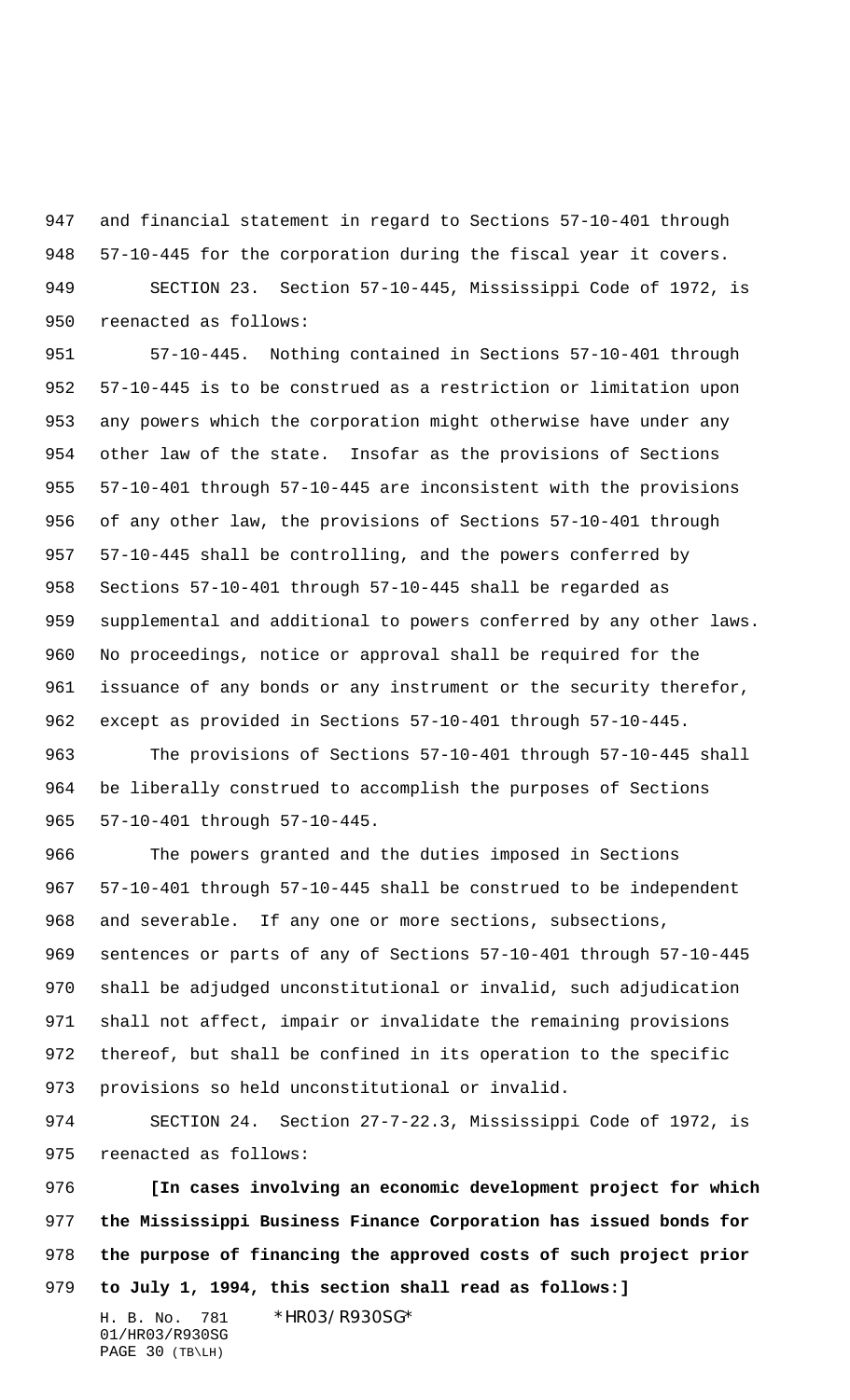27-7-22.3. (1) For taxpayers who are required to pay a job assessment fee as provided in Section 57-10-413, there shall be allowed as a credit against the taxes imposed by this chapter, an amount equal to the amount of the job assessment fee imposed upon such taxpayer pursuant to Section 57-10-413. If the amount allowable as a credit exceeds the tax imposed by this article and Section 27-7-22.3, the amount of such excess shall not be refundable or carried forward to any other taxable year.

 (2) For any approved company as defined in Section 57-10-401, there shall be allowed against the taxes imposed by this chapter on the income of the approved company generated by or arising out of the economic development project (as defined in Section 57-10-401), a credit in an amount not to exceed the total debt service paid under a financing agreement entered into under Section 57-10-409. The tax credit allowed in this subsection shall not exceed the amount of taxes due the State of Mississippi.

 **[In cases involving an economic development project for which the Mississippi Business Finance Corporation has not issued bonds for the purpose of financing the approved costs of such project prior to July 1, 1994, but has issued bonds for such project prior to July 1, 1997, or in cases involving an economic development project which has been induced by a resolution of the Board of Directors of the Mississippi Business Finance Corporation that has been filed with the State Tax Commission prior to July 1, 1997, this section shall read as follows:]**

 27-7-22.3. (1) For taxpayers who are required to pay a job assessment fee as provided in Section 57-10-413, there shall be allowed as a credit against the taxes imposed by this chapter, an amount equal to the amount of the job assessment fee imposed upon such taxpayer pursuant to Section 57-10-413. If the amount allowable as a credit exceeds the tax imposed by this article and Section 27-7-22.3, the amount of such excess shall not be refundable or carried forward to any other taxable year.

01/HR03/R930SG PAGE 31 (TB\LH)

H. B. No. 781 \*HR03/R930SG\*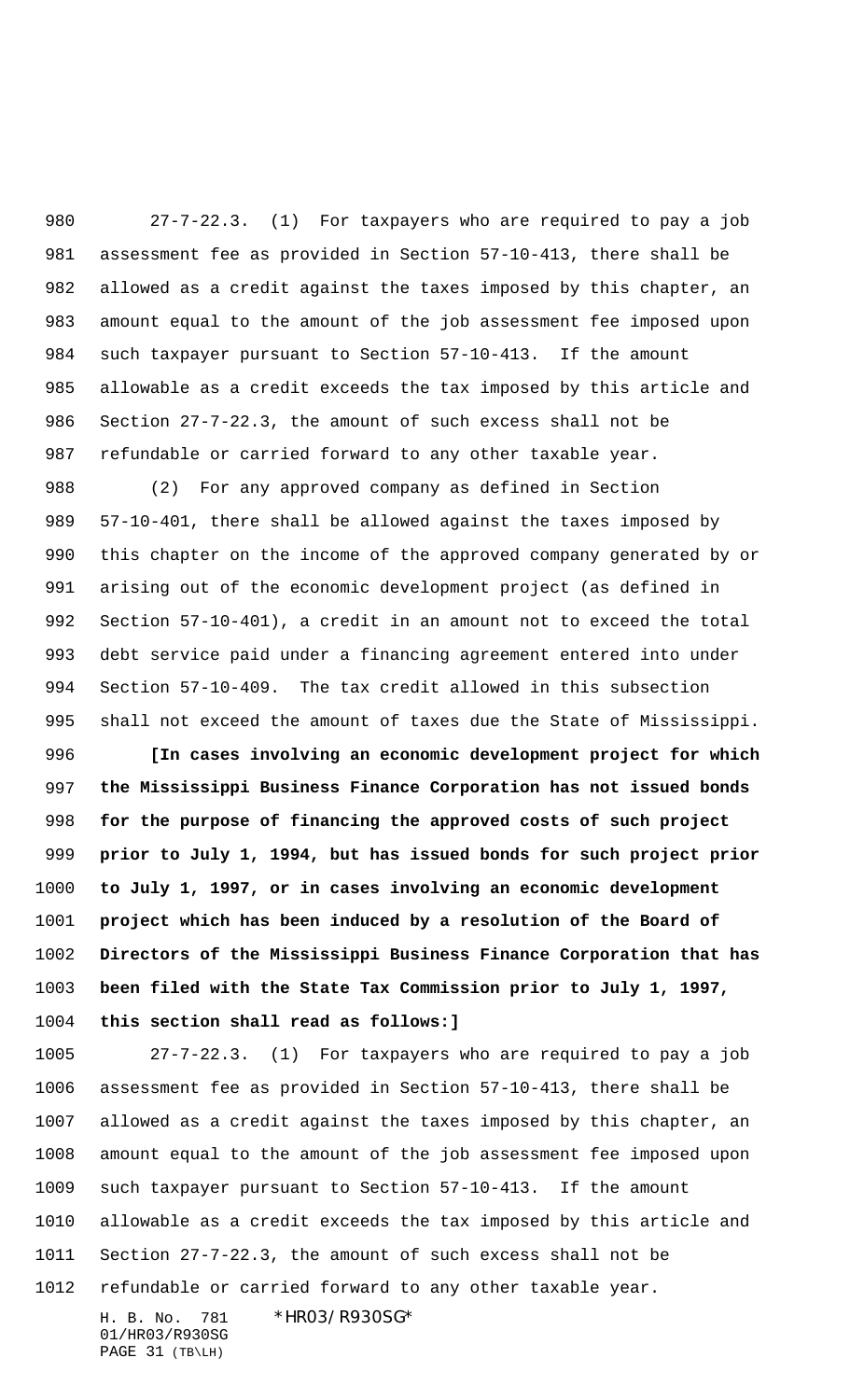(2) For any approved company as defined in Section 57-10-401, there shall be allowed against the taxes imposed by this chapter on the income of the approved company generated by or arising out of the economic development project (as defined in Section 57-10-401), a credit in an amount not to exceed the total debt service paid under a financing agreement entered into under Section 57-10-409. The tax credit allowed in this subsection shall not exceed the amount of taxes due the State of Mississippi. The amount of income of the approved company generated by or arising out of the economic development project shall be determined by a formula adopted by the Mississippi Business Finance Corporation.

 **[In cases involving an economic development project for which the Mississippi Business Finance Corporation has not issued bonds for the purpose of financing the approved costs of such project prior to July 1, 1997, or in cases involving an economic development project which has not been induced by a resolution of the Board of Directors of the Mississippi Business Finance Corporation that has been filed with the State Tax Commission prior to July 1, 1997, this section shall read as follows:]**

H. B. No. 781 \*HR03/R930SG\* 01/HR03/R930SG 27-7-22.3. For any approved company as defined in Section 57-10-401, there shall be allowed against the taxes imposed by this chapter on the income of the approved company generated by or arising out of the economic development project (as defined in Section 57-10-401), a credit in an amount not to exceed the total debt service paid under a financing agreement entered into under Section 57-10-409; provided, however, that the tax credit allowed in this subsection shall not exceed eighty percent (80%) of the amount of taxes due the State of Mississippi prior to the application of the credit. To the extent that financing agreement annual payments exceed the amount of the credit authorized pursuant to this section in any taxable year, such excess payment may be recouped from excess credits in succeeding years not to

PAGE 32 (TB\LH)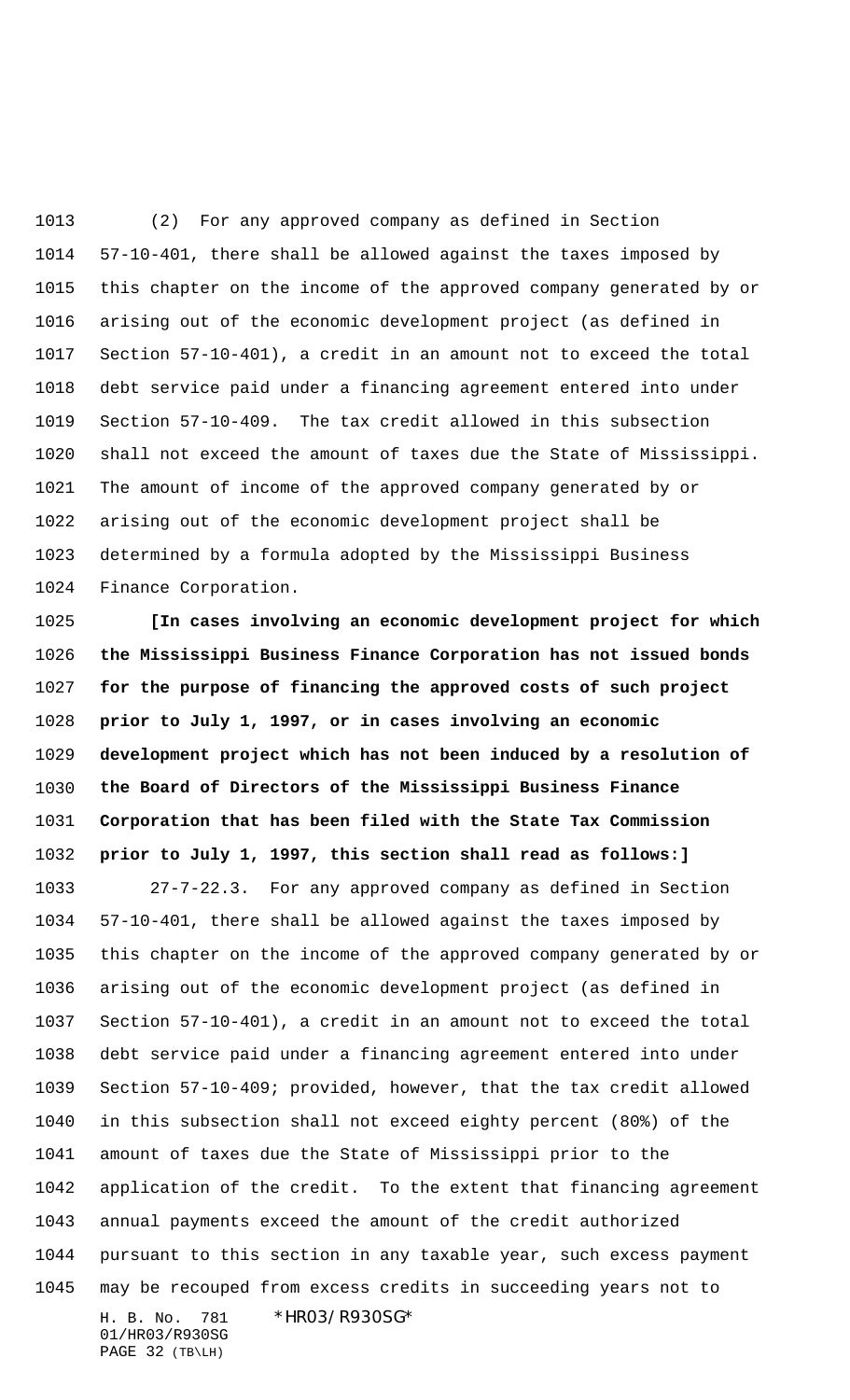exceed three (3) years following the date upon which the credit was earned. The amount of income of the approved company generated by or arising out of the economic development project shall be determined by a formula adopted by the Mississippi Business Finance Corporation.

 SECTION 25. Section 57-10-449, Mississippi Code of 1972, is amended as follows:

 57-10-449. Sections 57-10-401 through 57-10-445 and 27-7-22.3 shall be repealed from and after October 1, 2005. SECTION 26. Section 31-25-19, Mississippi Code of 1972, is

amended as follows:

 31-25-19. In addition to the other powers granted to the bank under this act, the bank shall have the power:

1059 (a) To sue and be sued in its own name;

 (b) To have an official seal and to alter the same at pleasure;

 (c) To maintain an office at such place or places within this state as it may designate, by lease without the 1064 approval of any other state agency or department;

 (d) To adopt and from time to time to amend and repeal bylaws and rules and regulations, not inconsistent with this act, to carry into effect the powers and purposes of the bank and governing the conduct of its affairs and business and the use of its services and facilities;

 (e) To make, enter into and enforce all contracts or agreements necessary, convenient or desirable for the purposes of the bank or pertaining to any loan to a local governmental unit made by the purchase of municipal securities or to the performance of its duties and execution or carrying out of any of its other powers under this act;

 (f) To acquire, hold, use and dispose of its income, 1077 revenues, funds and moneys;

H. B. No. 781 \*HR03/R930SG\* 01/HR03/R930SG PAGE 33 (TB\LH)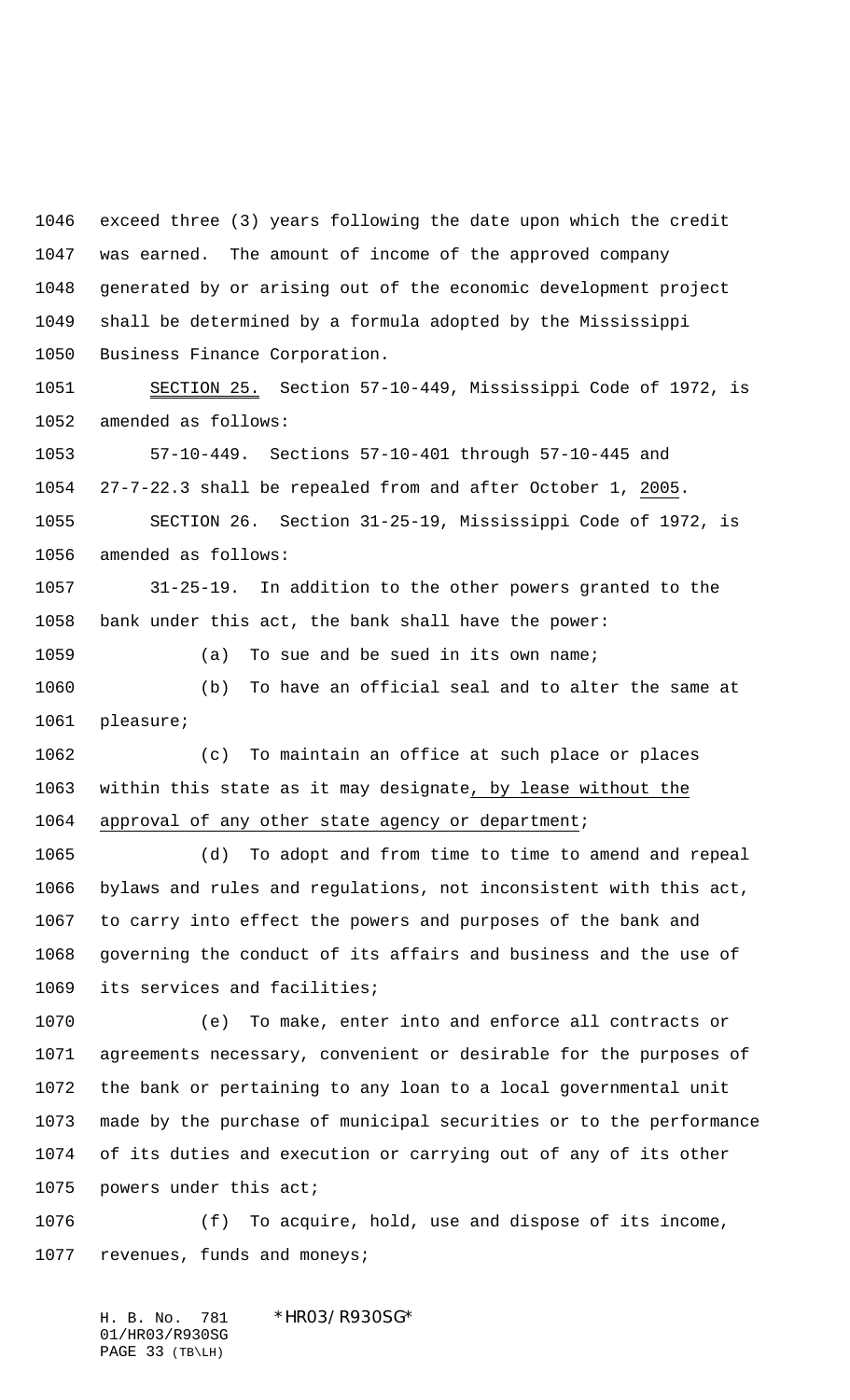(g) To the extent that it will facilitate the conduct of its operations and thereby further the purposes of this act, to acquire real or other personal property, or any interest therein, on either a temporary or long-term basis in the name of the bank by gift, purchase, transfer, foreclosure, lease or otherwise, including rights or easements, hold, sell, assign, lease, encumber mortgage or otherwise dispose of any real or other personal property, or any interest therein or mortgage interest owned by it or under its control, custody or in its possession and release or relinquish any right, title, claim, lien, interest, easement or demand however acquired, including any equity or right of redemption in property foreclosed by it and to do any of the foregoing by public or private sale; and, to the same extent, to lease or rent any lands, buildings, structures, facilities or equipment from private parties;

 (h) To enter into agreements or other transactions with and accept the cooperation of the United States or any agency thereof or of the state or any agency or governmental subdivision thereof (including any local governmental unit whether or not such local governmental unit is selling or has sold its bonds to the bank) in furtherance of the purposes of this act and the corporate purposes of the bank, and to do any and all things necessary in order to avail itself of such cooperation;

H. B. No. 781 \*HR03/R930SG\* (i) To receive and accept grants, aid or contributions from any source of money, materials, property, labor, supplies, services or other things of value, to be held, used and applied to carry out the purposes of this act subject to such conditions upon which such grants and contributions may be made, including, but not limited to, gifts or grants from any department or agency of the United States or of this state or of any governmental subdivision of this state (including any local governmental unit whether or not such local governmental unit is selling or has sold its bonds to the bank) for any purpose consistent with this act,

01/HR03/R930SG PAGE 34 (TB\LH)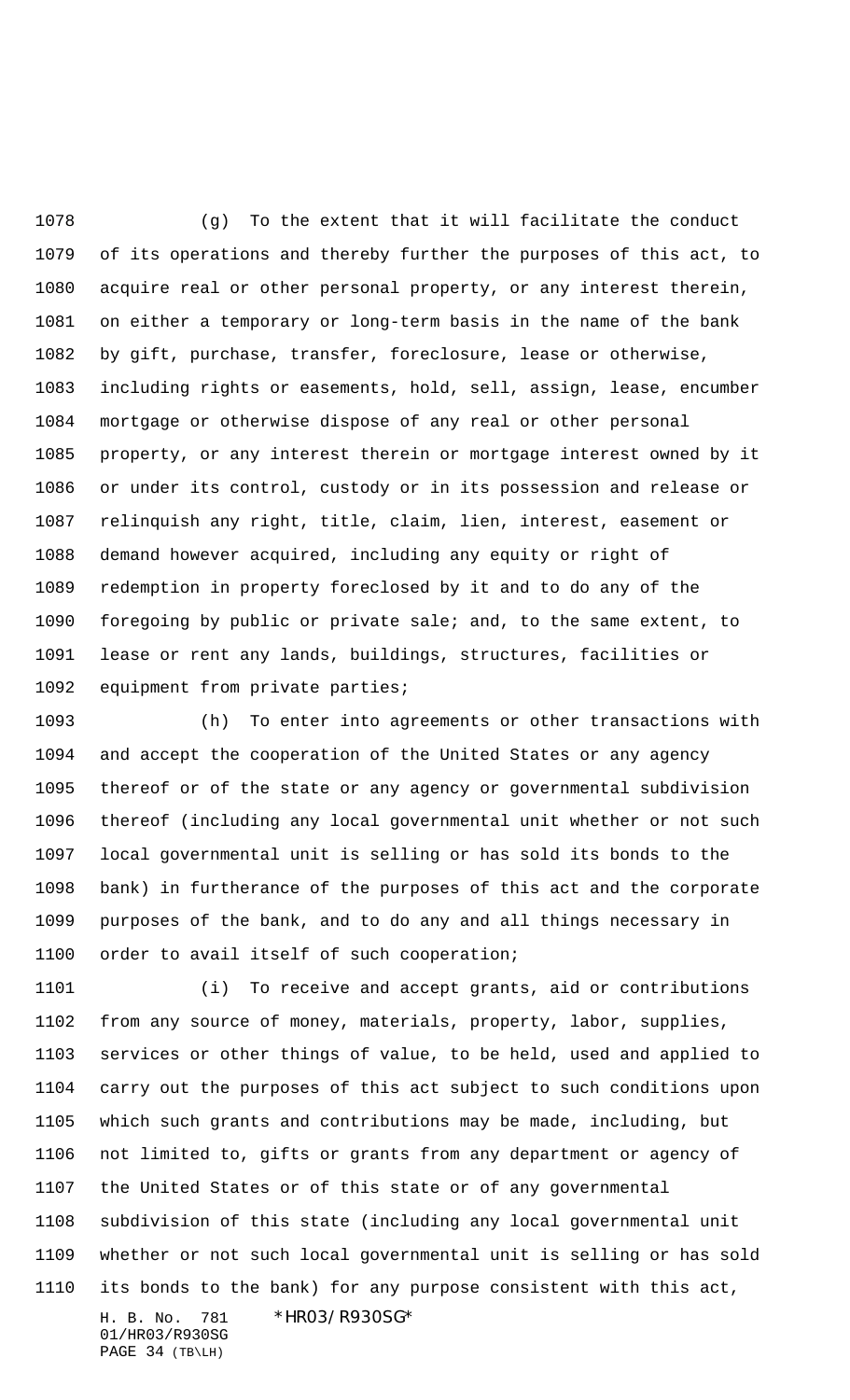and to do any and all things necessary, useful, desirable or convenient in connection with the procurement acceptance or disposition of such gifts or grants;

 (j) To procure insurance against any loss in connection with its property and other assets in such amounts and from insurers as it deems desirable, and to obtain from any department or agency of the United States of America or nongovernmental insurer any insurance or guaranty, to the extent now or hereafter available, as to, or of or for the payment or repayment of interest, principal or redemption price, if any, or all or any part thereof, on any bonds issued by the bank, or on any municipal securities of local governmental units purchased or held by the bank pursuant to this act; and notwithstanding any other provisions of this act to the contrary, to enter into any agreement or contract whatsoever with respect to any such insurance or guaranty, except to the extent that the same would in any way impair or interfere with the ability of the bank to perform and fulfill the terms of any agreement made with the holders of the bonds of the bank;

 (k) To employ administrative and clerical staff, managing agents, architects, engineers, attorneys, accountants, and financial advisors and experts and such other advisors, consultants, agents and employees as may be necessary in its judgment and to fix their compensation, and to perform its powers or functions through its officers, agents and employees or by contracts with any firm, person or corporation;

 (l) To the extent permitted under its contract with the holders of bonds of the bank, to consent to any modification of the rate of interest, time and payment of any installment of principal or interest, security or any other term of such bond, contract or agreement of any kind to which the bank is a party; (m) To purchase, hold or dispose of any of its bonds;

01/HR03/R930SG PAGE 35 (TB\LH)

H. B. No. 781 \*HR03/R930SG\*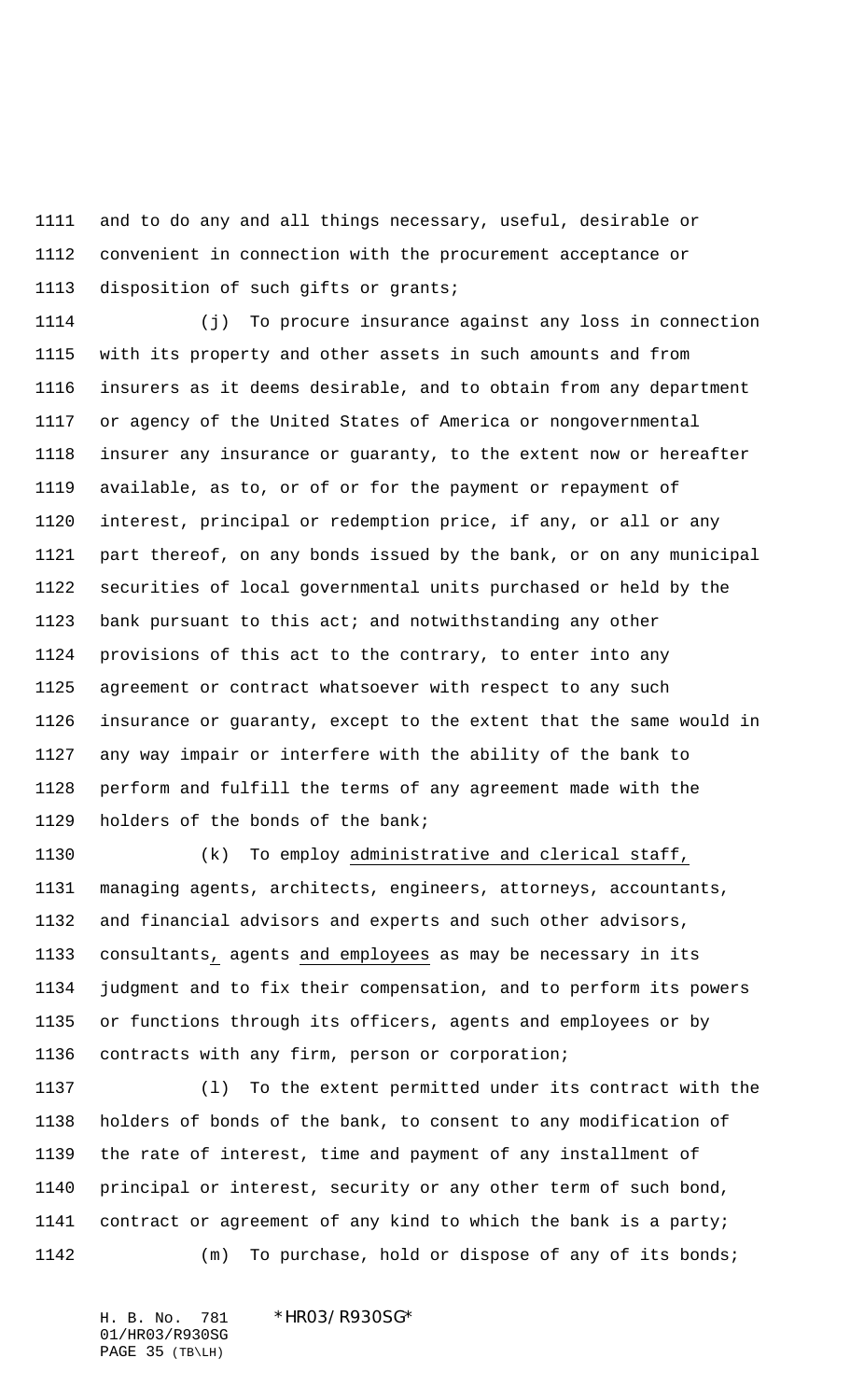(n) Notwithstanding any law to the contrary, but subject to any agreement with bondholders, to invest any funds or moneys of the bank not then required for disbursement in such manner as shall be deemed by the bank to be prudent except as 1147 otherwise permitted or provided by this act;

 (o) To conduct examinations and hearings and to hear testimony and take proof, under oath or affirmation, at public or private hearings, on any matter material for its information and necessary to carry out this act;

 (p) To loan money to local governmental units by the purchase of municipal securities, subject to the provisions of this act;

 (q) To borrow money for any of its corporate purposes and to issue bonds therefor, subject to the provisions of this act; and

 (r) To exercise any and all of the powers granted to the bank by any other section of this act and to do any act necessary or convenient to the exercise of the powers herein granted or reasonably implied therefrom.

 SECTION 27. Section 57-10-17, Mississippi Code of 1972, is amended as follows:

 57-10-17. The board of directors of the corporation is hereby authorized, in its discretion, based on sound business principles, to:

 (a) Receive applications for and make direct term loans to small businesses, including any person, firm, corporation, joint stock company, partnership, association or trust located within the state unable to obtain sufficient funds for the successful operation of such businesses from conventional commercial sources or other governmental agencies or in the event the financial needs of such businesses exceed the legal loan limits of local banks or other financial institutions or in the

H. B. No. 781 \*HR03/R930SG\* 01/HR03/R930SG PAGE 36 (TB\LH)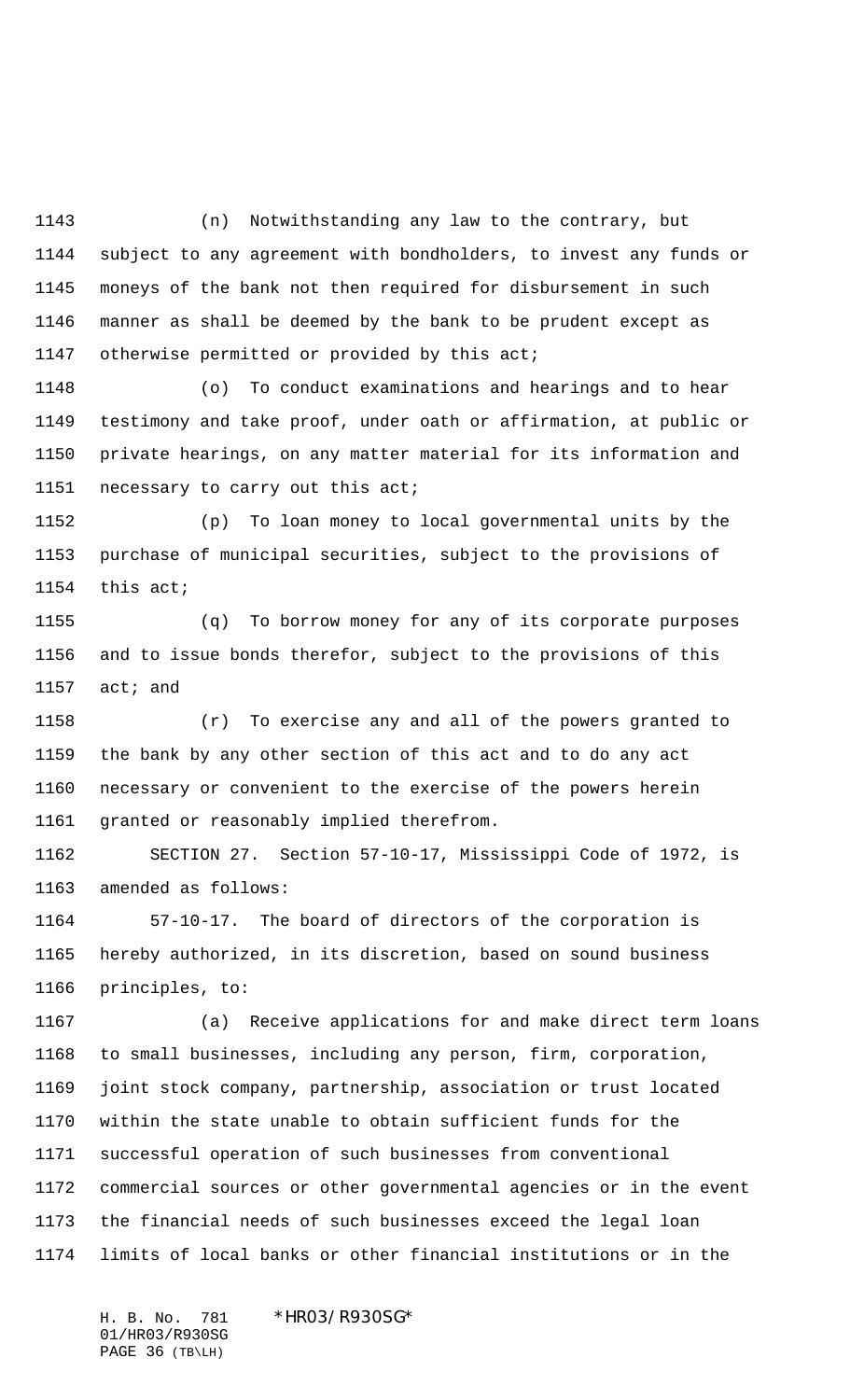event the degree of risk involved in extending loans to such businesses exceed local standards;

 (b) Make direct equity investments and/or seed money loans to local economic development corporations;

 (c) Seek the participation of private banks or financial institutions, either within or without the state, in the term loans extended by the corporation;

 (d) Sell its own commercial paper and other evidences of indebtedness to obtain funds for the making of term loans to creditworthy businesses;

 (e) Provide a loan guaranty program for conventional loans extended to qualified small businesses in the State of Mississippi;

 (f) Sell its debenture bonds to banks and other financial institutions;

 (g) Apply for and receive funds in any amount from any private source or federal governmental entity, or the Small Businessman's Loan Fund or Guaranty Fee Fund as authorized by Sections 57-10-101 through 57-10-137, whether by way of grant, donation or loan;

 (h) Make contracts, including contracts for services, and incur liabilities for any of the purposes authorized herein;

 (i) Borrow money for any of the purposes authorized herein; incur debt, including the power to issue therefor its bonds, debentures, notes or other evidences of indebtedness, 1200 whether secured or unsecured; and secure the same by mortgage, pledge, deed of trust or other lien on its property, rights and privileges of every kind and nature, or any part thereof, or interest therein;

H. B. No. 781 \*HR03/R930SG\* (j) Purchase, receive, hold, lease or acquire by foreclosure, and sell, convey, transfer or lease real and personal property, together with such rights and privileges as may be incidental and appurtenant thereto and the use thereof, including,

01/HR03/R930SG PAGE 37 (TB\LH)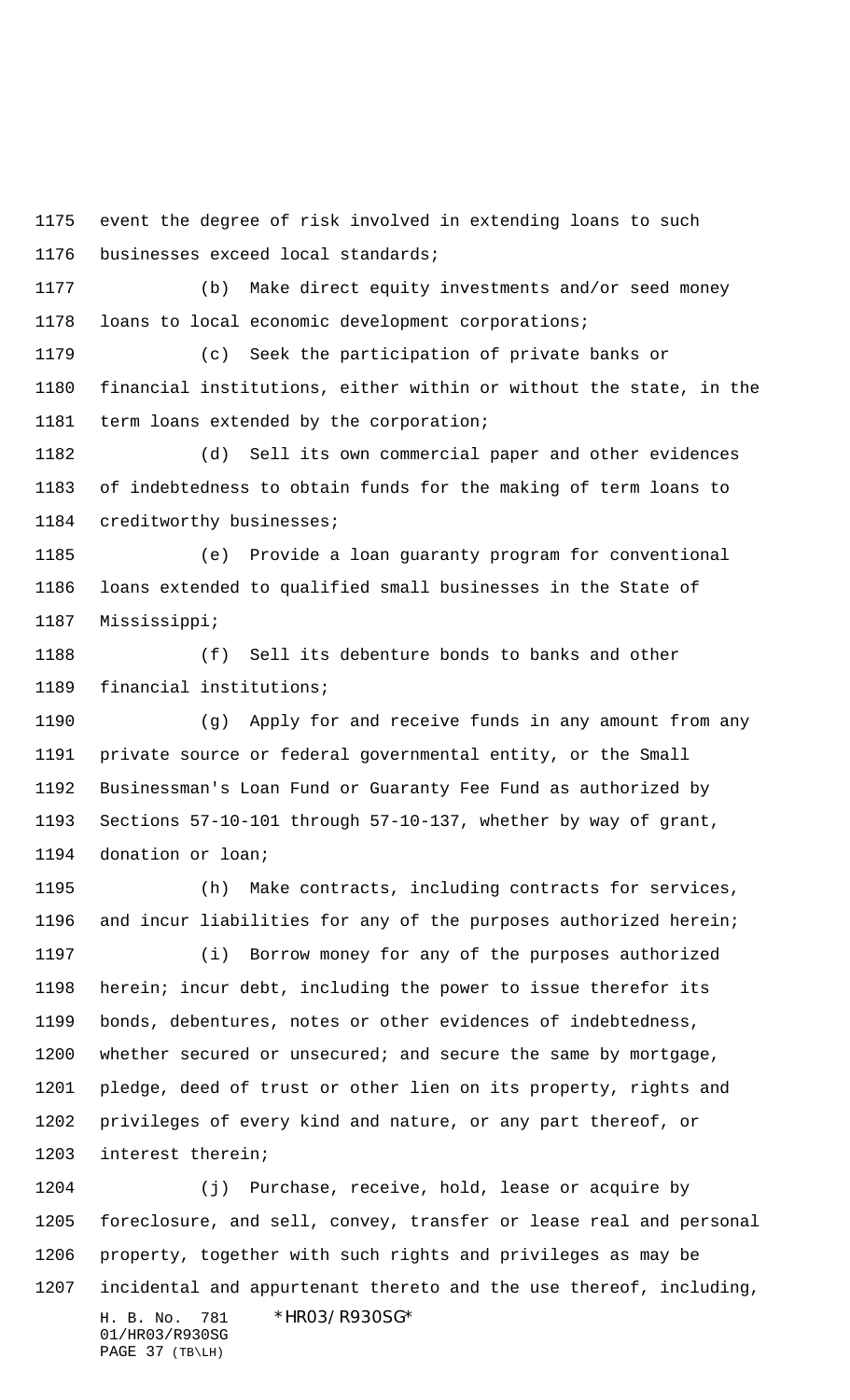but not restricted to, any real or personal property acquired by the corporation from time to time in the satisfaction of debts or enforcement of obligations;

 (k) Make all expenditures and incur any obligations reasonably required in the exercise of sound business principles to secure possession of, preserve, maintain, insure and, if necessary, improve real and personal property acquired in the liquidation of investments in order to realize the maximum return 1216 for the corporation on any sale or disposition thereof;

 (l) Acquire, subscribe for, own, hold, sell, assign, transfer, mortgage or pledge the stock, shares, bonds, debentures, notes or other securities and evidences of interest in or indebtedness of any person, firm, corporation, joint stock company, partnership, association or trust, and, while the owner or holder thereof, exercise all the rights, powers and privileges of ownership, including the right to vote thereon;

 (m) Mortgage, pledge or otherwise encumber any property right or thing of value acquired pursuant to the powers contained in paragraphs (j), (k) or (l) as security for the payment of any 1227 part of the purchase price thereof;

 (n) Cooperate with **\* \* \*** and assist and otherwise encourage agencies, organizations, local or regional, private or public, in the various communities of the state in the promotion, assistance and development of the business prosperity and economic welfare of such communities or of this state or of any part thereof;

 (o) Do all acts and things necessary and proper to create, form, participate in or fund a State SBA 503 program as authorized under Title V, Section 503 of the Small Business Investment Act of 1958, as amended, Section 697, Title XV, United States Code;

H. B. No. 781 \*HR03/R930SG\* 01/HR03/R930SG PAGE 38 (TB\LH) (p) Do all acts and things necessary and proper to carry out the powers expressly granted in this article, including,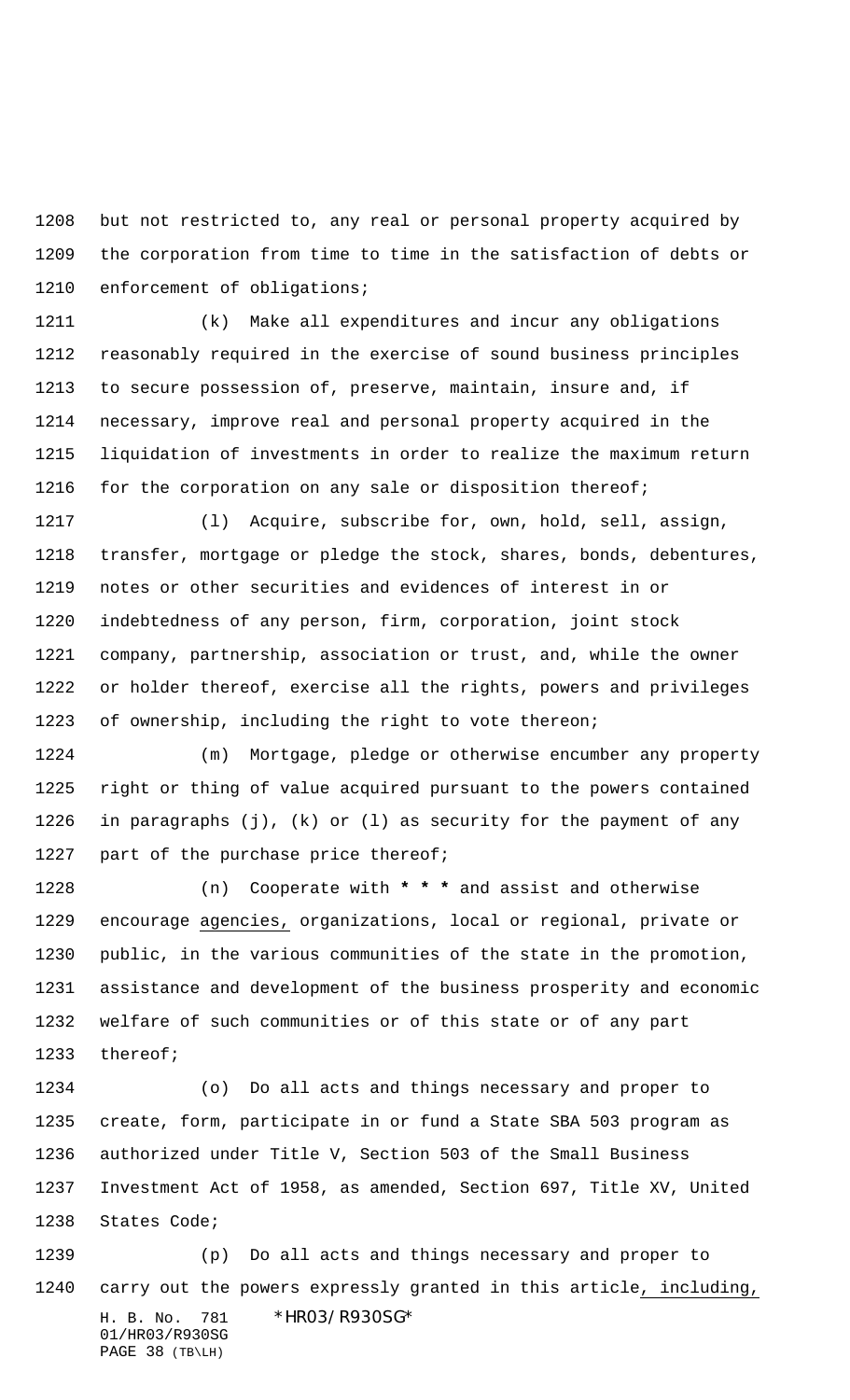but not limited to, employment of administrative and clerical

 staff, and such other employees as may be necessary in its judgment and to fix their compensation, and to perform its powers

1244 and functions through its officers, agents and employees;

 (q) Do all acts and things necessary and proper for the issuance of bonds for solid waste facilities;

 (r) Do all acts and things necessary to operate the Mississippi Development Bank pursuant to Section 31-25-1 et seq.; (s) Maintain an office in the name of the corporation at such place or places within this state as it may designate 1251 without the approval of any other state agency or department.

 SECTION 28. Section 57-10-31, Mississippi Code of 1972, is amended as follows:

 57-10-31. No officer or director of this corporation shall ever be held personally liable for contracts, debts or defaults of this corporation nor shall any mere informality in organization have the effect of rendering these null or of exposing the officers or directors to any such liability or responsibility. However, the officers, directors, agents and employees of the corporation **\* \* \*** shall be liable for any fraudulent or illegal diversion or misappropriation of the funds of the corporation which any such person knowingly and willfully caused, permitted or conspired to permit to be made, and all such officers, directors, agents and employees entrusted with the custody of the securities of or authorized to disburse the funds of the corporation shall be bonded, either by a blanket bond or by individual bonds, with a surety bond or bonds with a minimum limitation of One Hundred Thousand Dollars (\$100,000.00) coverage for each person covered thereby, conditioned upon the faithful performance of their duties, the premium for which shall be paid out of the assets of the corporation.

 SECTION 29. Section 57-10-39, Mississippi Code of 1972, is amended as follows:

H. B. No. 781 \*HR03/R930SG\* 01/HR03/R930SG PAGE 39 (TB\LH)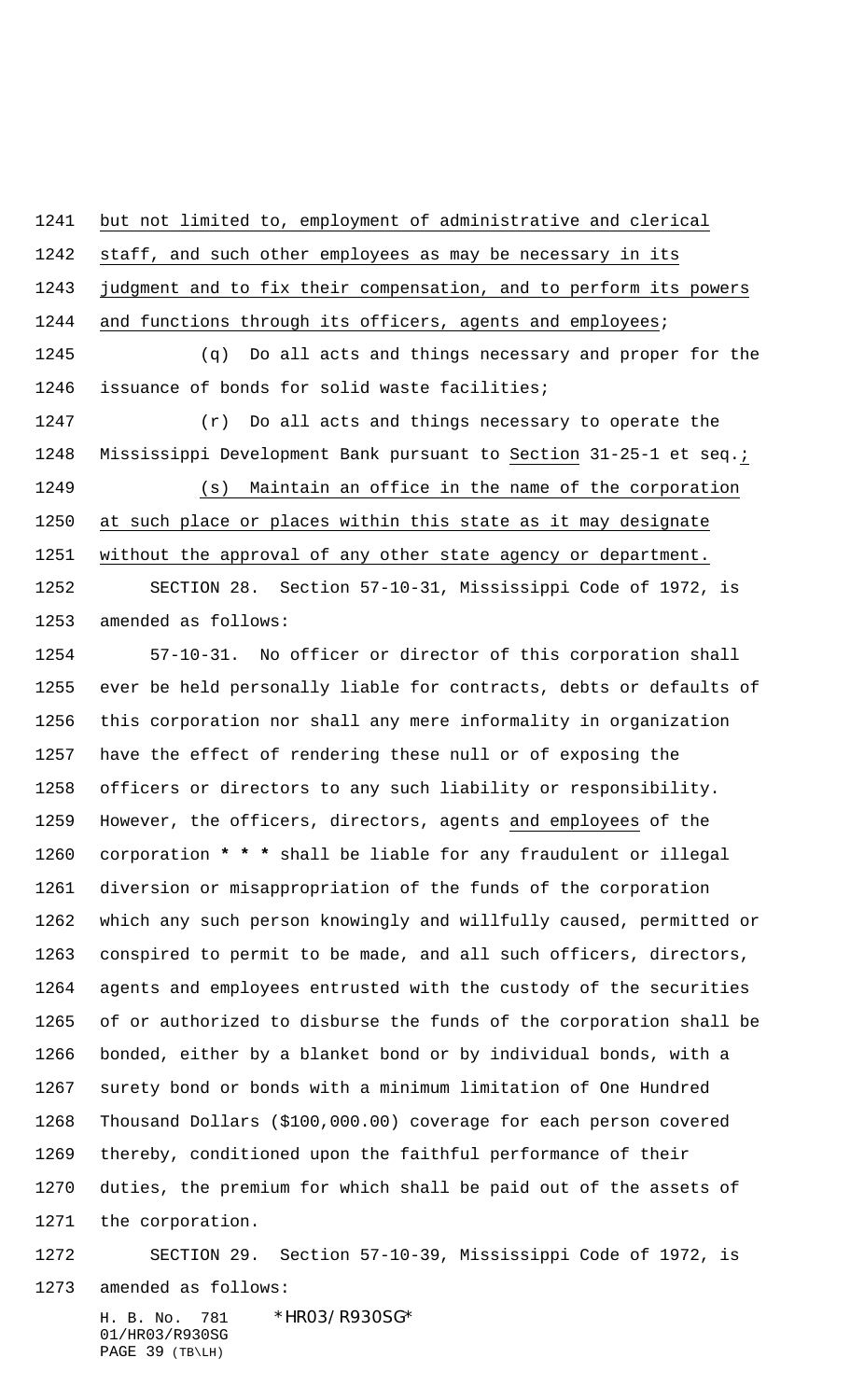57-10-39. An annual report concerning the operation of this article shall be submitted by the corporation **\* \* \*** to the Legislature.

 SECTION 30. Section 57-10-105, Mississippi Code of 1972, is amended as follows:

 57-10-105. Whenever the following terms or similar terms are used herein they shall have the following meanings, unless the context clearly indicates otherwise:

 (a) "Borrower" means any individual, firm, partnership or corporation approved by the committee, residing in Mississippi who applies for or borrows money from any lender under the provisions of this article.

 (b) "Lender" shall mean any state or national bank, savings and loan association or insurance company doing business in Mississippi, which is approved by the committee.

 (c) "Manager" means the **\* \* \*** Executive Director of the Mississippi Business Finance Corporation.

 (d) "Committee" means the Certified Development Company of Mississippi, Inc., created pursuant to Section 57-10-167.

 (e) "Loan guaranty" means additional security to the lender by the state for loans to small businessmen in this state.

 (f) "Guaranty fee fund" means a revolving fund maintained in the State Treasury as a separate fund composed of guaranty fee payments from loans made under the provisions of this article.

 (g) "Small businessman's loan fund" means a separate and additional fund maintained in the State Treasury by appropriation from the state Legislature and used exclusively to guarantee loans as herein provided.

 (h) "Transfer" means to loan, to give, to make available or to pass control of any available funds held in paragraphs (f) and (g) above to the Mississippi Economic Development Corporation, or its successor.

H. B. No. 781 \*HR03/R930SG\* 01/HR03/R930SG PAGE 40 (TB\LH)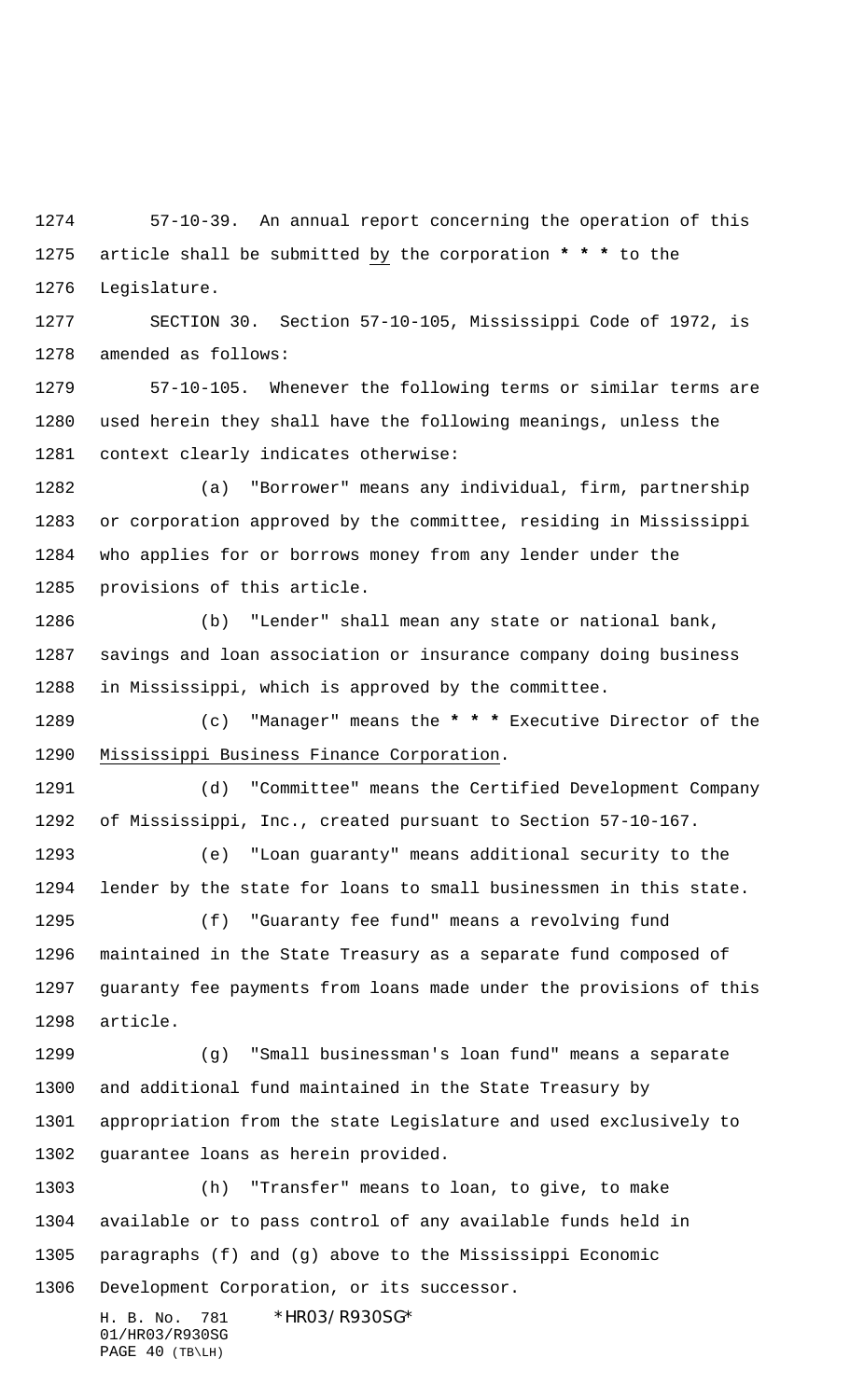SECTION 31. Section 57-10-109, Mississippi Code of 1972, is amended as follows:

 57-10-109. The manager shall be required to have a surety bond in an amount to be fixed by the committee.

 The manager, subject to the approval of the committee, is authorized to employ such additional technical, clerical and stenographic assistance as may be necessary to carry out the provisions of this article **\* \* \***. It is hereby made the duty of all of the departments and agencies of the state government to give aid and assistance to the manager in administering this program.

 SECTION 32. Section 57-10-167, Mississippi Code of 1972, is amended as follows:

 57-10-167. There is hereby established the Certified Development Company of Mississippi, a public corporation, which shall be an incorporated certified development company pursuant to Section 503 of the Small Business Investment Act of 1958, as amended.

 The Certified Development Company of Mississippi, Inc., hereinafter referred to as the "committee" unless the context clearly indicates otherwise, shall be composed of twenty-five (25) members as follows:

H. B. No. 781 \*HR03/R930SG\* 01/HR03/R930SG (a) The State Treasurer; the Executive Director of the University Research Center or his designee; the Executive Director 1331 of the Mississippi Development Authority; the Executive Director 1332 of the Small Business Development Center; six (6) persons associated with small business to be appointed by the Governor, one (1) for a term of one (1) year, one (1) for a term of two (2) years, one (1) for a term of three (3) years, one (1) for a term of four (4) years, one (1) for a term of five (5) years and one (1) for a term of six (6) years; three (3) persons associated with small business to be appointed by the Lieutenant Governor, one (1) for a term of one (1) year, one (1) for a term of two (2) years

PAGE 41 (TB\LH)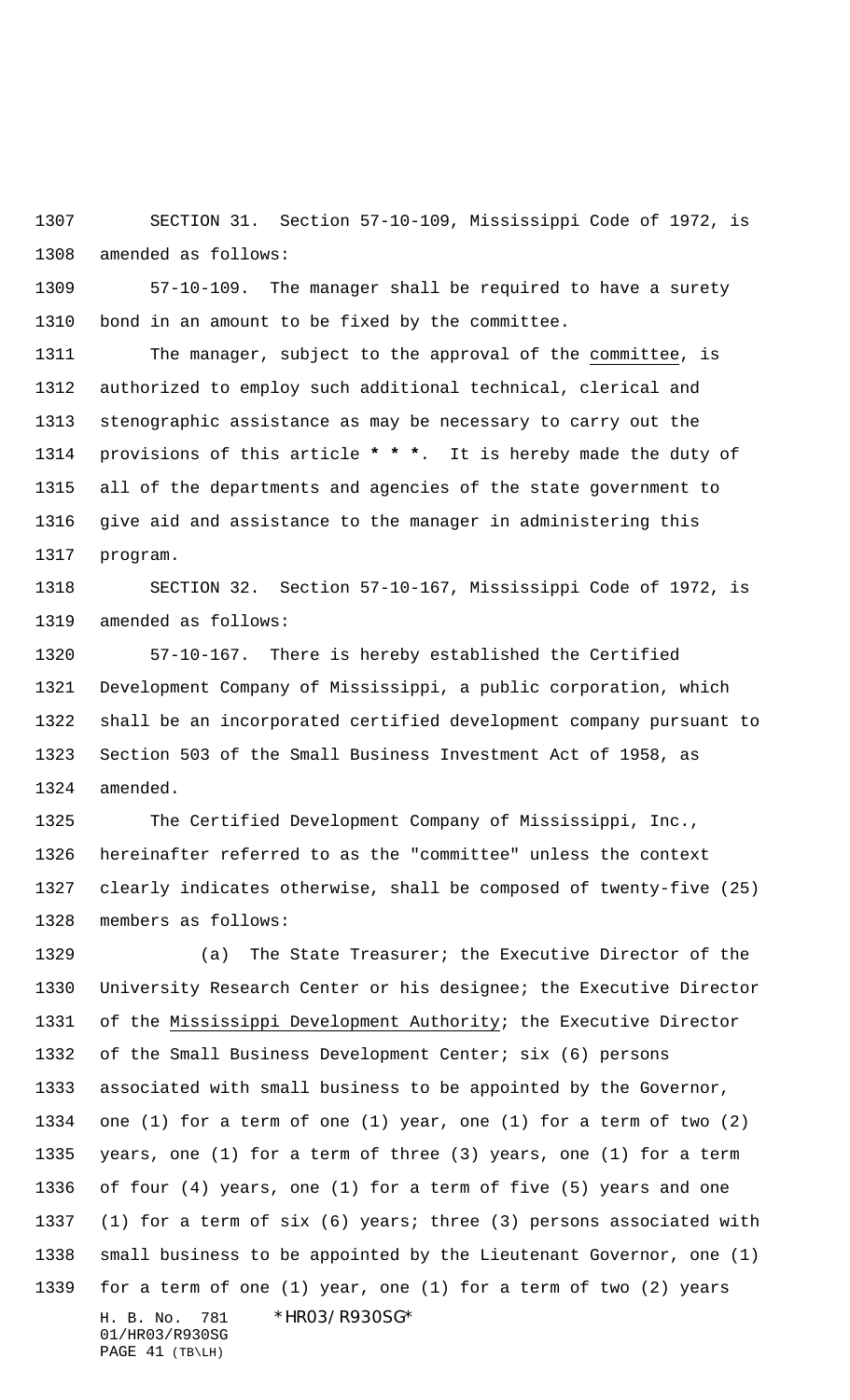and one (1) for a term of three (3) years; five (5) persons involved in banking or small business to be appointed by the Governor, one (1) for a term of one (1) year, one (1) for a term of two (2) years, one (1) for a term of three (3) years, one (1) for a term of four (4) years and one (1) for a term of five (5) years; and two (2) persons involved in banking or small business to be appointed by the Lieutenant Governor, one (1) for a term of one (1) year and one (1) for a term of two (2) years. The members described above and serving on the committee on June 30, 1984, shall continue to serve on the committee until the expiration of their terms.

 (b) For terms to begin on July 1, 1984, the Governor shall appoint one (1) person associated with small business for a term of six (6) years; the Secretary of State shall appoint one (1) person associated with small business for a term of one (1) year; the Attorney General shall appoint one (1) person involved in banking or small business for a term of six (6) years; and the State Treasurer shall appoint two (2) persons, one (1) for a term of one (1) year and one (1) for a term of two (2) years, and after the expiration of the term of the person appointed hereinabove by the Attorney General, that vacancy shall be filled thereafter by a person involved in banking or small business appointed by the State Treasurer for a term of six (6) years.

 All appointments after the initial appointment shall be for terms of six (6) years each. All such appointments will be subject to the approval of the Senate. An appointment to fill a vacancy existing for any reason other than the expiration of a term shall be for the balance of the unexpired term. Members serving by reason of their ex officio designation shall continue to serve as long as they occupy the position which entitles them to membership.

H. B. No. 781 \*HR03/R930SG\* 01/HR03/R930SG Members who are officers or employees of the state shall receive no compensation for their services, and other committee

PAGE 42 (TB\LH)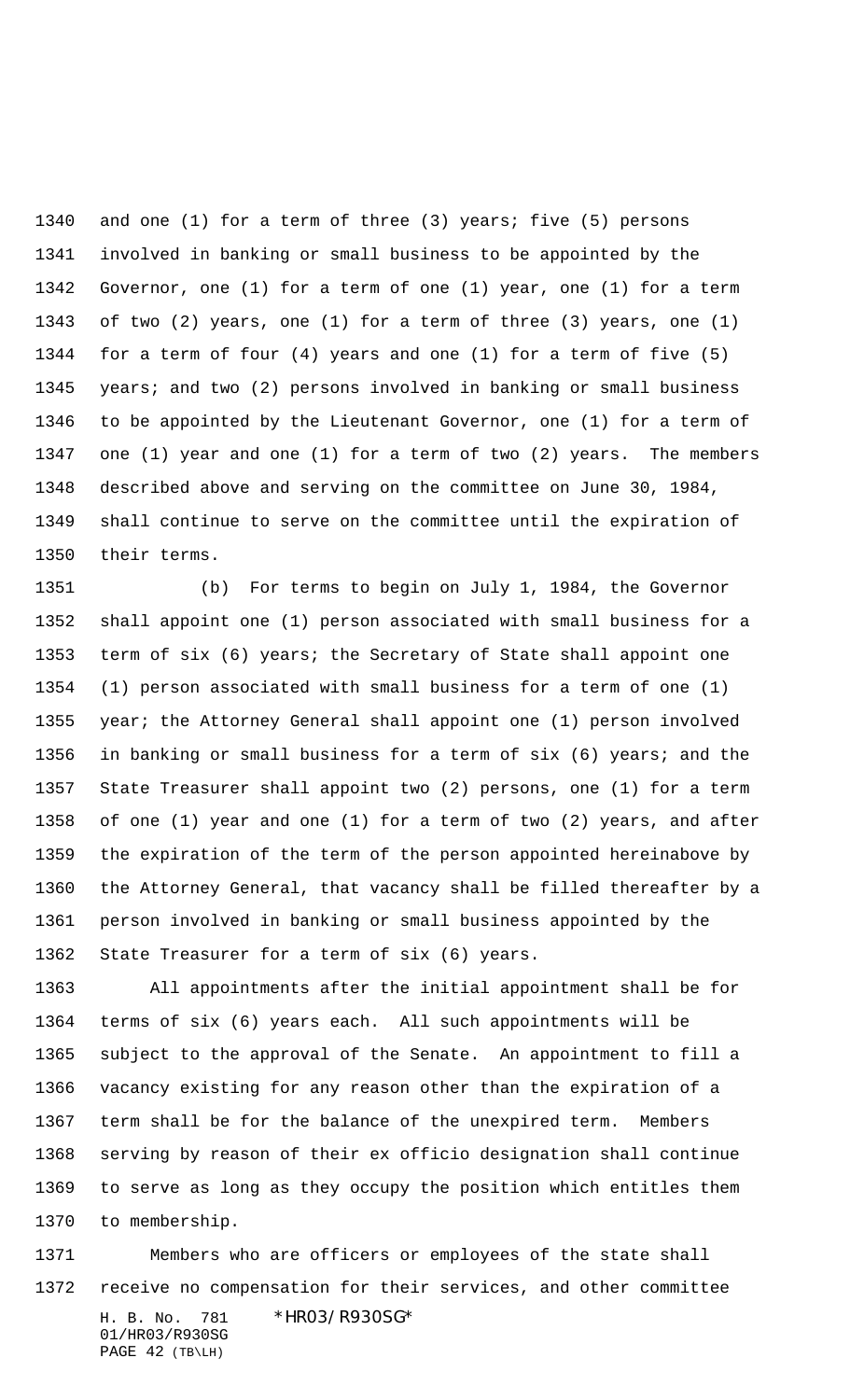members shall receive a per diem as provided in Section 25-3-69, Mississippi Code of 1972. All members shall receive reimbursement for actual traveling and subsistence expenses incurred in the performance of their duties under this article, such reimbursement to be as provided in Section 25-3-41, Mississippi Code of 1972. The Certified Development Company of Mississippi, Inc., shall have an executive director who shall be appointed by the board of

directors.

 The Certified Development Company of Mississippi, Inc., shall elect from among its membership a nine-member board of directors, a majority of whom shall be a quorum, a president and vice president and may appoint a secretary and a treasurer.

 From and after July 1, 1989, the Certified Development Company of Mississippi, Inc., shall be known as the Mississippi Business Finance Corporation, and wherever the term "Certified Development Company of Mississippi, Inc.," appears in the laws of this state it shall mean the Mississippi Business Finance Corporation.

 SECTION 33. Section 57-10-207, Mississippi Code of 1972, is amended as follows:

 57-10-207. In addition to those powers granted elsewhere by law, the board of directors of the company is hereby granted all powers necessary or appropriate to carry out and effectuate the purposes of this article, including, but not limited to, the following powers to:

 (a) Borrow money and issue bonds as provided by this article;

H. B. No. 781 \*HR03/R930SG\* 01/HR03/R930SG PAGE 43 (TB\LH) (b) Procure insurance or guarantees from any public or private entities, including any department, agency or instrumentality of the United States of America, or, subject to the provisions of and to the extent moneys are available in the fund created by Section 57-10-215, insure or guarantee the payment of any bonds issued by the company, including the power to pay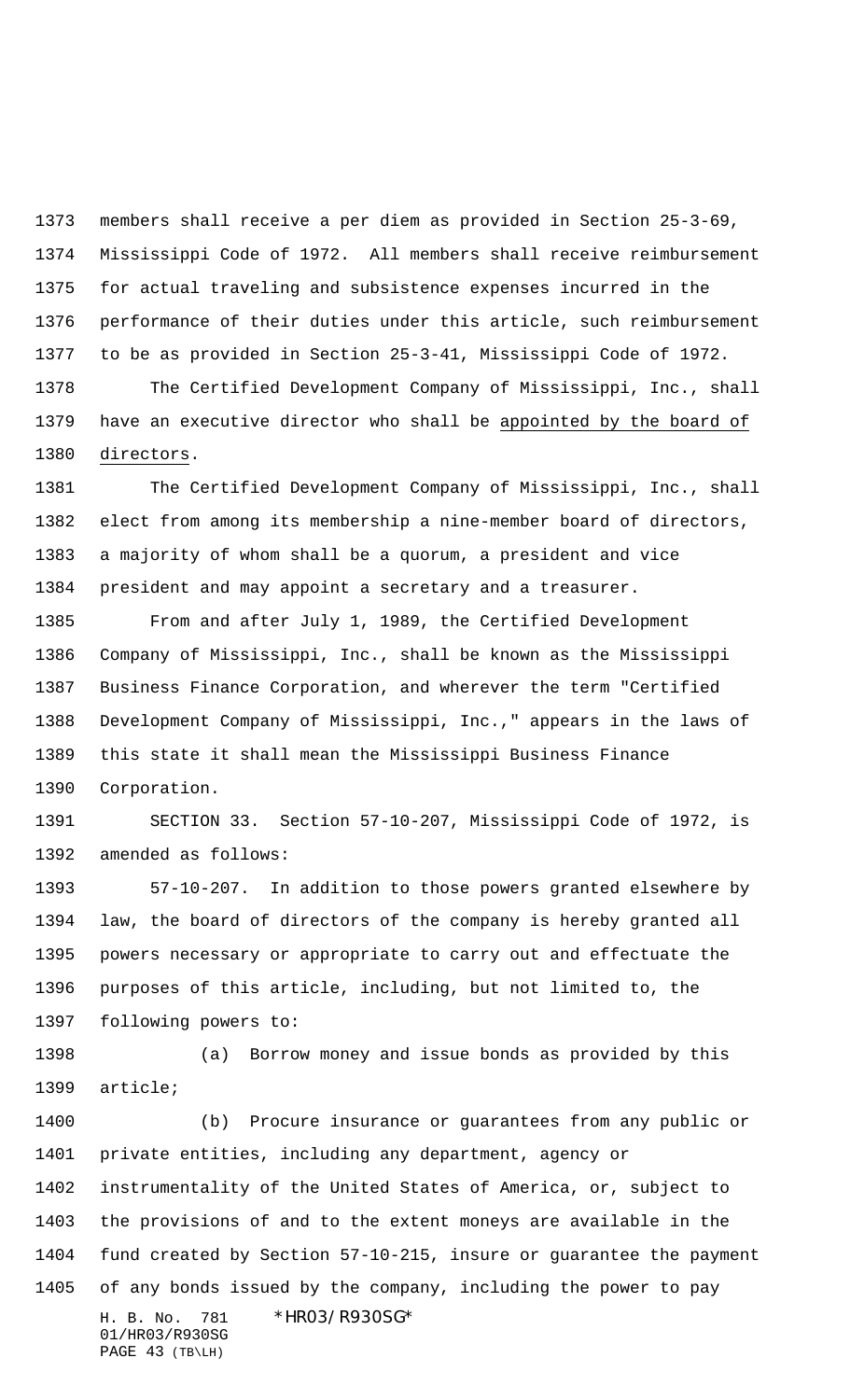premiums on any such insurance or guarantees or other instruments of indebtedness;

 (c) Receive and accept from any source aid or contributions of money, property, labor or other things of value to be held, used and applied to carry out the purposes of this act (subject, however, to any conditions upon which grants or contributions are made) including, but not limited to gifts or grants from any department, agency or instrumentality of the United States of America;

 (d) Enter into agreements with any department, agency or instrumentality of the United States of America or of the state and with lenders and enter into loans with contracting parties for the purpose of planning, regulating and providing for the financing or assisting in the financing of any eligible business 1420 or any project thereof;

 (e) Enter into contracts or agreements with lenders for 1422 the servicing and/or processing of loans;

 (f) Provide technical assistance to local industrial development authorities and to profit and nonprofit entities in the development or operation by, or assistance to, persons engaged in business enterprises and distribute data and information concerning the encouragement and improvement of business enterprises in the state;

 (g) To the extent permitted in the proceedings pursuant to which the bonds of the company are issued, consent to any modification with respect to the rate of interest, time for, and payment of, any installment of principal or interest, or any other term of any contract, loan, sales contract, lease, indenture or agreement of any kind to which the company is a party;

H. B. No. 781 \*HR03/R930SG\* 01/HR03/R930SG (h) To the extent permitted in the proceedings pursuant to which the bonds of the company are issued, enter into contracts with any lender containing provisions authorizing the lender to reduce the charges or fees, exclusive of loan payments, to persons

PAGE 44 (TB\LH)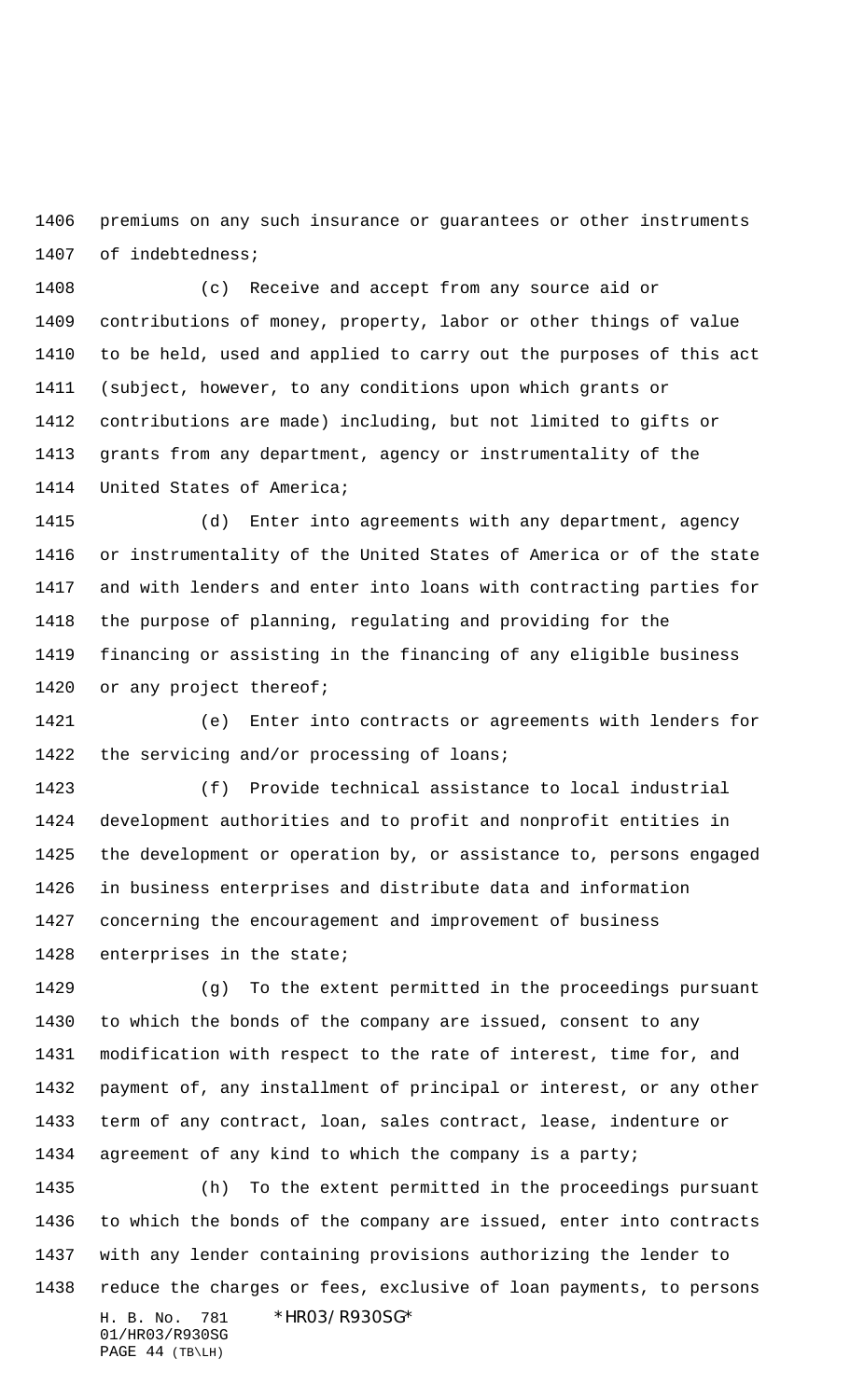unable to pay the regular schedule thereof when, by reason of other income or payment by any department, agency or instrumentality of the United States of America or the state, the reduction can be made without jeopardizing the economic stability of the eligible business being financed; (i) Allocate any of its property to the insurance or guaranty fund established by Section 57-10-215 or to any other fund of the company, such property consisting of: 1447 (i) Moneys appropriated by the state; (ii) Premiums, fees and any other amounts received by the company with respect to financial assistance provided by the company; (iii) Proceeds as designated by the company from the loan or other disposition of property held or acquired by the company; (iv) Income from investments that were made by the company or on the behalf of the company from moneys in one or more of its funds; or (v) Any other moneys made available to the company consistent with this article; (j) Use any fund or funds of the company for any and all expenses to be paid by the company including, by way of example, but not by limitation: (i) any and all expenses for employment of administrative and clerical staff, legal, actuarial and other services; (ii) all costs, charges, fees and expenses of the company relating to the authorizing, preparing, printing, selling, issuing and insuring of bonds and the funding of reserves; and (iii) all expenses and costs relating to the guaranteeing, insuring or procurement of guarantees, insurance or other instruments providing credit or the enhancement of credit 1469 for the bonds;

H. B. No. 781 \*HR03/R930SG\* 01/HR03/R930SG PAGE 45 (TB\LH)